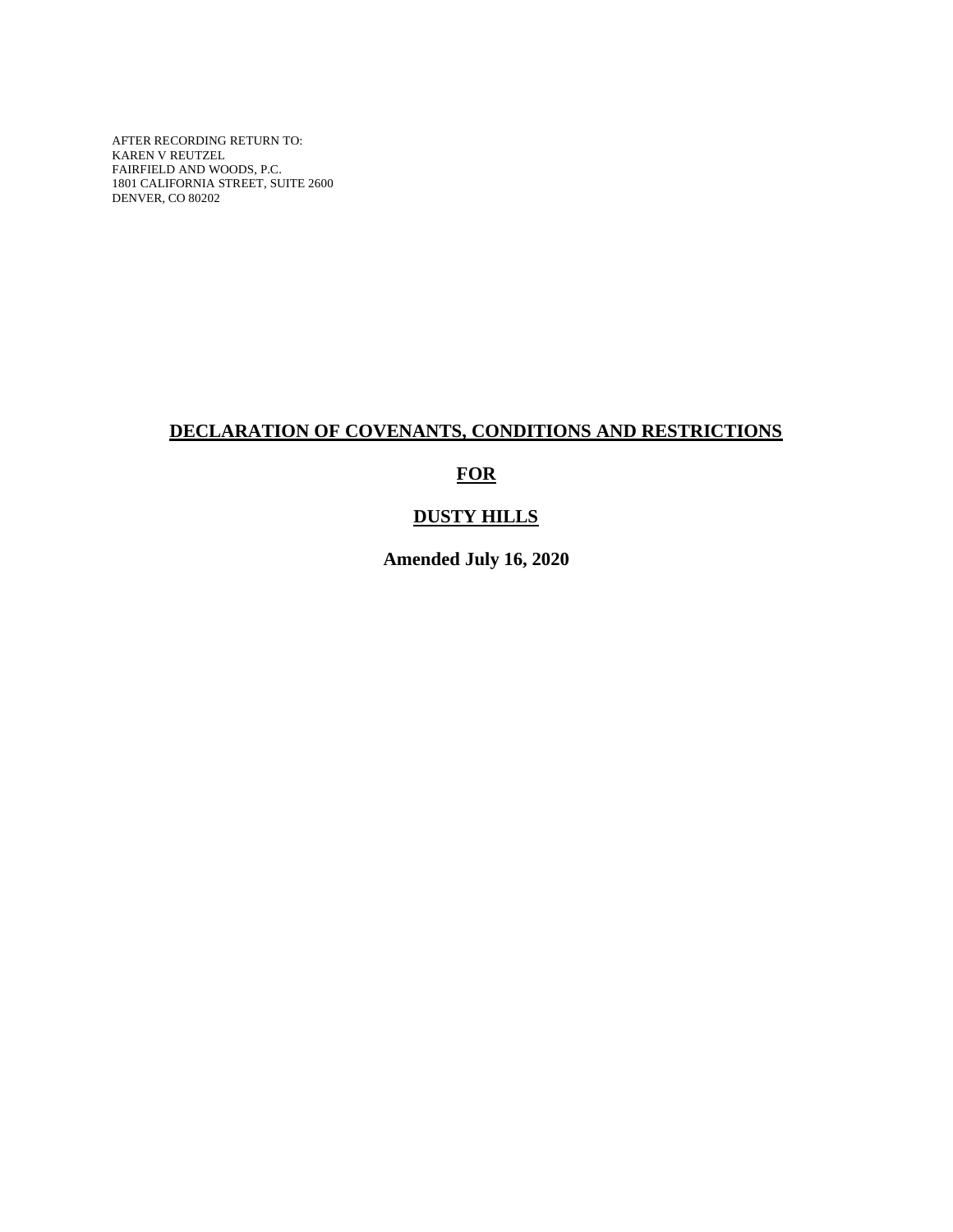# DECLARATION OF COVENANTS, CONDITIONS AND RESTRICTIONS

# **FOR**

# **DUSTY HILLS**

### **Table of Contents**

| 1.1  |  |  |
|------|--|--|
| 1.2  |  |  |
| 1.3  |  |  |
| 1.4  |  |  |
|      |  |  |
| 2.1  |  |  |
| 2.2  |  |  |
| 2.3  |  |  |
| 2.4  |  |  |
| 2.5  |  |  |
| 2.6  |  |  |
| 2.7  |  |  |
| 2.8  |  |  |
| 2.9  |  |  |
| 2.10 |  |  |
| 2.11 |  |  |
| 2.12 |  |  |
| 2.13 |  |  |
| 2.14 |  |  |
| 2.15 |  |  |
| 2.16 |  |  |
| 2.17 |  |  |
| 2.18 |  |  |
| 2.19 |  |  |
| 2.20 |  |  |
| 2.21 |  |  |
| 2.22 |  |  |
| 2.23 |  |  |
| 2.24 |  |  |
| 2.25 |  |  |
| 2.26 |  |  |
| 2.27 |  |  |
| 2.28 |  |  |
| 2.29 |  |  |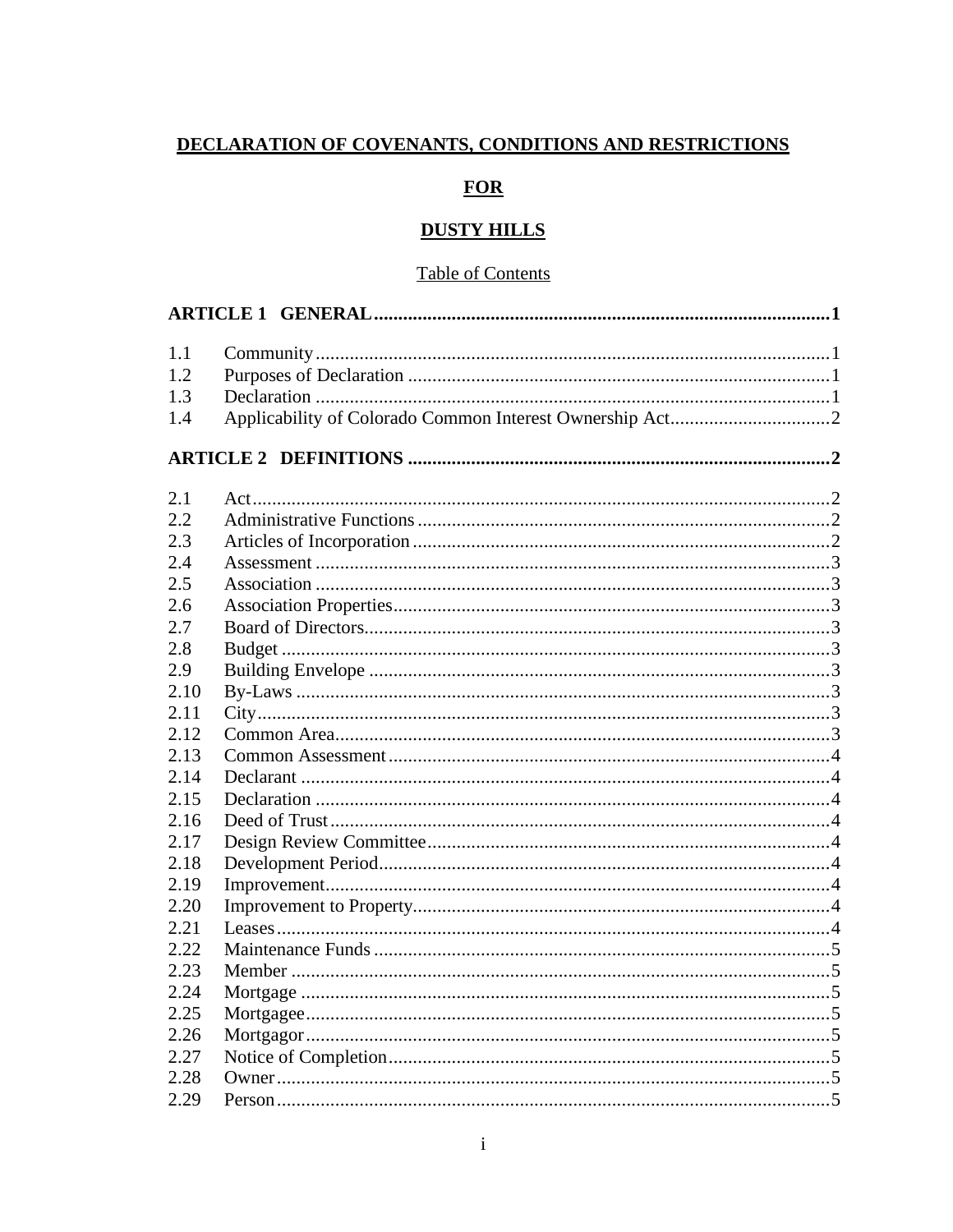# ARTICLE 3 GENERAL RESTRICTIONS APPLICABLE TO COMMUNITY .....6

| 3.1  |                                                                    |  |
|------|--------------------------------------------------------------------|--|
| 3.2  |                                                                    |  |
| 3.3  |                                                                    |  |
| 3.4  |                                                                    |  |
| 3.5  |                                                                    |  |
| 3.6  |                                                                    |  |
| 3.7  |                                                                    |  |
| 3.8  |                                                                    |  |
| 3.9  |                                                                    |  |
| 3.10 |                                                                    |  |
| 3.11 |                                                                    |  |
| 3.12 | Restriction on Antennae, Pipes, Utility Lines and Transmitters  10 |  |
| 3.13 |                                                                    |  |
| 3.14 |                                                                    |  |
| 3.15 |                                                                    |  |
| 3.16 |                                                                    |  |
| 3.17 |                                                                    |  |
| 3.18 |                                                                    |  |
| 3.19 |                                                                    |  |
| 3.20 |                                                                    |  |
| 3.21 |                                                                    |  |
| 3.22 |                                                                    |  |
| 3.23 |                                                                    |  |
| 3.24 |                                                                    |  |
| 3.25 |                                                                    |  |
| 3.26 |                                                                    |  |
| 3.27 |                                                                    |  |
| 3.28 |                                                                    |  |
| 3.29 |                                                                    |  |
| 3.30 |                                                                    |  |
| 3.31 |                                                                    |  |
| 3.32 |                                                                    |  |
| 3.33 |                                                                    |  |
| 3.34 |                                                                    |  |
|      |                                                                    |  |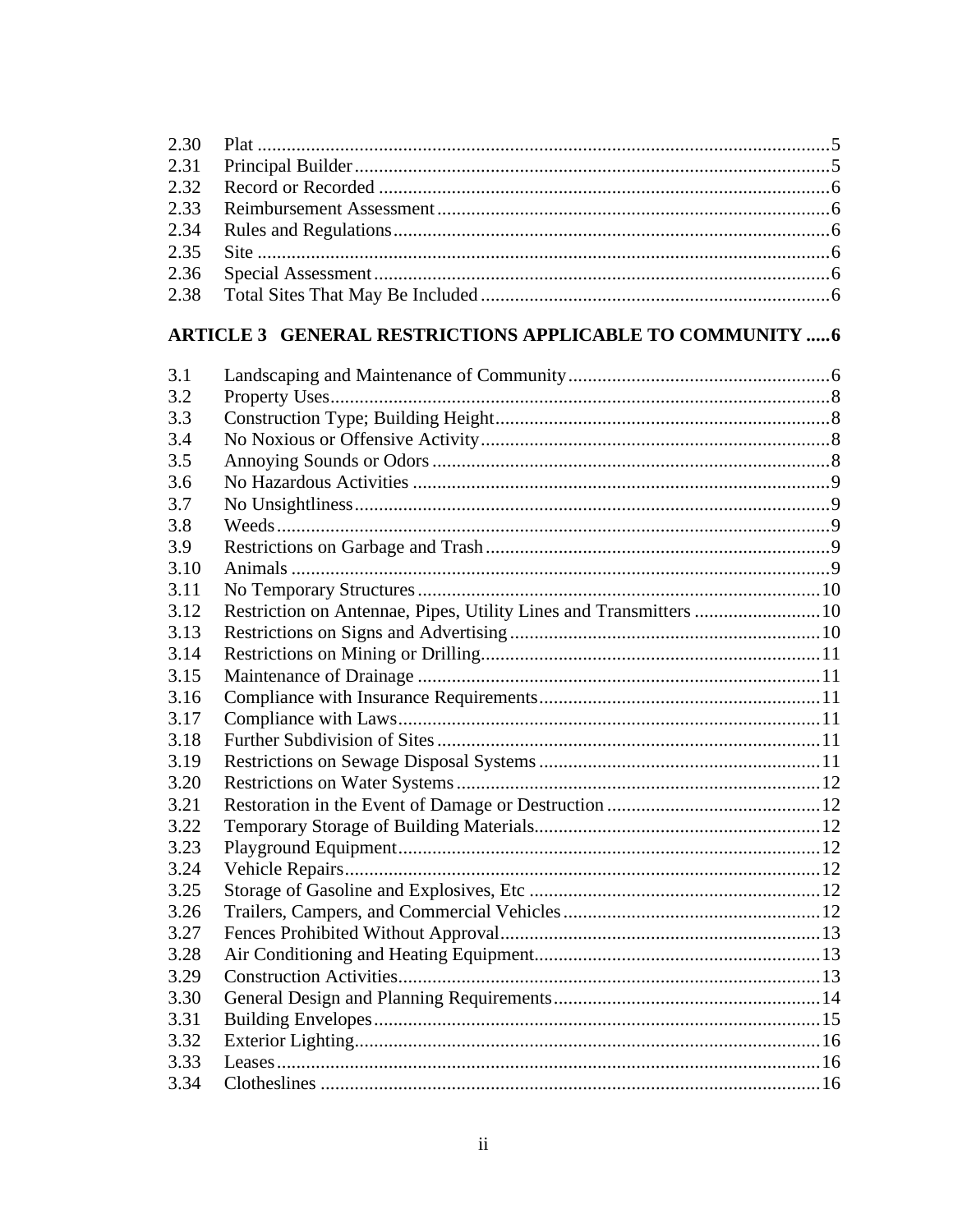| 4.1          |                                                                             |  |
|--------------|-----------------------------------------------------------------------------|--|
| 4.2          |                                                                             |  |
| 4.3          |                                                                             |  |
| 4.4          |                                                                             |  |
| 4.5          |                                                                             |  |
| 4.6          |                                                                             |  |
| 4.7          |                                                                             |  |
| 4.8          |                                                                             |  |
| 4.9          |                                                                             |  |
| 4.10         |                                                                             |  |
| 4.11         |                                                                             |  |
| 4.12         |                                                                             |  |
| 4.13         |                                                                             |  |
| 4.14         |                                                                             |  |
| 4.15         |                                                                             |  |
| 4.16         |                                                                             |  |
| 4.17         |                                                                             |  |
| 4.18         |                                                                             |  |
| 4.19         |                                                                             |  |
| 4.20         |                                                                             |  |
| 4.21<br>4.22 |                                                                             |  |
| 4.23         |                                                                             |  |
|              |                                                                             |  |
|              |                                                                             |  |
| 5.1          |                                                                             |  |
| 5.2          |                                                                             |  |
| 5.3          |                                                                             |  |
| 5.4          |                                                                             |  |
| 5.5          | Association Duties if Damage, Destruction or Required Improvements22        |  |
| 5.6          |                                                                             |  |
| 5.7          | Title to Association Properties on Dissolution of Association23             |  |
| 5.8          | Easement for Encroachment and Maintenance of Association Properties23       |  |
| 5.9          |                                                                             |  |
| 5.10         |                                                                             |  |
|              | <b>ARTICLE 6 DECLARANT'S RIGHTS AND RESERVATIONS24</b>                      |  |
| 6.1          |                                                                             |  |
| 6.2          | Right to Construct Additional Improvements on Association Properties24      |  |
| 6.3          | Declarant's and Principal Builders' Rights to Use Association Properties in |  |
|              |                                                                             |  |
| 6.4          |                                                                             |  |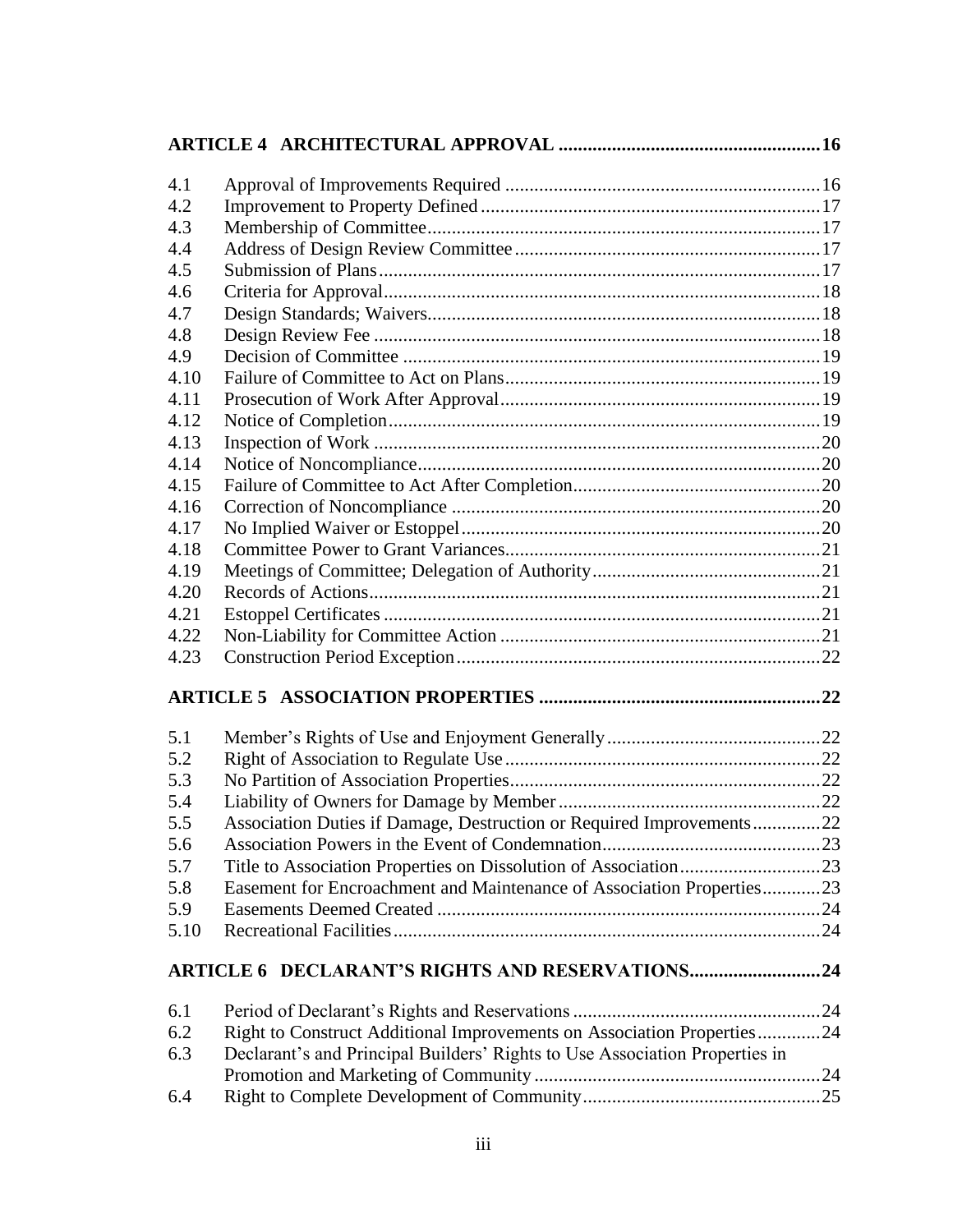| 6.5  | Declarant's Approval of Conveyances or Changes in Use of Association Properties  |  |
|------|----------------------------------------------------------------------------------|--|
|      |                                                                                  |  |
| 6.6  |                                                                                  |  |
| 6.7  |                                                                                  |  |
| 6.8  |                                                                                  |  |
| 6.9  |                                                                                  |  |
|      |                                                                                  |  |
| 7.1  |                                                                                  |  |
| 7.2  |                                                                                  |  |
| 7.3  |                                                                                  |  |
| 7.4  |                                                                                  |  |
| 7.5  |                                                                                  |  |
| 7.6  |                                                                                  |  |
|      |                                                                                  |  |
|      |                                                                                  |  |
| 8.1  |                                                                                  |  |
| 8.2  | Duty to Acquire and Accept Property and Facilities Transferred by Declarant or a |  |
|      |                                                                                  |  |
| 8.3  |                                                                                  |  |
| 8.4  |                                                                                  |  |
| 8.5  |                                                                                  |  |
| 8.6  |                                                                                  |  |
| 8.7  |                                                                                  |  |
| 8.8  |                                                                                  |  |
| 8.9  |                                                                                  |  |
| 8.10 |                                                                                  |  |
| 8.11 |                                                                                  |  |
| 8.12 |                                                                                  |  |
| 8.13 | Duties With Respect to Design Review Committee Approvals32                       |  |
| 8.14 | Power to Acquire Property and Construct Improvements 32                          |  |
| 8.15 |                                                                                  |  |
| 8.16 |                                                                                  |  |
| 8.17 |                                                                                  |  |
| 8.18 | Power to Convey and Dedicate Property to Government Agencies33                   |  |
| 8.19 |                                                                                  |  |
| 8.20 |                                                                                  |  |
| 8.21 |                                                                                  |  |
|      |                                                                                  |  |
| 8.22 |                                                                                  |  |
|      |                                                                                  |  |
| 9.1  |                                                                                  |  |
| 9.2  |                                                                                  |  |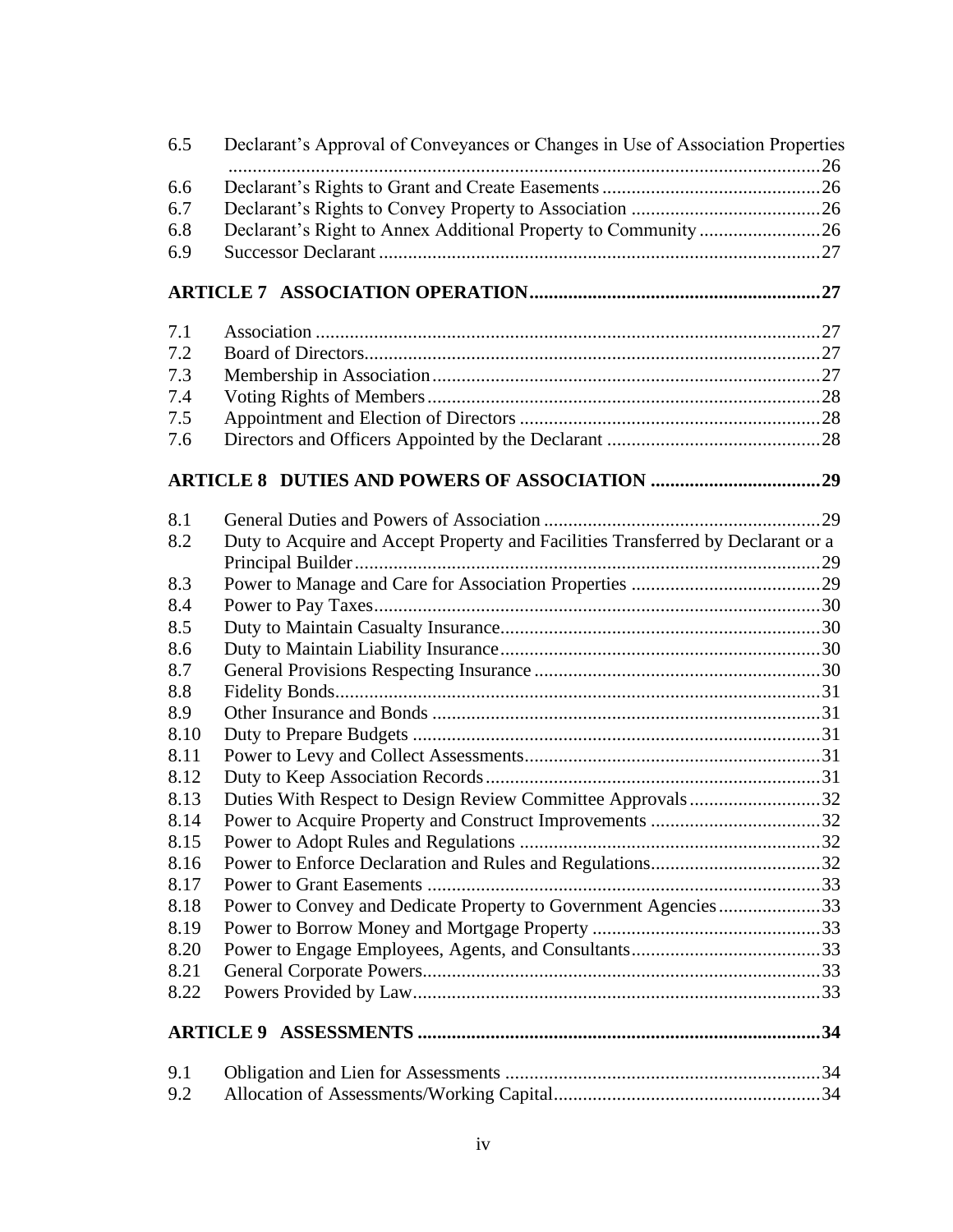| 9.3   | Common Assessments, Maximum Annual Assessment, and Initial Assessment .34 |  |
|-------|---------------------------------------------------------------------------|--|
| 9.4   |                                                                           |  |
| 9.5   |                                                                           |  |
| 9.6   |                                                                           |  |
| 9.7   |                                                                           |  |
| 9.8   |                                                                           |  |
| 9.9   |                                                                           |  |
| 9.10  |                                                                           |  |
| 9.11  |                                                                           |  |
| 9.12  |                                                                           |  |
| 9.13  |                                                                           |  |
| 9.14  |                                                                           |  |
| 9.15  |                                                                           |  |
| 9.16  |                                                                           |  |
| 9.17  |                                                                           |  |
| 9.18  |                                                                           |  |
| 9.19  |                                                                           |  |
|       |                                                                           |  |
|       |                                                                           |  |
| 10.1  |                                                                           |  |
| 10.2  |                                                                           |  |
| 10.3  |                                                                           |  |
| 10.4  |                                                                           |  |
| 10.5  |                                                                           |  |
| 10.6  |                                                                           |  |
| 10.7  |                                                                           |  |
| 10.8  |                                                                           |  |
| 10.9  |                                                                           |  |
| 10.10 | Amendment Required by Government Mortgage Agencies 41                     |  |
| 10.11 |                                                                           |  |
|       |                                                                           |  |
|       |                                                                           |  |
|       |                                                                           |  |
|       |                                                                           |  |
|       |                                                                           |  |
| 10.17 |                                                                           |  |
|       |                                                                           |  |
|       |                                                                           |  |
| 10.20 |                                                                           |  |
| 10.21 |                                                                           |  |
|       |                                                                           |  |
|       |                                                                           |  |
| 10.24 |                                                                           |  |
|       |                                                                           |  |
|       |                                                                           |  |
|       |                                                                           |  |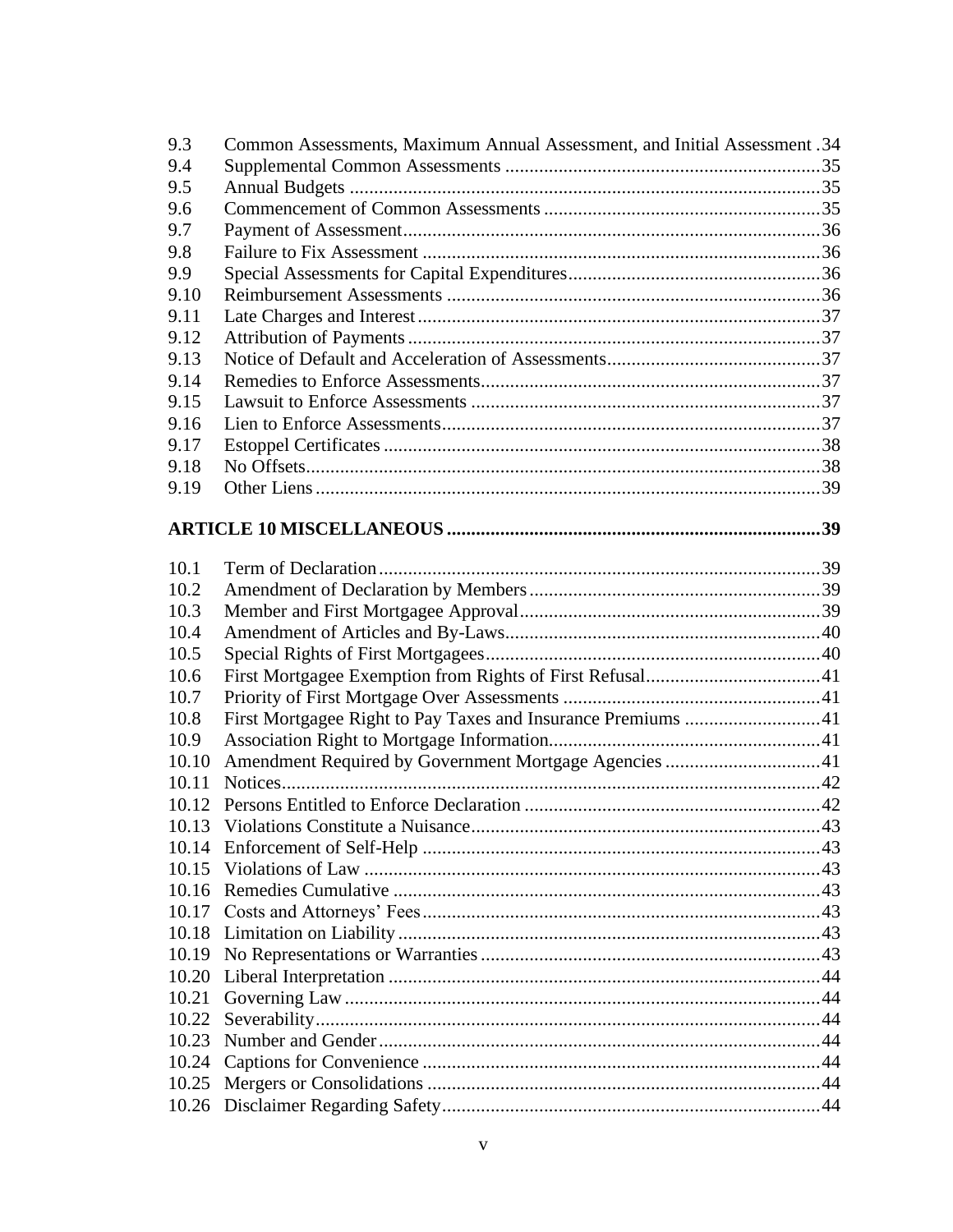| 11.1 Selection of an Alternative Dispute Resolution Process and Rejection of Litigation |  |  |  |
|-----------------------------------------------------------------------------------------|--|--|--|
|                                                                                         |  |  |  |
|                                                                                         |  |  |  |
|                                                                                         |  |  |  |
|                                                                                         |  |  |  |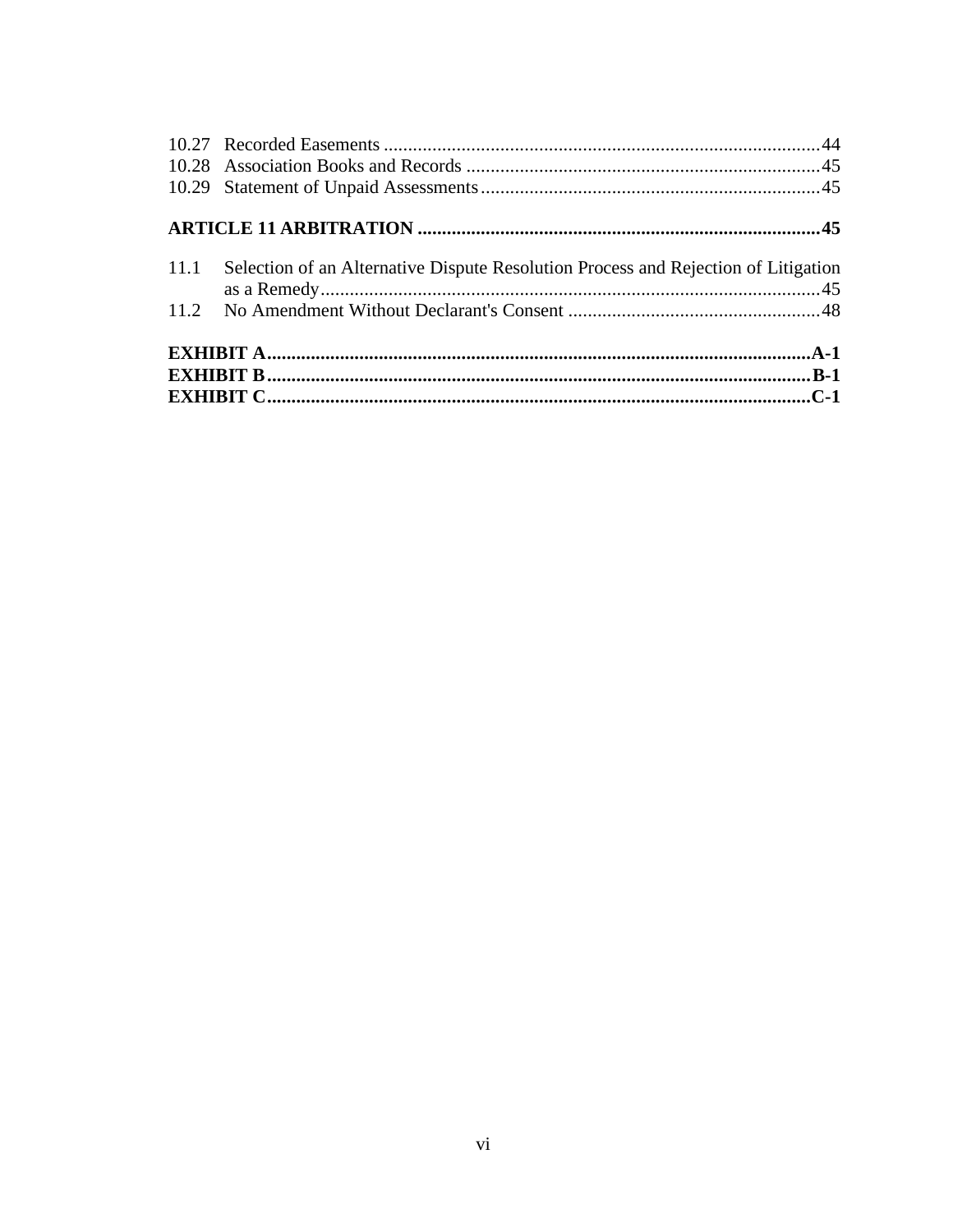#### **DECLARATION OF COVENANTS, CONDITIONS AND RESTRICTIONS**

#### **FOR**

#### **DUSTY HILLS**

THIS DECLARATION OF COVENANTS, CONDITIONS AND RESTRICTIONS FOR DUSTY HILLS (the "Declaration"), is made as of this day of  $\qquad \qquad$ , 2016, by DUSTY HILLS, INC., a Colorado corporation (the "Declarant").

#### **ARTICLE 1**

#### **GENERAL**

<span id="page-7-1"></span><span id="page-7-0"></span>1.1 Community. Declarant is the owner of those certain parcels of land in the City of Colorado Springs, County of El Paso, State of Colorado, more particularly described on Exhibits A and B attached hereto and incorporated herein by reference, which is defined in this Declaration as the "Community." Declarant intends to develop the Community, including any property which may be annexed to the Community as provided herein, as a Community of single-family residential homes.

<span id="page-7-2"></span>1.2 Purposes of Declaration. Property which is subject to this Declaration in the manner hereinafter provided shall be referred to as the Community. This Declaration is executed: (a) in furtherance of a common and general plan for the Community; (b) to protect and enhance the quality, value, aesthetic, desirability, and attractiveness of the Community; (c) to provide for a Association as a vehicle to hold, maintain, care for, and manage Association Properties and/or amenities, if any, including internal landscaped areas, private open space areas, private roads and access driveways, perimeter fencing, recreational facilities and project signage to benefit all Owners of Sites; (d) to define the duties, powers, and rights of the Association; and (e) to define certain duties, powers, and rights of Owners of Sites within the Community.

<span id="page-7-3"></span>1.3 Declaration. Declarant, for itself, its successors and assigns, hereby declares that the entire Community and all other property which becomes subject to this Declaration in the manner hereinafter provided, and each part thereof, shall, from the date the same becomes subject to this Declaration, be owned, held, transferred, conveyed, sold, leased, rented, hypothecated, encumbered, used, occupied, maintained, altered, and improved subject to the covenants, conditions, restrictions, limitations, reservations, exceptions, equitable servitudes, and other provisions set forth in this Declaration, for the duration hereof, all of which are declared to be part of, pursuant to, and in furtherance of a common and general plan of development, improvement, enhancement, and protection of the Community. The provisions of this Declaration are intended to and shall run with the land and, until their expiration in accordance with the terms hereof, shall bind, be a charge upon, and inure to the mutual benefit of: (a) all of the property which is now or becomes part of the Community and each part or parcel thereof, (b) Declarant and its successors and assigns, (c) the Association and its successors and assigns, and (d) all Persons having or acquiring any right, title or interest in any property which becomes part of the Community or any part or parcel thereof or any Improvement thereon and their heirs, personal representatives,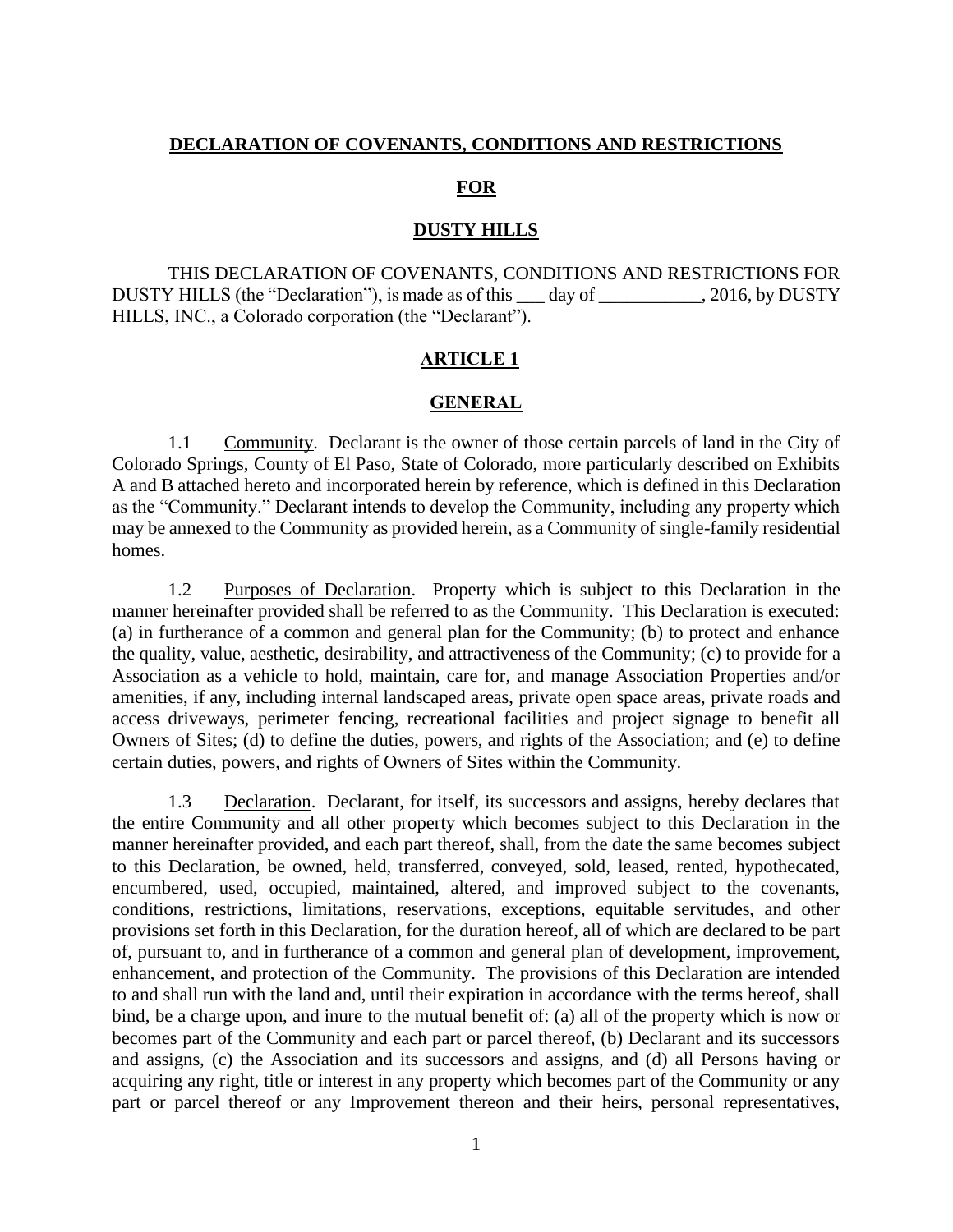successors and assigns. The provisions of this Declaration shall be binding on each Owner and the family members, guests, invitees, and tenants of each Owner. An Owner shall be responsible for any non-compliance with this Declaration by such Owner's family members, guests, invitees, and tenants.

<span id="page-8-0"></span>1.4 Applicability of Colorado Common Interest Ownership Act. Pursuant to the Colorado Common Interest Ownership Act (the "Act"), Section 38-33.3-116(2), a Community which provides in its declaration that the annual average common expense liability of each unit restricted to residential purposes, exclusive of optional user fees and any insurance premiums paid by the Association, may not exceed Four Hundred Dollars (\$400.00), as such amount is adjusted annually beginning on July 1, 1999 pursuant to Section 38-33.3-116(3), is subject only to Sections 38- 33.3-105, 38-33.3-106 and 38-33.3-107 of the Act (the "Applicable Provisions"), unless the Declaration provides otherwise. In accordance therewith and with the terms and conditions contained herein, Declarant expressly declares that the Community created by this Declaration shall not be subject to the terms and provisions of the Act, except for the Applicable Provisions. Notwithstanding the foregoing, Declarant reserves the right to amend this Declaration to comply with the provisions of the Act and to eliminate the cap on the annual average common expense liability set forth in Section 9.3 below without the necessity of obtaining the consent of any other Owners or any Mortgagees.

### **ARTICLE 2**

#### **DEFINITIONS**

<span id="page-8-1"></span>Unless otherwise expressly provided herein, the following words and phrases when used in this Declaration shall have the meanings hereinafter specified.

<span id="page-8-2"></span>2.1  $\Delta ct$ . "Act" shall mean the Colorado Common Interest Ownership Act as provided in C.R.S. § 38-33.3-101, et seq., as the same may be amended from time to time.

<span id="page-8-3"></span>2.2 Administrative Functions. "Administrative Functions" shall mean all functions as are necessary and proper under this Declaration and shall include, without limitation, providing management and administration of the Association; providing architectural or design review services under Article 4 hereof; incurring reasonable attorneys' fees and accountants' fees; obtaining errors and omissions insurance for officers, directors, and agents of the Association; obtaining fidelity bonds for any Person handling funds of the Association; paying taxes levied against the Association Properties; incurring filing fees, recording costs, and bookkeeping fees; obtaining and maintaining offices and office furniture and equipment; and performing other such reasonable and ordinary administration tasks associated with operating the Association, including the engagement of professional management consultants.

<span id="page-8-4"></span>2.3 Articles of Incorporation. "Articles of Incorporation" shall mean the Articles of Incorporation of Dusty Hills Stage Station at Woodmen Valley (First Amendment approved July 16, 2020) Homeowners Association, which have been or will be filed in the office of the Secretary of State of the State of Colorado, as the same may be amended from time to time.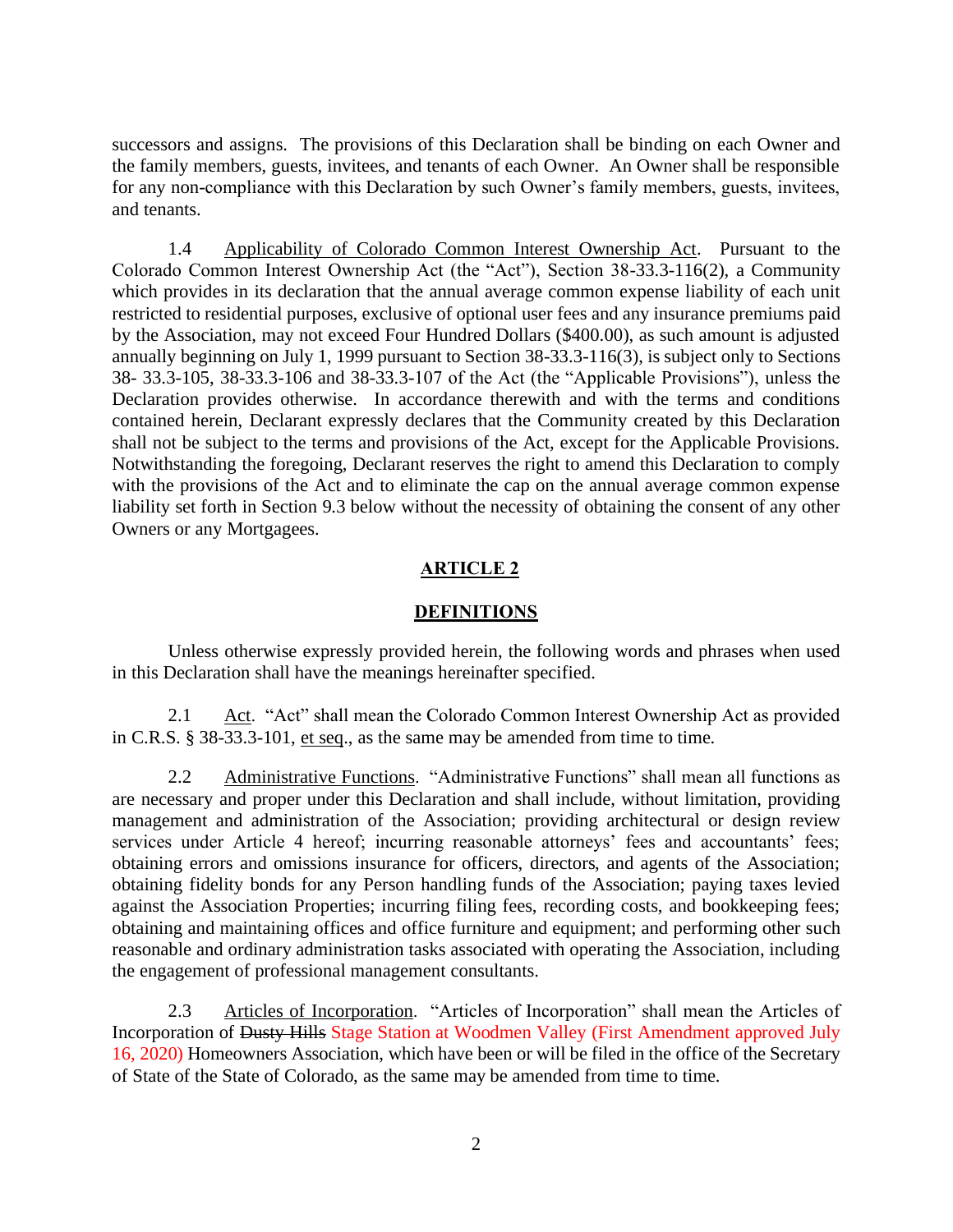<span id="page-9-0"></span>2.4 Assessment. "Assessment" shall mean a Common Assessment, Special Assessment, or a Reimbursement Assessment.

<span id="page-9-1"></span>2.5 Association. "Association" shall mean Dusty Hills Stage Station at Woodmen Valley (First Amendment approved July 16, 2020) Homeowners Association, a Colorado nonprofit corporation, its successors and assigns.

<span id="page-9-2"></span>2.6 Association Properties. "Association Properties" shall mean all the real property and personal property, if any, including Improvements and all Common Areas, now or hereafter owned by the Association or with respect to which the Association holds an easement for the use, care, or maintenance thereof, or for which the Association has a right or obligation to maintain, held for the common use and enjoyment of its Members as provided herein, and for other purposes as may be permitted by this Declaration.

<span id="page-9-3"></span>2.7 Board of Directors. "Board of Directors" or "Board" shall mean the Board of Directors of the Association.

<span id="page-9-4"></span>2.8 Budget. "Budget" shall mean a written itemized estimate of the annual revenues and expenses to be incurred by the Association in performing its functions under this Declaration and prepared pursuant to Section 9.5 of this Declaration.

<span id="page-9-5"></span>2.9 Building Envelope. "Building Envelope" shall mean that portion of any Site which is designated on an approved development plan as the area within which improvements may be constructed and clearing, grading, fencing, landscaping, and impervious areas must be located.

<span id="page-9-6"></span>2.10 By-Laws. "By-Laws" shall mean the By-Laws of the Association which have been or will be adopted by the Board of Directors of the Association, as the same may be amended from time to time.

2.11 City. "City" shall mean the City of Colorado Springs, Colorado.

<span id="page-9-8"></span><span id="page-9-7"></span>2.12 Common Area. "Common Area" shall mean any portions of the Community identified as a tract, improvement or amenity to be maintained by the Association on a plat or instrument recorded by Declarant for any part of the Community; or conveyed to the Association by the Declarant or a Principal Builder, which are owned or maintained by the Association for the common use and enjoyment of the Owners, including, but not limited to, landscaped and open areas along roadways; ponds; natural drainage ways; landscaped areas; perimeter fences, if any; signs and entryway landscaping and features for the Community; parks or other open space; access roads from public roads to certain lots as identified on an approved final plat; and easements for the use and benefit of the Owners as may be provided in this Declaration. Such Common Area may be owned: (a) by the Association; (b) by individual Owners over which the Association may have an easement for maintenance purposes; (c) by a special district; or (d) by the City. For purposes of the Act, the Common Area and additional common areas created pursuant to any Supplemental Declaration shall be deemed to be the only "Common Elements" within the Community. The Declarant or Principal Builders may add land to the Common Area in connection with the annexation of additional land to the Community.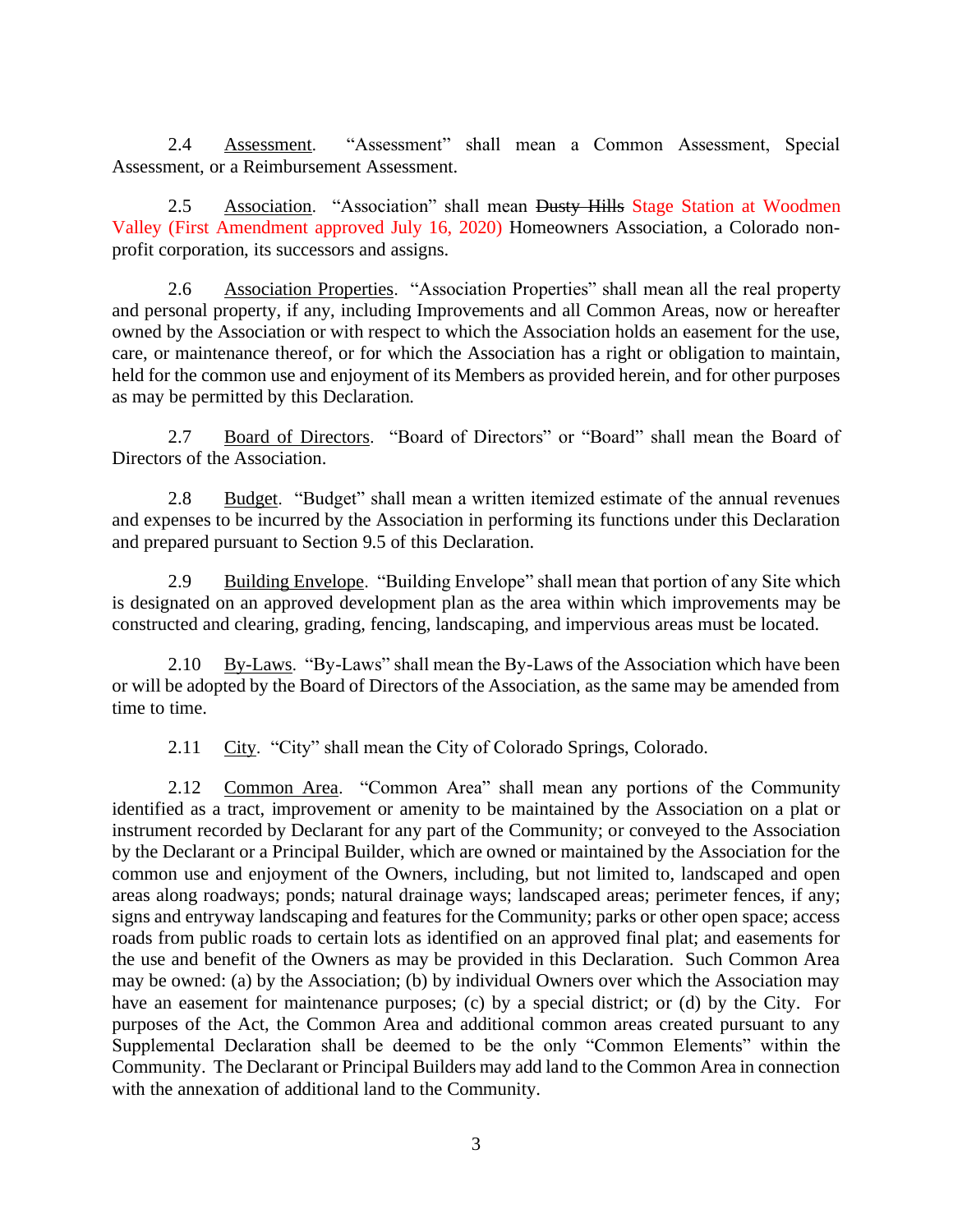<span id="page-10-0"></span>2.13 Common Assessment. "Common Assessment" shall mean the assessments made for the purpose of covering the portion of the annual costs of operating the Association and any improvements owned and/or maintained by the Association together with reasonable replacement reserves for the same, including expenses incurred in connection with any authorized function of the Association, which are to be paid by each Owner to the Association for purposes provided herein and charged to such Owner and to the Site of such Owner.

<span id="page-10-1"></span>2.14 Declarant. "Declarant" shall mean Dusty Hills, Inc., a Colorado corporation, its successors and assigns. A Person shall be deemed to be a "successor and assign" of Declarant, only if specifically designated in a duly Recorded instrument as a successor or assign of Declarant under this Declaration and shall be deemed a successor and assign of Declarant only as to the particular rights or interests of Declarant under this Declaration which are specifically designated in the written instrument. However, a successor to Dusty Hills, Inc. by consolidation or merger shall automatically be deemed a successor or assign of Dusty Hills, Inc. as Declarant under this Declaration.

<span id="page-10-2"></span>2.15 Declaration. "Declaration" shall mean this instrument as it may be amended from time.

2.16 Deed of Trust. "Deed of Trust" shall mean a Mortgage.

<span id="page-10-4"></span><span id="page-10-3"></span>2.17 Design Review Committee. "Design Review Committee" shall mean the Committee provided for in Article 4 of this Declaration.

<span id="page-10-5"></span>2.18 Development Period. "Development Period" shall mean the earlier of (a) the date that the last Site that may be included within the Community has been sold and conveyed by a Declarant to persons other than a Declarant or a Principal Builder and a certificate of occupancy has been issued for the residence constructed thereon; or (b) the date which is twenty (20) years after the date of Recording of this Declaration.

<span id="page-10-6"></span>2.19 Improvement. "Improvement" shall mean all structures and any appurtenances thereto and equipment of every type or kind, including, but not limited to, buildings, outbuildings, swimming pools, patio covers, awnings, painting of any exterior surfaces of any visible structure, additions, walkways, outdoor sculptures or artwork, sprinkler pipes, above ground and underground utilities, mailboxes, garages, carports, basketball poles and/orbackboards, playground equipment, flagpoles, clotheslines, roads, driveways, private drives, dog or pet houses, mailboxes, exterior lighting, storage sheds, treehouses, playhouses, spas, hot tubs, parking areas, fences, screening walls, retaining walls, stairs, decks, fixtures, landscaping, hedges, windbreaks, plantings, planted trees and shrubs, poles, signs, exterior tanks, solar equipment, antennae, satellite dishes, exterior air conditioning, and water softener fixtures.

<span id="page-10-7"></span>2.20 Improvement to Property. "Improvement to Property" shall mean any Improvement, change, alteration, or addition to any property within the Community. "Improvement to Property" is more particularly defined in Section 4.2 of this Declaration.

<span id="page-10-8"></span>2.21 Leases. "Lease" shall mean and refer to any agreement for the leasing or rental of a Site, and shall specifically include, without limitation, a month-to-month rental.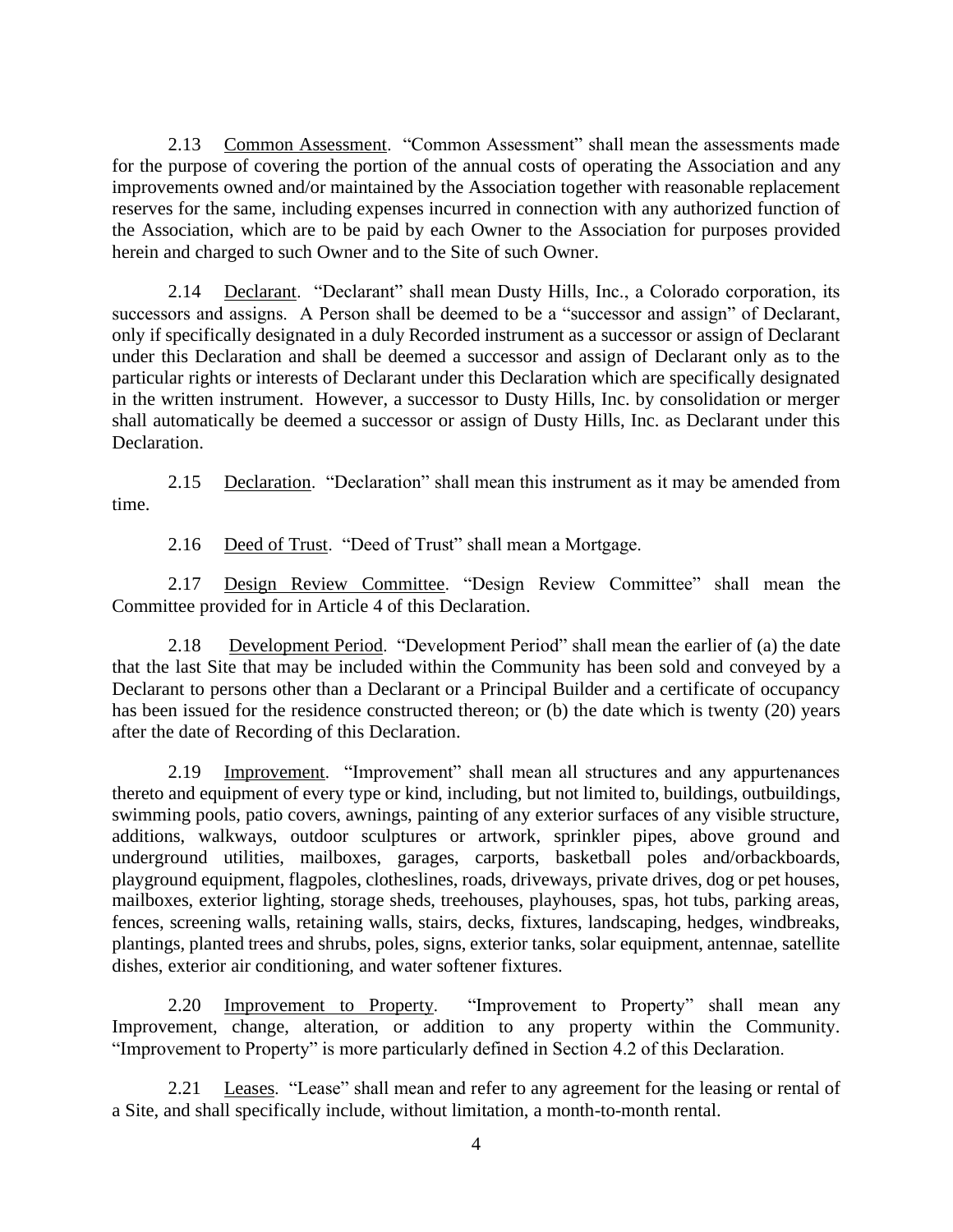<span id="page-11-0"></span>2.22 Maintenance Funds. "Maintenance Funds" shall mean the accounts into which the Board shall deposit monies paid to the Association and from which disbursements shall be made in the performance of the functions of the Association pursuant to Article 8 hereof.

<span id="page-11-1"></span>2.23 Member. "Member" shall mean the Person or, if more than one, all Persons collectively who constitute the Owner of a Site.

<span id="page-11-2"></span>2.24 Mortgage. "Mortgage" shall mean any mortgage or deed of trust or other such instrument, given voluntarily by the Owner of a Site, encumbering the Site to secure the performance of an obligation or the payment of a debt and which is required to be released upon performance of the obligation or payment of the debt. The term "Deed of Trust" when used herein shall be synonymous with the term "Mortgage." "First Mortgage" shall mean a Mortgage which has priority over all other security interests in a Lot, other than statutory liens for taxes and special assessments, and shall include an executory land sales contract wherein the Administrator of Veterans Affairs (Veterans Administration) is seller, whether such contract is owned by the Veterans Administration or its assigns, and whether recorded or not.

<span id="page-11-3"></span>2.25 Mortgagee. "Mortgagee" shall mean a mortgagee under a Mortgage or a beneficiary under a Deed of Trust, as the case may be, and the assignees of such Mortgagee. "First Mortgagee" shall mean any person named as the mortgagee or beneficiary under any First Mortgage, or any insurer or guarantor of a First Mortgage, including the Administrator of Veterans Affairs (Veterans Administration).

<span id="page-11-4"></span>2.26 Mortgagor. "Mortgagor" shall mean the Person who mortgages his or its property to another (*i.e.*, the maker or grantor of a Mortgage). The term "Mortgagor" shall include a trustor or grantor under a Deed of Trust.

<span id="page-11-5"></span>2.27 Notice of Completion. "Notice of Completion" shall mean written notice to the Design Review Committee of the completion of any Improvement to Property pursuant to Article 4 of this Declaration.

<span id="page-11-6"></span>2.28 Owner. "Owner" shall mean the Person, including Declarant, or, if more than one, all Persons collectively, who hold fee simple title of Record to a Site, including sellers under executory contracts of sale and excluding buyers thereunder.

<span id="page-11-7"></span>2.29 Person. "Person" shall mean a natural person, a corporation, a partnership, or any other entity.

<span id="page-11-8"></span>2.30 Plat. "Plat" shall mean a Final Plat which includes a Site or Common Area and which has been approved by the City and Recorded.

<span id="page-11-9"></span>2.31 Principal Builder. "Principal Builder" shall mean and include any homebuilder designated as a Principal Builder in writing by Declarant or herein. Such writing also may assign to the Principal Builder designated therein some or all of the rights of the Declarant which may be exercised in connection with the development of Sites acquired by such Principal Builder.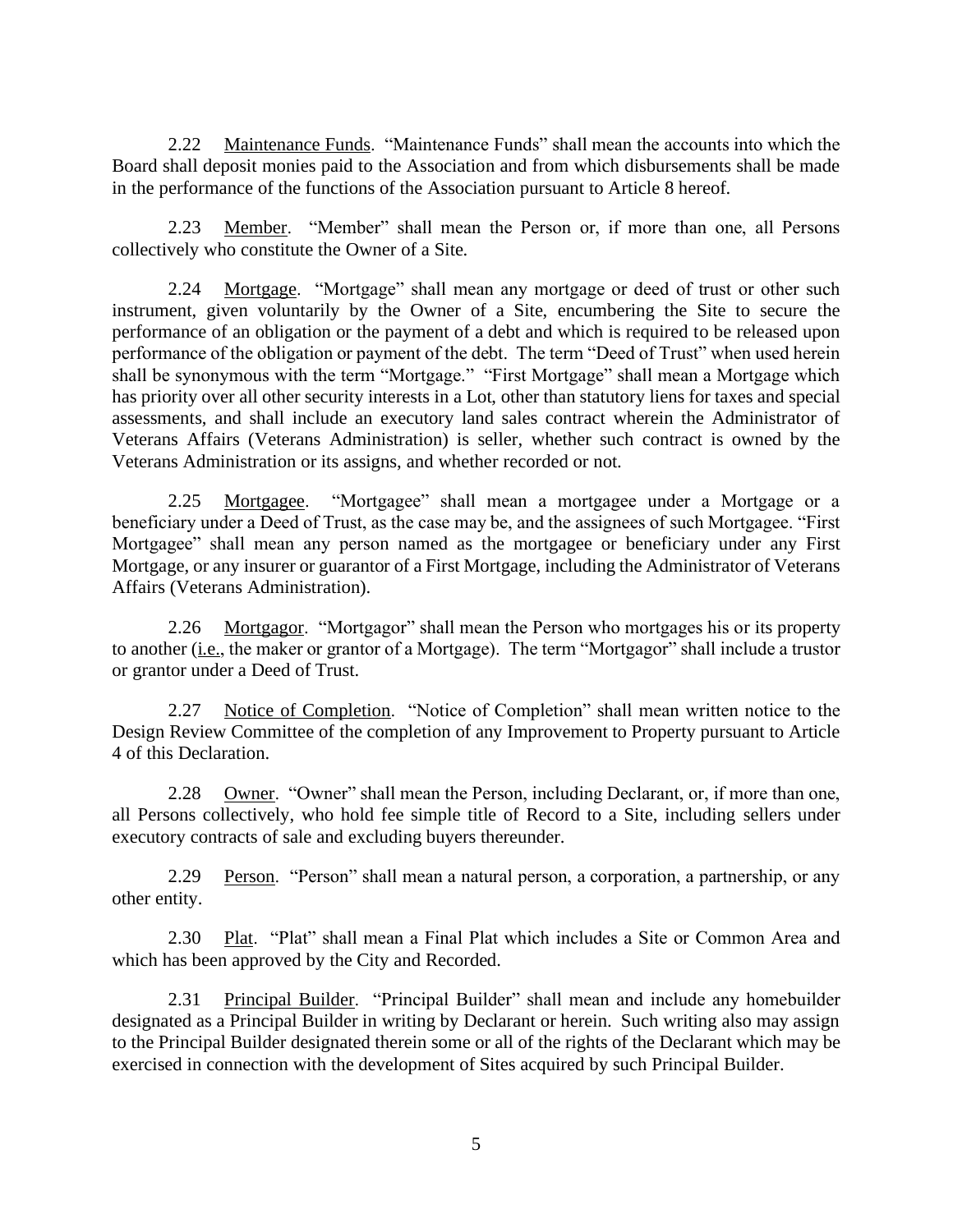<span id="page-12-0"></span>2.32 Record or Recorded. "Record" or "Recorded" shall mean the filing for record of any document in the office of the Clerk and Recorder of the County of El Paso, Colorado.

<span id="page-12-1"></span>2.33 Reimbursement Assessment. "Reimbursement Assessment" shall mean a charge against a particular Owner and his Site for the purpose of reimbursing the Association for expenditures and other costs of the Association in curing any violation, directly attributable to the Owner, of the Declaration or the Rules and Regulations, pursuant to Section 9.10 hereof, together with late charges and interest as provided for herein.

<span id="page-12-2"></span>2.34 Rules and Regulations. "Rules and Regulations" shall mean rules and regulations adopted by the Board of Directors as provided in Section 8.16 of this Declaration.

<span id="page-12-3"></span>2.35 Site. "Site" shall mean any lot or parcel of land within the Community which is shown upon any Recorded Final Plat or any other parcel of land which may be sold or conveyed without violation of the provisions of Colorado law pertaining to the subdivision of land. "Site" shall not include: (a) any property owned by a public body, (b) the Association Properties, or (c) any Common Area as defined herein.

<span id="page-12-4"></span>2.36 Special Assessment. "Special Assessment" shall mean a charge against each Owner and his Site representing a portion of the costs of the Association for the purpose of funding major capital repairs, maintenance, replacements, reserves for future replacements, and Improvements which are not paid for out of Common Assessments for any reason, pursuant to Section 9.9 hereof.

<span id="page-12-5"></span>2.38 Total Sites That May Be Included. Shall mean the total number of Sites that may be subjected to this Declaration and made part of the Community, and which shall number Thirty (30) Sites.

### **ARTICLE 3**

#### **GENERAL RESTRICTIONS APPLICABLE TO COMMUNITY**

<span id="page-12-6"></span>All real property within the Community shall be held, used and enjoyed subject to the following limitations and restrictions, and subject to exemptions of Declarant set forth in this Declaration. The strict application of the following limitations and restrictions in any specific case may be modified or waived in whole or in part by the Design Review Committee if such strict application would be unreasonably or unduly harsh under the circumstances. Any such modification or waiver must be in writing or be contained in written guidelines or rules promulgated by the Design Review Committee.

<span id="page-12-7"></span>3.1 Landscaping and Maintenance of Community. All landscaping installed by Declarant, Principal Builder, or individual Owners shall comply with any Design Standards that may be adopted by the Design Review Committee. Landscaping shall be installed by the Owner of each Site (except for Declarant or a Principal Builder) within one hundred twenty (120) days after approval of an Owner's landscape plan by the Design Review Committee, or within such longer period of time as may be approved by the Design Review Committee based upon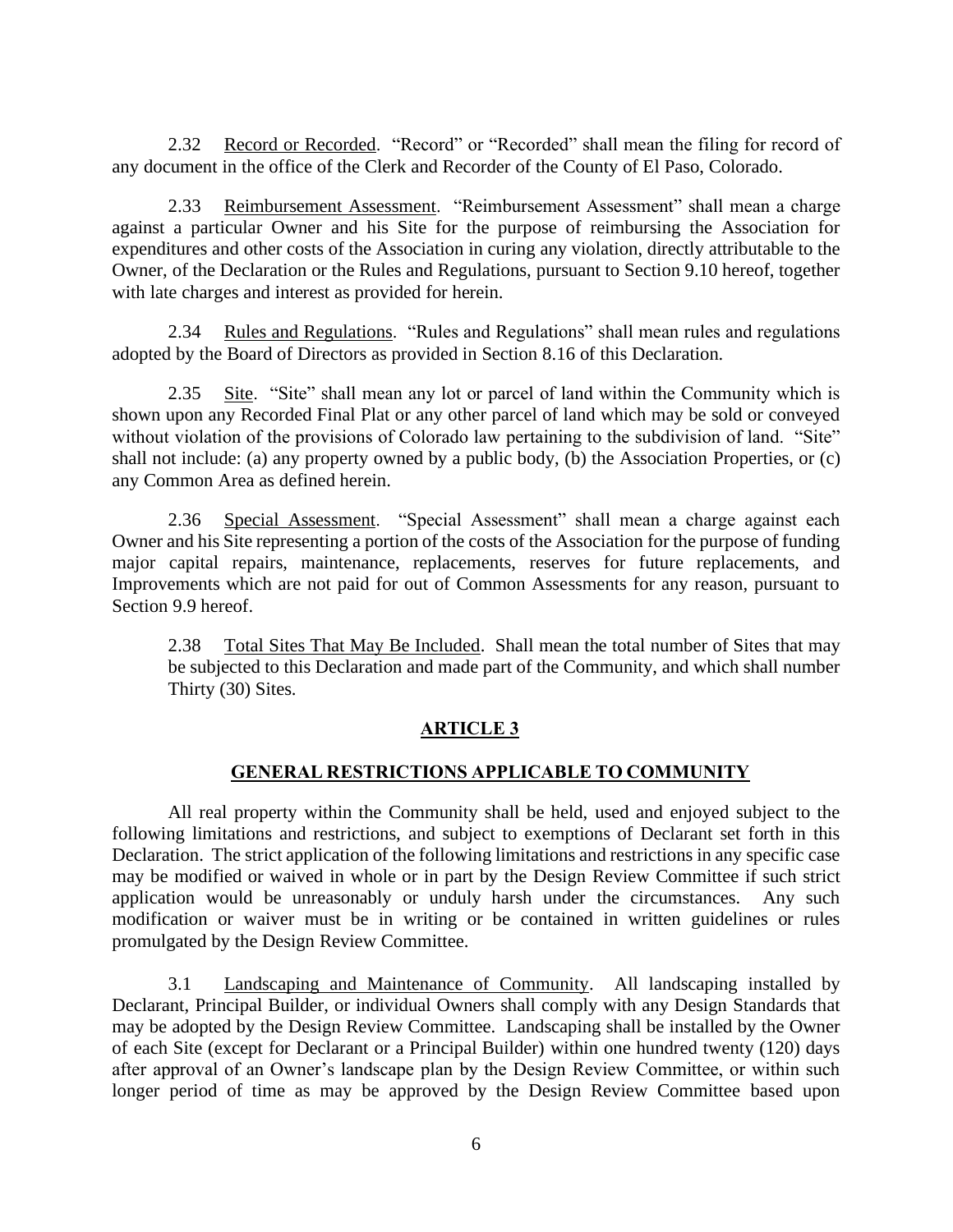consideration of weather conditions and other factors beyond the control of the Owner. Landscape plans shall be submitted to the Design Review Committee by an Owner (other than a Declarant or Principal Builder) within sixty (60) days after closing on the purchase of a Site. Landscaping installed on Sites for which a Building Envelope is designated on a Plat shall be located within the Building Envelope.

No property within the Community shall be permitted to fall into disrepair, and all property within the Community, including any fences, Improvements, and landscaping thereon, shall be kept and maintained in a clean, attractive, and sightly condition and in good repair. Maintenance, repair, and upkeep of each Site shall be the responsibility of the Owner of the Site. Maintenance, repair, and upkeep of Association Properties shall be the responsibility of the Association. Dead or dying landscape materials shall be replaced as soon as possible, taking into account weather conditions affecting the planting of replacement landscaping, and all landscaping shall be regularly maintained in a neat and trim manner. Automatic irrigation systems shall be maintained and operated in such a fashion as to conserve water to the maximum extent practicable while still maintaining landscaping in an attractive condition.

Each Owner of a Site shall be responsible for maintaining, repairing, and replacing, in a reasonably attractive manner, any fence located on such Owner's Site, unless such fence is to be maintained by the Association. Any fence located on a lot line between two Sites shall be maintained jointly by the Owners of such Sites if the fence was installed by the Declarant or a Principal Builder, and any fence located on a lot line between two Sites which was installed by one of the Owners shall be maintained by the Owner who installed the fence. Owners are hereby granted an easement across adjacent Sites for the purpose of maintaining, repairing, and replacing any fence installed by such Owner.

If a fence which is installed by the Declarant or a Principal Builder, or portion thereof, is located on a lot line separating a Site from an adjoining public right-of-way, street, publicly-owned tract or parcel of land, Common Area, Association Property, or other property which is not an adjoining Site, then the Association shall be responsible for maintaining, repairing, and replacing, in a reasonably attractive manner, such fence or portion thereof. The Association is hereby granted an easement across all Sites for the purpose of maintaining, repairing, and replacing any and all fences, the maintenance of which is the responsibility of the Association. Any fence located on any of the Association Properties shall also be maintained by the Association. The Association also shall maintain fences located on public rights-of-way consistent with any Development Agreements between the City and the Declarant or any Plat requirements.

Any Owner constructing, installing, erecting, modifying, or replacing a fence shall obtain the prior approval of the Design Review Committee in accordance with the provisions of this Declaration. New or replacement fences shall comply with the design standards which may be adopted by the Design Review Committee.

Violation of this Section 3.1 by an Owner shall permit the Association to enter on the Site of the Owner and cure the violation or cause compliance with this provision and to levy and collect a Reimbursement Assessment for the costs and expenses of the Association in so doing; provided,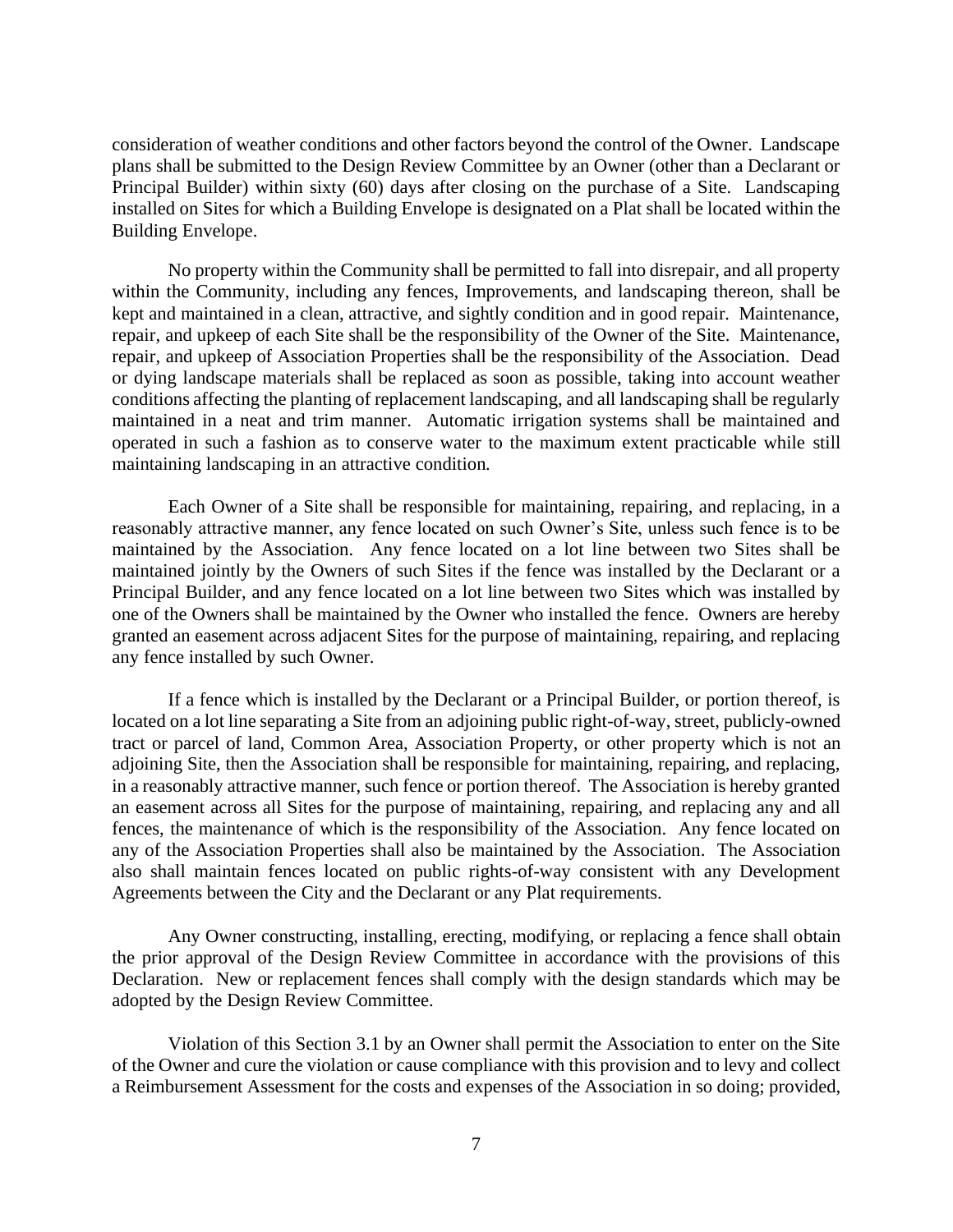however, that there shall be no entry into the interior of an Improvement intended for human occupancy without the consent of the Owner thereof unless a clear emergency exists.

<span id="page-14-0"></span>3.2 Property Uses. All Sites shall be used for residential purposes and such other purposes as may be permitted under the applicable requirements of the City. No dwelling erected or maintained within the Community shall be used or occupied for any purpose other than for a single-family detached dwelling. Notwithstanding the foregoing, business activities associated with the sale of Sites or residences constructed thereon shall be allowed, including construction trailers, sales offices, and model homes used by Declarant or a Principal Builder, subject to all of the requirements of the City. In addition, in-home businesses not involving the servicing of customers or use of employees in the residence, other than the Owners of the Site on which such activities occur or their family members, shall be allowed if permitted under applicable zoning and other City regulations and requirements, provided such activities are conducted solely within the residence and do not create or result in any offensive or noxious activities, do not constitute a nuisance, and do not result in customers, employees or clients coming to the residence for purposes related to the business or parking in public or private streets.

<span id="page-14-1"></span>3.3 Construction Type; Building Height and Setbacks. All construction shall be new. No building previously used at another location nor any building or structure originally constructed as a mobile dwelling or structure may be moved onto a Site, except as expressly hereinafter provided for temporary buildings. The height and setbacks of all buildings constructed within the Community shall be limited to the height limits required or approved by the City and as set forth in this Declaration, any Supplemental Declaration, or Design Standards adopted by the Design Review Committee, whichever is more restrictive. Each Site shall obtain an approved Hillside Site Plan/Lot Grading Plan (HSS/LGP) from the City of Colorado Springs in accordance with the City of Colorado Springs Zoning Code.

<span id="page-14-2"></span>3.4 No Noxious or Offensive Activity. No noxious or offensive activity shall be carried on upon any property within the Community, nor shall anything be done or placed thereon which is or may become a nuisance or cause an unreasonable embarrassment, disturbance, or annoyance to others.

<span id="page-14-3"></span>3.5 Annoying Sounds or Odors. No sound or odor shall be emitted from any property within the Community which is noxious or unreasonably offensive to others. Without limiting the generality of the foregoing, no exterior speakers, horns, whistles, bells, or other sound devices, other than security devices used exclusively for security purposes, shall be located or used on any property except with the prior written approval of the Design Review Committee. All materials located upon a Site which create or cause an odor shall be removed immediately by the Owner of the Site. The Board of Directors of the Association may require the Owner of a residence or motor vehicle with a security system which experiences false alarms more than three (3) times in any thirty (30) day period or more than six (6) times in any twelve month period to repair, replace or deactivate such alarm system.

Notwithstanding the foregoing, special gatherings of residents within the community and their invited guests (family parties, block parties, community garage and similar activities) which may utilize outdoor speakers may be permitted, provided that the event has first been approved by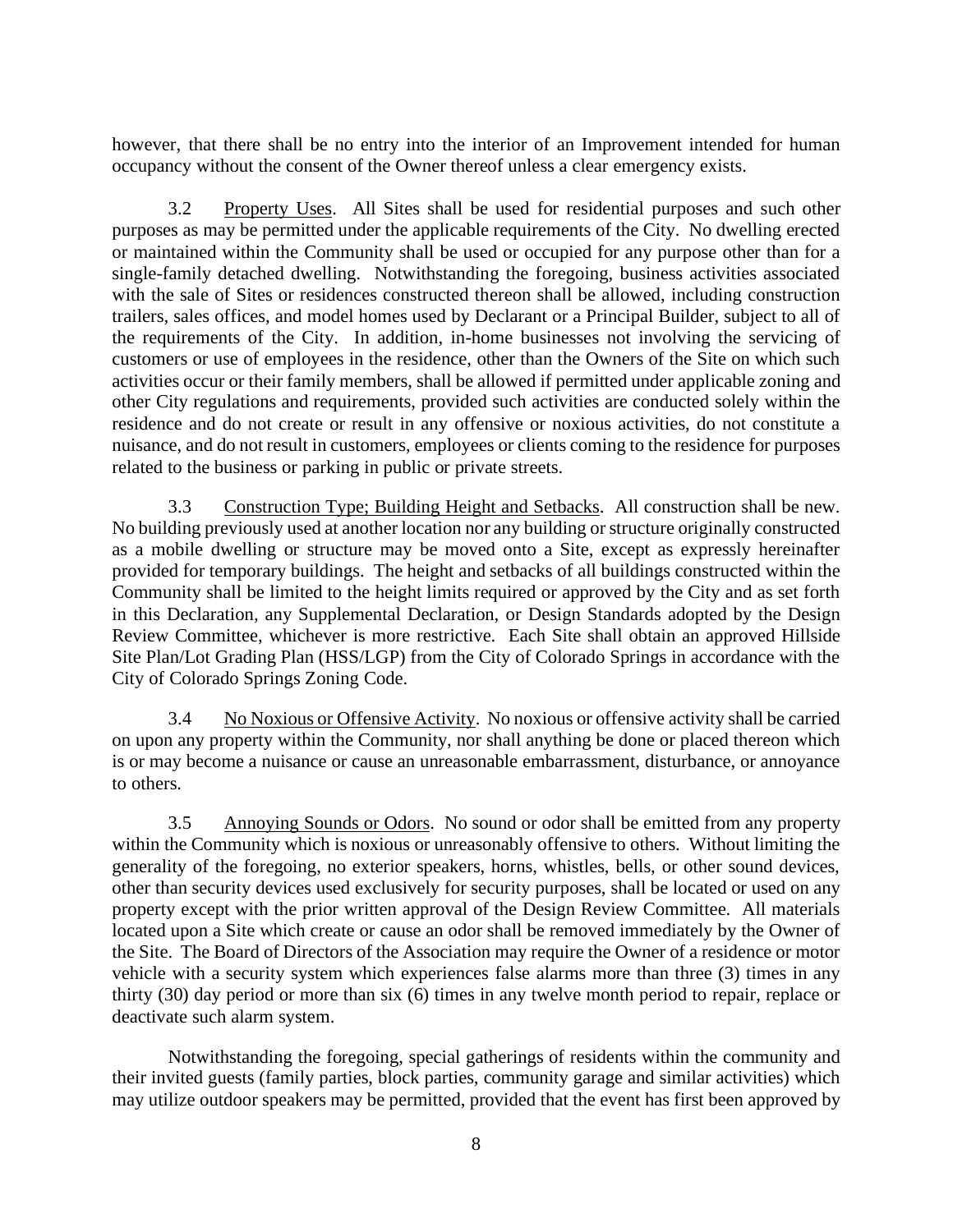the Association Board of Directors and is permitted by the City's Code Enforcement office or similar office. Any approval by the Board of the Association may impose conditions on the noise level, location, hours, number of participants, and other matters in connection with any approval of the gathering.

<span id="page-15-0"></span>3.6 No Hazardous Activities. No activity shall be conducted on and no Improvement shall be constructed on any property within the Community which is or might be unsafe or hazardous to any Person or property. Without limiting the generality of the foregoing, no firearms shall be discharged upon any property within the Community and no open fires shall be lighted or permitted on any property within the Community except in a contained barbecue unit while attended and in use for cooking purposes or within an interior or exterior fireplace or firepit designed to prevent the dispersal of burning embers. No exploding fireworks shall be discharged within the Community.

<span id="page-15-1"></span>3.7 No Unsightliness. All unsightly conditions, structures, facilities, equipment, and objects shall be enclosed within a structure, including snow removal equipment and garden or maintenance equipment except when in actual use. The Board may specify what conditions and objects constitute "unsightliness" by Rules and Regulations duly adopted by the Board.

<span id="page-15-2"></span>3.8 Weeds. The grass and other landscaped areas in all yards and other portions of every Site on which no building has been constructed shall be maintained in an attractive condition. In addition, each Site shall be kept free from brush or other growth or trash which, in the reasonable opinion of the Design Review Committee, is unsightly or causes undue danger of fire.

<span id="page-15-3"></span>3.9 Restrictions on Garbage and Trash. No refuse, garbage, trash, lumber, grass, shrub, or tree clippings, plant waste, compost, metal, bulk materials, scrap, refuse, or debris of any kind shall be kept, stored, or allowed to accumulate on any Site except within an enclosed structure or appropriately screened from view, except that any container containing such materials may be placed outside at such times as may be necessary to permit garbage or trash pick-up. All trash containers shall have a cover that is resistant to animals that may be attracted to trash. The Board of the Association may prescribe the types of permitted trash containers by rules which shall be followed by all Owners after adoption. The Board may, in its sole discretion, contract with one or more trash disposal contractors to provide regular and consistent refuse management for all Owners within the Community and include the costs of such services in the Common Assessments.

<span id="page-15-4"></span>3.10 Animals. No animals, livestock, or poultry of any kind shall be raised, bred, or kept on any Site, except that domesticated birds or fish and other small domestic animals permanently confined indoors (not including pot-bellied pigs and other animals capable of being domesticated that are excluded pursuant to rules and regulations adopted by the Board of the Association), and except an aggregate of not more than two domesticated dogs (which must be fenced or restrained in a fenced side yard or in the backyard of a Site or kept inside the residence at all times within a Site) and two domesticated cats (not including tamed wildlife), will be permitted within the Community. Pet fencing may include an invisible fence on or within the perimeter boundary of a Site. Any permitted pets may not be kept, bred, or maintained for any commercial purpose. Animals may not be leashed or allowed to run in the front yard or unfenced side yards of a Site. No animal of any kind shall be permitted which, in the opinion of the Board of Directors, makes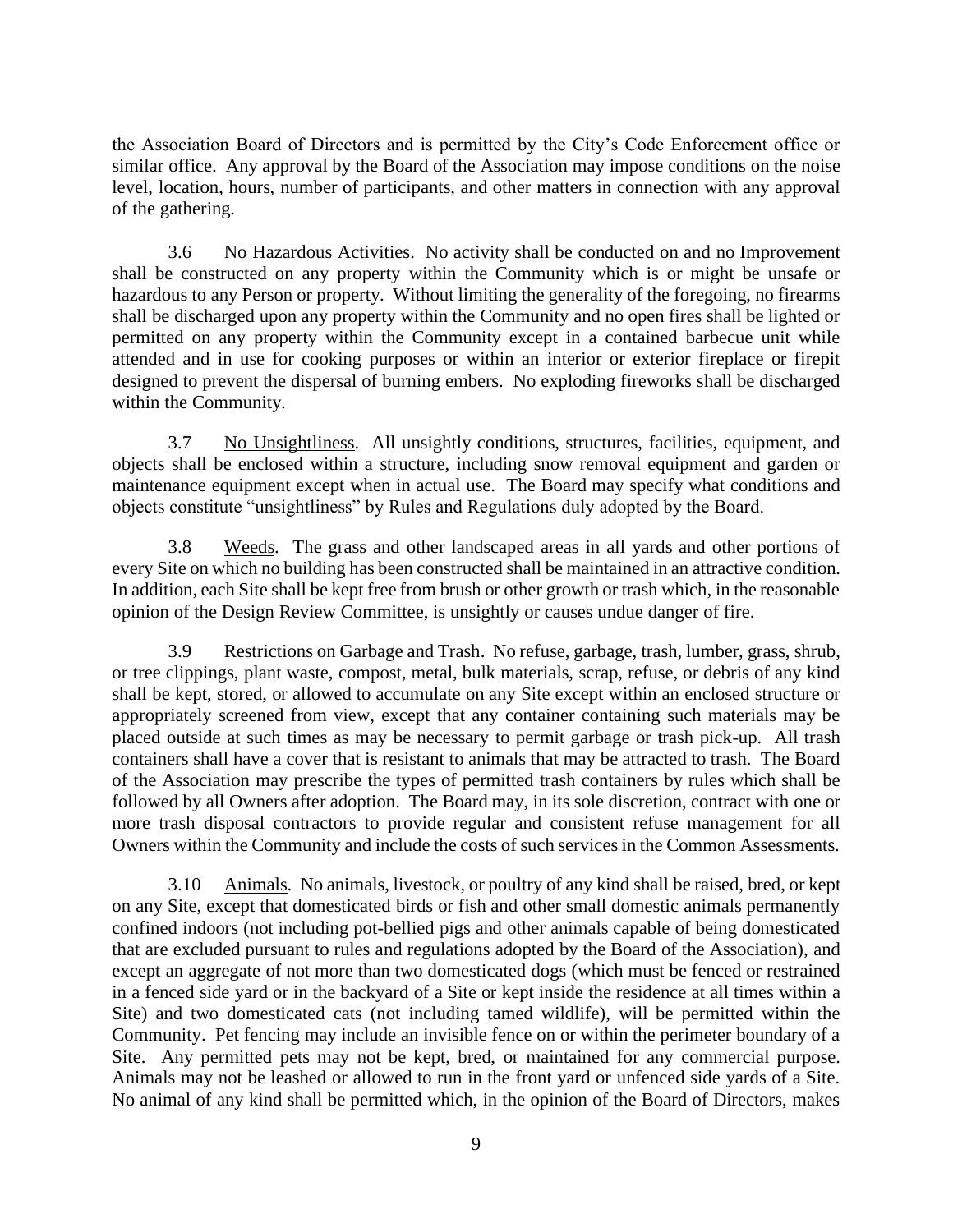an unreasonable amount of noise or odor, chases or otherwise harasses wildlife within the Community or adjacent public or private properties or is a nuisance. All household pets (except domesticated cats) shall be controlled by their Owner and shall not be allowed off the Owner's Site except when properly leashed and accompanied by the pet Owner or his representative. Each Owner of a household pet shall be financially responsible and liable for any damage caused by said household pet to any Association Properties, to wildlife, to Sites owned by any other Persons, injuries to any Persons, or otherwise. Animal waste shall be cleaned up regularly and damaged landscaping shall be replaced as soon as the landscaping is visually unattractive, dead or dying. Within the Community, animal waste deposited by an Owner's pet shall be immediately removed by such Owner. Notwithstanding the foregoing, any portion of the Community which is at least twenty (20) acres in size upon which Improvements have not been constructed may be used for such transitional agricultural and other uses as may be permitted under the applicable requirements of the City.

<span id="page-16-0"></span>3.11 No Temporary Structures. No tent, shack, storage shed, playhouse, temporary structure, or temporary building other than those placed within the Community by Declarant or a Principal Builder in connection with the sale of Sites or construction and sale of Improvements on Sites shall be placed upon any property within the Community except with the prior written consent of the Design Review Committee obtained in each instance, subject to such conditions or restrictions as may be required by the Design Review Committee.

<span id="page-16-1"></span>3.12 Restriction on Antennae, Pipes, Utility Lines and Transmitters. Pipes for water, gas, sewer, drainage, or other purposes, and wires, poles, aerials, antennae, satellite dishes, and other facilities for the transmission or reception of audio or visual signals or electricity, and utility meters or other utility facilities shall be kept and maintained, to the extent possible, underground or within an enclosed structure. Any satellite dish or other facility for the transmission or reception of audio or visual signals (except those located entirely inside a residence and those which are less than one meter (39.37 inches) in diameter placed along the side yard or back yard of a Site) shall be screened from view from streets and adjacent Sites and shall first be approved by the Design Review Committee. Satellite dishes which are less than one meter (39.37 inches) in diameter may be placed on the side of a residential structure abutting the back yard or side yard of a Site without first obtaining approval from the Design Review Committee; provided, however, if a signal cannot be obtained in such locations, an Owner may submit an application to the Design Review Committee to approve another location on a Site. The Design Review Committee shall act on applications for approval of satellite dishes and antennae in accordance with the requirements of the Federal Telecommunications Act of 1996, and any applicable regulations adopted pursuant thereto, as such statute and regulations may be amended from time to time. With the approval of the Design Review Committee, a master antenna or cable television antenna may, but need not, be provided for use of all Owners or a group of Owners, and Declarant may grant easements for such purposes. Antennae for shortwave or HAM radio operation are prohibited unless it can be demonstrated that said antennae can be screened from view similar to a television satellite dish or similar equipment or unless the Association is prohibited from excluding such antennae from the Community under applicable federal or state law.

<span id="page-16-2"></span>3.13 Restrictions on Signs and Advertising. No sign, poster, billboard, advertising device, or display of any kind shall be erected or maintained anywhere within the Community so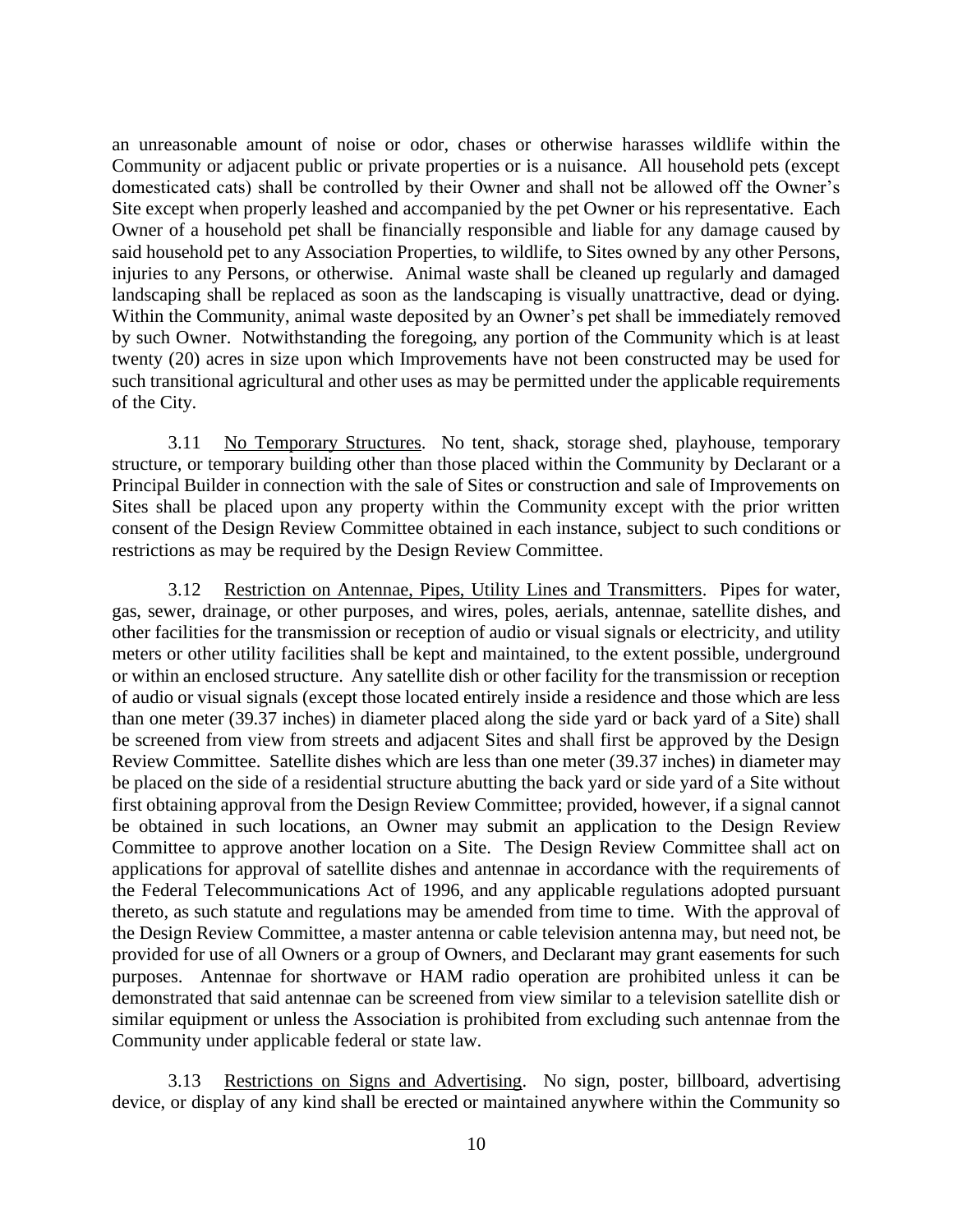as to be evident to public view, except signs as may be approved in writing by the Design Review Committee or which are permitted herein. A sign advertising a Site for sale or for lease may be placed on such Site; provided, however, that standards relating to dimensions, color, style, and location of such sign shall be subject to the sign code requirements of the City. The provisions of this Section shall not apply to Declarant or Principal Builder with respect to advertising in connection with the construction and/or sale of residences located within the Community.

<span id="page-17-0"></span>Restrictions on Mining or Drilling. No property within the Community shall be used for the purpose of mining, quarrying, drilling, boring, or exploring for or removing oil, gas, or other hydrocarbons, minerals, rocks, stones, gravel, or earth.

<span id="page-17-1"></span>3.15 Maintenance of Drainage. Each Owner shall be responsible for maintenance of the established drainage pattern on his Site in accordance with the applicable grading plan approved by and on file with the City. There shall be no interference with the established drainage pattern over any property within the Community, except as approved in writing by the Design Review Committee. Approval shall not be granted unless provision is made for adequate alternate drainage. The Owner of the Site for which the established drainage pattern is changed shall be solely liable for the impact of such changes on adjacent Sites, Association Properties, adjacent properties outside the Community, or public property. The "established drainage pattern" shall mean the drainage pattern which exists at the time the approved grading of any property is completed and shall include any established drainage pattern shown on any plans approved by the Design Review Committee. The established drainage pattern may include the drainage pattern: (a) from Association Properties over any Site; (b) from any Site over the Association Properties; (c) from any property owned by the City, a special district or other Persons over any Site; (d) from any Site over property owned by the City, a special district or other Persons; (e) from any Site over another Site; or (1) from any Site over properties outside the Community.

<span id="page-17-2"></span>3.16 Compliance with Insurance Requirements. Except as may be approved in writing by the Board of Directors, nothing shall be done or kept on property within the Community which may result in a material increase in the rates of insurance or would result in the cancellation of any insurance maintained by the Association.

<span id="page-17-3"></span>3.17 Compliance with Laws. Nothing shall be done or kept on any property within the Community in violation of any law, ordinance, rule, or regulation of any governmental authority having jurisdiction.

<span id="page-17-4"></span>3.18 Further Subdivision of Sites. The Owner of a Site shall not further subdivide that Site without the approval of the Design Review Committee and the City. The foregoing restriction shall not apply to the Declarant or a Principal Builder (with the approval of the Declarant).

<span id="page-17-5"></span>3.19 Restrictions on Sewage Disposal Systems. No cesspool, septic tank, or other alternative on-site wastewater treatment system shall be installed within the Community. Any sewage disposal system installed for property within the Community shall be subject to applicable ordinances, rules, and regulations of the City.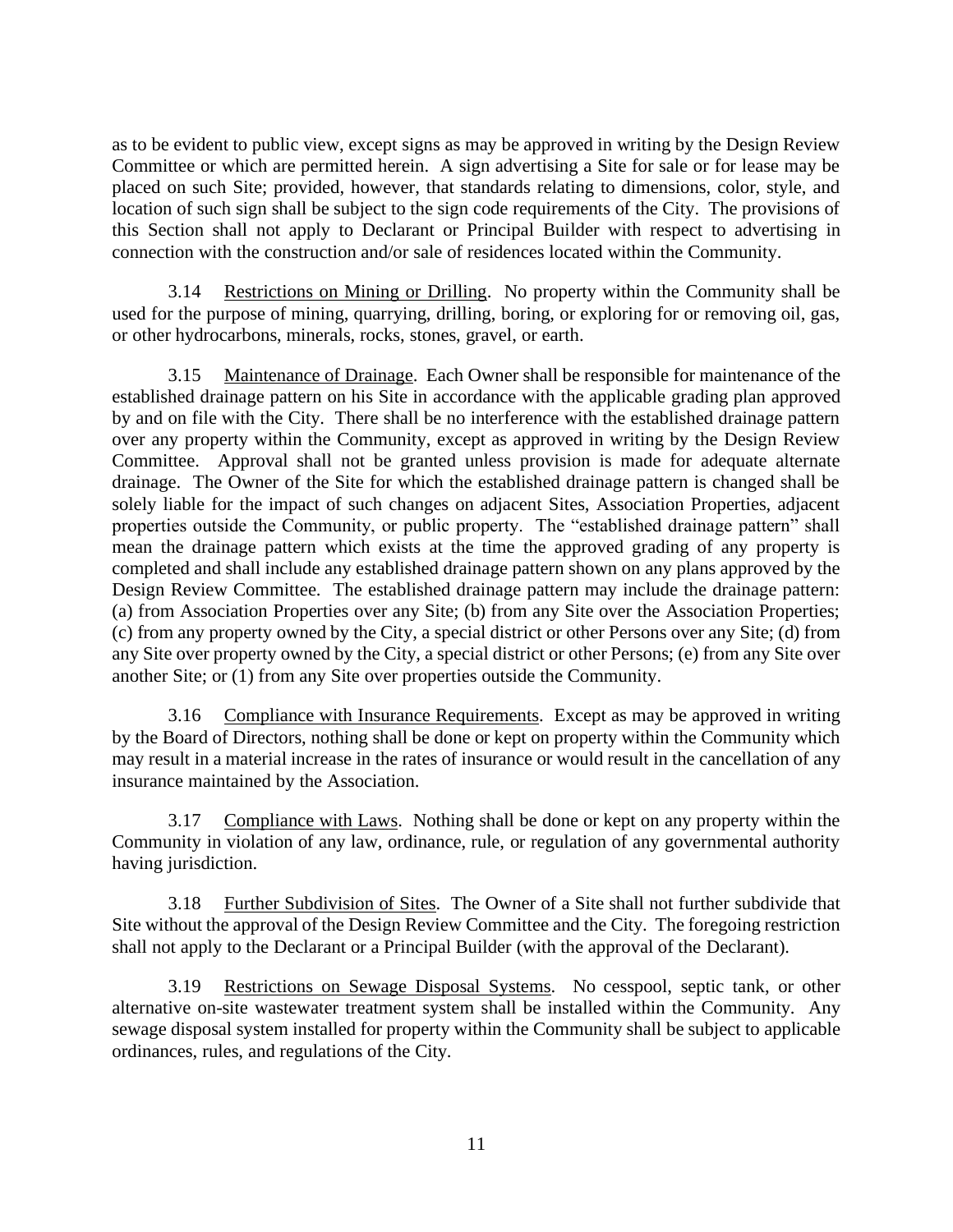<span id="page-18-0"></span>3.20 Restrictions on Water Systems. No individual domestic water supply system shall be installed or maintained for any property within the Community. The Association may irrigate Common Area and other property required to be maintained by the Association with untreated raw or partially treated re-use water, if approved by the City.

<span id="page-18-1"></span>3.21 Restoration in the Event of Damage or Destruction. In the event of damage or destruction of any Improvement on any Site, the Owner thereof shall cause the damaged or destroyed Improvement to be restored or replaced in a timely manner to its original condition or such other condition as may be approved in writing by the Design Review Committee, or the Owner shall cause the damaged or destroyed Improvement to be demolished and the Site to be suitably landscaped, subject to the approval of the Design Review Committee, so as to present a pleasing and attractive appearance. The obligations of an Owner under this Section 3.22 may be exercised by a Subassociation when authorized in a duly approved and recorded Supplemental Declaration.

<span id="page-18-2"></span>3.22 Temporary Storage of Building Materials. No building materials shall be stored on any Site except temporarily during continuous construction of an Improvement on the same Site or inside a residence. Building materials shall be removed from a Site or other portion of the Community within thirty (30) days after cessation of actual construction in those areas being served by such material storage area.

<span id="page-18-3"></span>3.23 Playground Equipment. No playground equipment such as basketball backboards and poles above six (6) feet in height, as measured from the rear ground level porch of any home built on any Site, shall be erected on any property within the Community without the prior written consent of the Design Review Committee. No basketball backboards may be attached to a structure. Free-standing basketball backboards shall be made of standard manufacturers materials and colors. Temporary, portable basketball backboards and poles may be used anyplace on a Site, but may not be used within public or private streets. Temporary, portable basketball backboards and poles may be left in the front part of a Site from March 1 through October 30 of each year. From November 1 of a year through the last day of February of the following year, such temporary, portable basketball backboards and poles shall be stored out of view from adjacent properties and streets when not in use.

<span id="page-18-4"></span>3.24 Vehicle Repairs. No maintenance (other than washing and polishing vehicles), servicing, repair, dismantling, or repainting of any type of vehicle, boat, trailer, machine, or device may be carried on within the Community, except within a completely enclosed structure which screens the sight and sound of the activity from the street and from other Sites, Association Properties, and public property.

<span id="page-18-5"></span>3.25 Storage of Gasoline and Explosives, Etc. No Site shall be used for storage of explosives, gasoline, or other volatile and/or incendiary materials or devices. Gasoline or fuel for Owner's lawn mower, snowblower, and the like may be maintained on an incidental basis on the Site in an amount not to exceed five (5) gallons and shall be kept in UL approved containers.

<span id="page-18-6"></span>3.26 Trailers, Campers, and Commercial Vehicles. No boat, camper (on or off supporting vehicles), trailer, tractor, truck (other than a 3/4-ton or smaller pick-up truck not used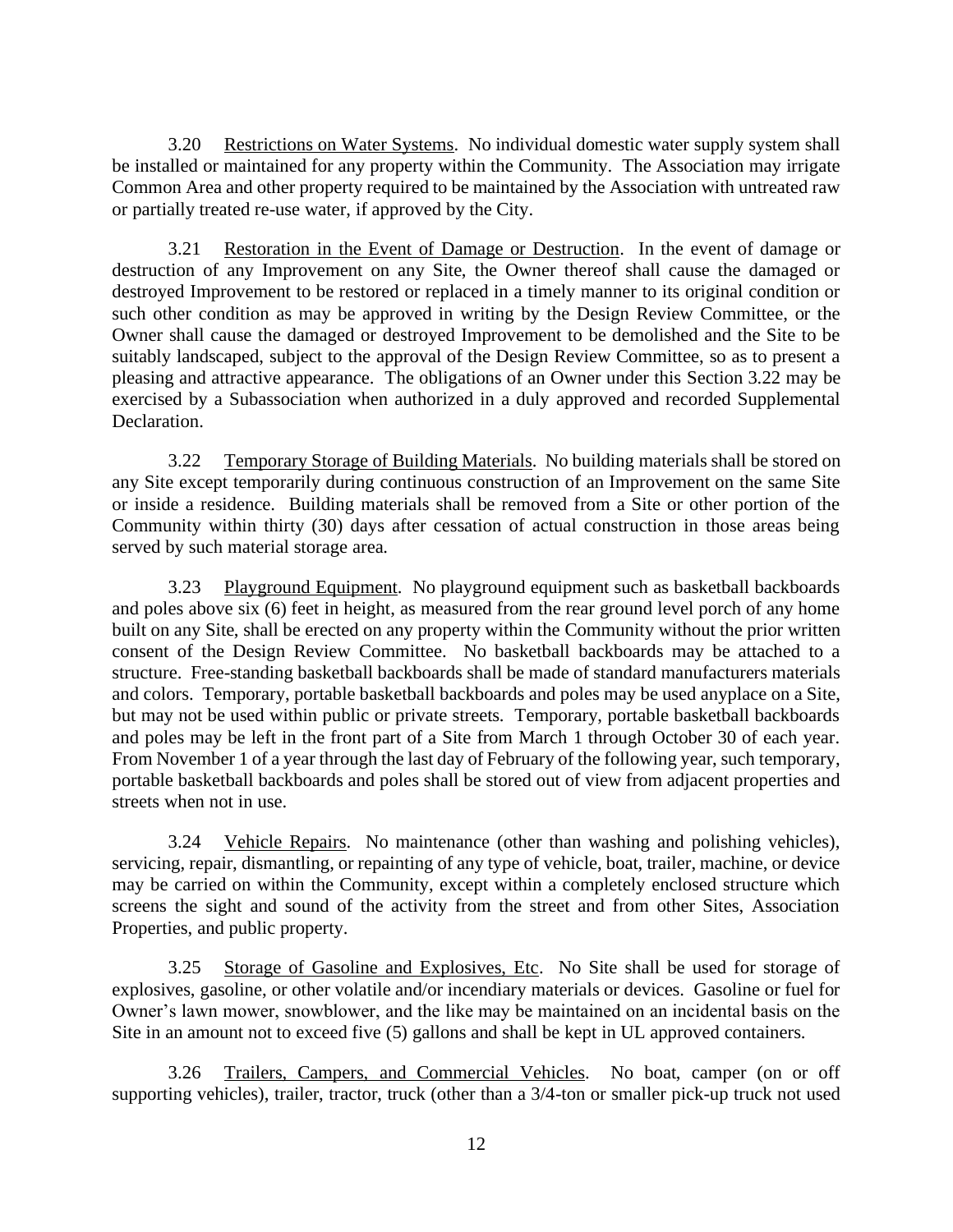for commercial purposes), towed trailer unit, motorcycle, snowmobiles, disabled, junk, or abandoned vehicles, motor home, mobile home, camper, recreational vehicle, or any other vehicle, the primary purpose of which is recreational, sporting, or commercial use, shall be parked or stored in, on, or about any Site or street within the Community, except within the attached garage or unless such vehicles are concealed from view from the street and from other Sites, Association Properties, and public property from the street and from other Sites, Association Properties and public property in a location which is first approved by the Design Review Committee. Any vehicle which has external lettering or signage that is gives the appearance of being a vehicle used in connection with a commercial enterprise or business shall be deemed to be a vehicle the primary purpose of which is commercial use. The Association shall have the right to enter Owner's Site to remove and store, at Owner's expense, vehicles in violation of this Section. Owner shall be entitled to thirty (30) days' written notice prior to such action by the Association. Parking of motor vehicles and the types of equipment listed above on public and private streets or driveways within the Community shall be prohibited, unless permitted by the Association pursuant to duly-adopted Rules and Regulations which shall be consistent with the ordinances of the City. The foregoing restrictions shall not apply to the temporary, day time parking of commercial vehicles while providing service at a residence within the Community.

<span id="page-19-0"></span>3.27 Fences Prohibited Without Approval. Except for fences which may be installed by Declarant or by a Principal Builder with the approval of the Declarant, no fences shall be constructed on any Site without the prior written approval of the Design Review Committee or in compliance with standard design specifications for fences adopted by the Design Review Committee. If the Design Review Committee has not approved standard design specifications for fences, all fences shall first be approved by the Design Review Committee. No fences may be installed in any Common Area unless installed by the Declarant or a Principal Builder.

<span id="page-19-1"></span>3.28 Air Conditioning and Heating Equipment. No heating, air conditioning, solar collectors, evaporative coolers, or refrigeration equipment shall be placed, allowed, or maintained anywhere on a Site or structure other than within a structure or on the ground in an area which shall be screened from public view, or, with respect to solar collectors, which are flush with the roof surface, in accordance with plans approved by the Design Review Committee.

<span id="page-19-2"></span>3.29 Construction Activities. Normal construction activities carried out by a Declarant or a Principal Builder within the Community or carried out by an Owner or Owner's contractor in connection with Improvements to Property approved by the Design Review Committee or a similar committee created under a Supplemental Declaration shall not be deemed a violation of any of the provisions of this Article 3. All contractors (including Principal Builders) engaged in construction activities within the Community shall ensure that all construction activities comply with applicable requirements of the City and OSHA, that construction debris is removed from the Community on a regular basis, that streets are cleaned of mud, dirt, and debris caused by such contractor or its subcontractors, and that any damage to streets, curbs, sidewalks, utilities, and any other Improvements within the Community caused by such contractor or any of its subcontractors is repaired in a timely manner.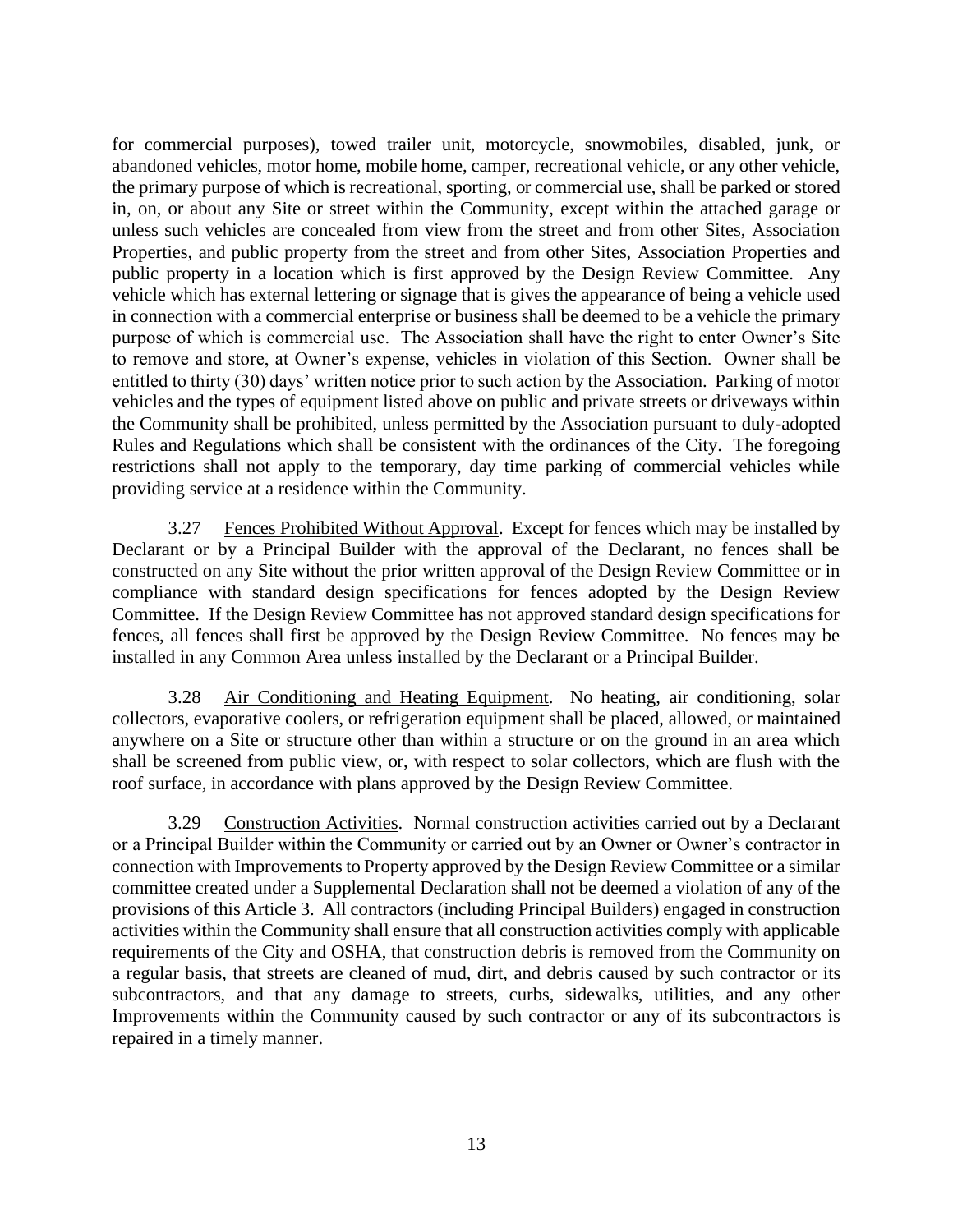<span id="page-20-0"></span>3.30 General Design and Planning Requirements. Any Improvement to Property, as such term is defined in Section 4.2 below, within the Community, shall comply with the following requirements:

(a) Each Site shall comply with the City of Colorado Springs ordinance concerning Wildland Urban Interface Mitigation Requirements for the Hillside Overlay Zone.

(b) In the planning, development and construction on any Site and any Improvement to Property, consideration shall be given to the relationship of roads and buildings to existing slope grades and drainageways. All structures and roadways shall achieve be designed and located in a manner that is not intrusive with the landscape.

(c) Significant natural drainageways shall not be disturbed or re-routed except where of general benefit to the Community and shall be subject to the review and approval of the City.

(d) Unique natural features within the Community, shall receive special consideration in the planning or development of any Site or Common Area within the Community. Such features shall be left undisturbed wherever practical in Site development.

(e) Structures in sloping areas shall be designed to conform to the slope by means of "stepped" foundations or similar methods that will keep grading and Site preparation to a minimum. In principle, structures shall accommodate slope in design rather than cause slope to accommodate structures.

(f) All Improvements on Sites shall fit into the existing natural environment as determined by the Design Review Committee in its sole discretion. Materials massing, proportion and overall design character shall enhance and reflect the natural character that exists on the Site.

 $(g)$  Each principal residential Improvement on a Site ("Dwelling") must contain a minimum of two thousand (2,000) square feet of above-ground living area, exclusive of basements, garages (attached or detached), terraces, porches, breezeways or patios.

> Each principal residential Improvement on a Site ("Dwelling") with no lower-level walk out or upper-level in addition to the main-level (Ranch-style) must contain a minimum of two thousand (2,000) square feet of above-ground living area, exclusive of basements, garages (attached or detached), terraces, porches, decks, breezeways or patios.

> A Dwelling with a lower-level walk out or an upper-level, in addition to the main level, must contain a minimum finished area of two thousand five hundred (2,500) square feet for all levels. The main level may be less than 2000 square feet, provided the total of all levels is at least 2500 square feet. Total square foot allocation toward the 2500 square foot minimum shall be counted as follows: 100% of main level finished square footage, plus credit given for 50% of finished lower-level square footage, plus credit given for 75% of finished upper-level square footage (as an example, if the main level is 1700 square feet, and there is a 1700 square foot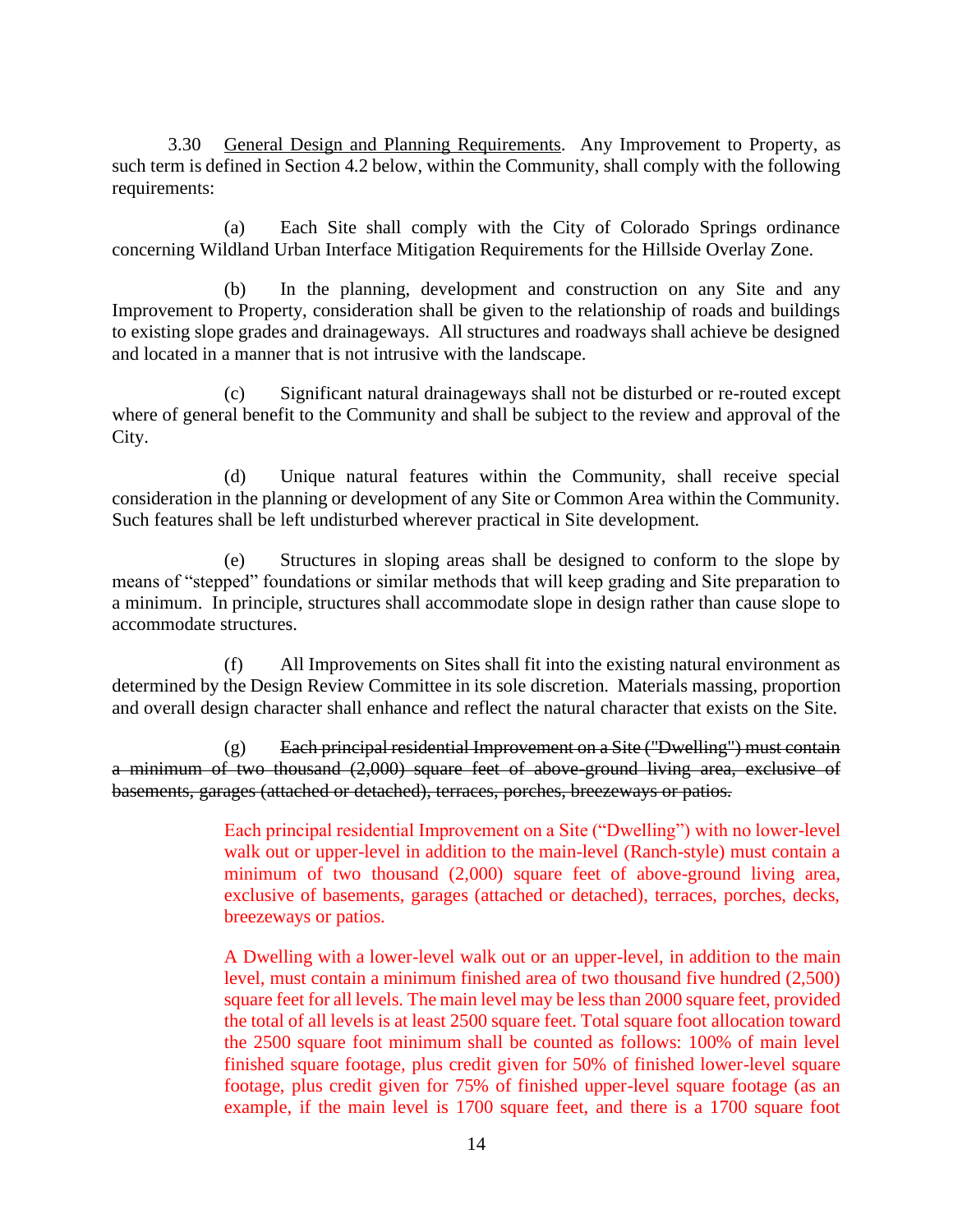finished lower-level, then the minimum total square feet of the Dwelling is met by 1700 square feet (main level) plus 850 square feet  $(50\% \text{ of lower-level}) = 2550$ square feet). No credit will be given toward minimum dwelling size for any unfinished areas on any level.

The Design Review Committee may impose additional size or design requirements beyond the minimum square footage to Dwellings to ensure they remain consistent with the desired architectural appearance of the Community. (First Amendment approved July 16, 2020)

(h) The exterior elevations of a Dwelling shall be designed as a single cohesive style; designs and finishes substantially different in the front elevation from the rear or side elevations shall not be approved.

(i) High quality permanent materials are required on the exterior of all Dwellings. All exterior materials shall further comply, at a minimum, with the City of Colorado Springs' Hillside Wildfire Mitigation Design Manual. Additional requirements or restrictions on exterior finishes and materials may be adopted by the Design Review Committee as provided in Section 4.7 herein.

(j) All roof materials shall blend harmoniously in color and texture with the overall design of the Dwelling. Tile, slate, concrete and other similar materials shall be required. Composite material roofs or other asphalt materials may be approved upon specific authorization by the Design Review Committee or as provided in any Design Standards. Wood shake shingles are prohibited in the Community.

(k) Earth tones will be the principle colors required for Dwellings and accessory Improvements. Accent colors that are not earth tones must be limited in their application. Specific color proposals must be approved by the Design Review Committee.

(l) Grading shall be shaped to compliment the natural land forms found within the Community.

(m) Roads in steeply sloping or heavily vegetated areas shall be designed to minimize the area of disturbance. Clearing of vegetation within the right-of-way shall be "feathered" to create more natural appearing edges and to accommodate snow stacking.

(n) Additional design and planning requirements may be adopted by the Design Review Committee as provided in Section 4.7 herein.

<span id="page-21-0"></span>3.31 Building Envelopes. Construction or installation of Improvements on Sites upon which a Building Envelope has been designated in an approved development plan shall comply with the following requirements in addition to all other applicable requirements of this Declaration:

(a) Improvements may be constructed or installed only within the designated Building Envelope, except for utilities, mailboxes, and driveways which connect the primary residential Improvement to a street for ingress and egress, native landscaping if approved by the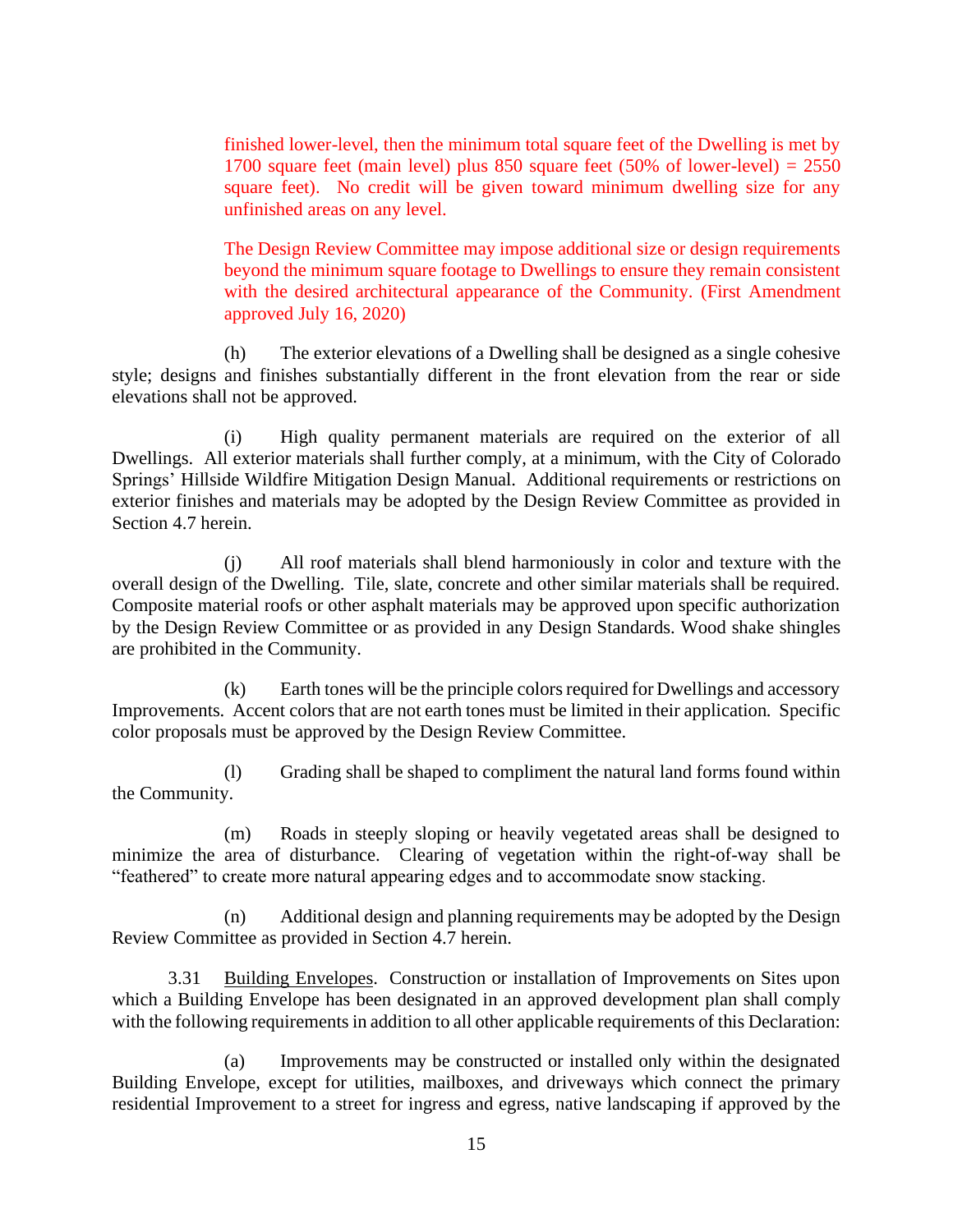Design Review Committee, and split-rail fences, if approved by the Design Review Committee as provided in subparagraph (d) below.

(b) No area outside the Building Envelope may be cleared, graded, contain any introduced, non-native irrigated landscaping or any impervious areas, or have any construction activities, other than the utilities, mailboxes, native landscaping or access driveway described above or the split-rail fencing described in subparagraph (d) below.

(c) For all principal residential Improvements constructed on Sites with designated Building Envelopes, the entire principal residential Improvement, including attached or detached garages, patios and other impervious surface areas (other than drives providing access to and from a street) and irrigated, non-native landscape areas shall be located within the Building Envelope.

(d) No privacy fences may be installed outside the Building Envelope. Notwithstanding the foregoing, one-, two-, or three-rail, open-rail fencing may be located outside the Building Envelope at the property boundaries with approval of the Design Review Committee as required in Section 3.28 above.

(e) No Supplemental Declaration may contain provisions which are contrary to or in conflict with the provisions of this Section 3.32, or Sections 3.21, 3.31 or 3.33.

<span id="page-22-0"></span>3.32 Exterior Lighting. No exterior lights of any kind may be erected, placed, installed or otherwise incorporated into any Site, Common Area, or public or private street within the Community whereby any glare or direct light is visible beyond the perimeter of the Community. This restriction shall apply to all lighting, including, but not limited to, entry lights, garage lights, driveway illumination or interior lights visible from outside the Community.

<span id="page-22-1"></span>3.33 Leases. All leases of Improvements located on any Site within the Community shall be subject in all respects to the provisions of this Declaration. No lease may be executed for a term of less than six (6) months. Any lease shall include the entire residence and Site.

<span id="page-22-2"></span>3.34 Clotheslines. No outdoor clotheslines may be placed on any Site.

# **ARTICLE 4**

### **ARCHITECTURAL APPROVAL**

<span id="page-22-4"></span><span id="page-22-3"></span>4.1 Approval of Improvements Required. The approval of the Design Review Committee shall be required for any Improvement to Property on any Site, except (a) for any Improvement to Property made by Declarant or by a homebuilder which is designated a "Principal Builder" by Declarant and who has received written approval for such Improvement from the Declarant, and (b) where prior approval of an Improvement to Property may be waived or certain Improvements to Property may be exempted in writing or under written guidelines, rules, or design standards promulgated by the Design Review Committee. The Design Review Committee may delegate some or all of its authority under this Declaration to such subcommittee or subcommittees as the Design Review Committee may elect to establish from time to time. Membership on any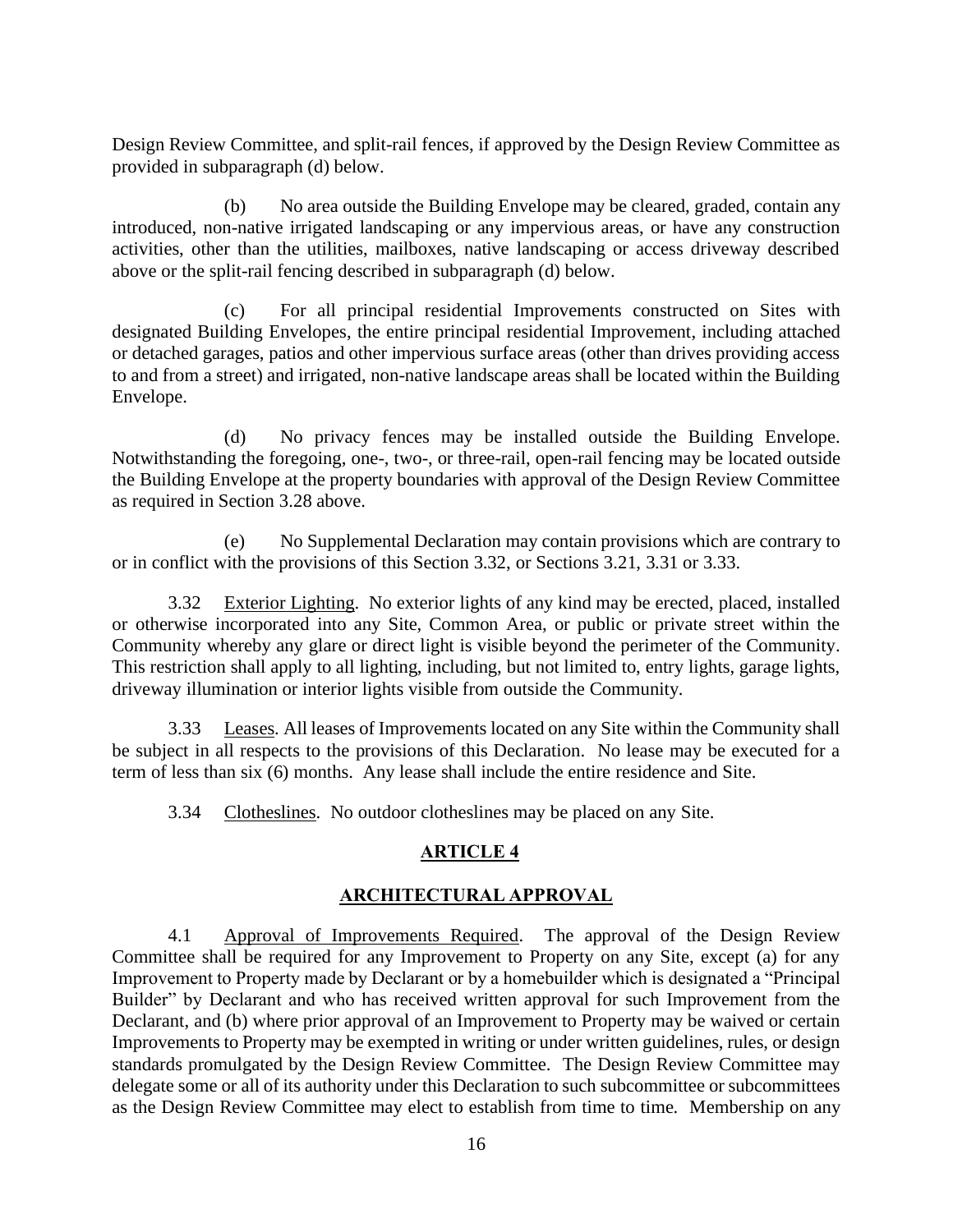subcommittee may include Owners and non-Owners and need not include members of the Design Review Committee. Procedures governing the operations of such subcommittees shall be adopted by the Design Review Committee and any delegation of authority to a subcommittee may be revoked at any time by the Design Review Committee.

<span id="page-23-0"></span>4.2 Improvement to Property Defined. "Improvement to Property" requiring approval of the Design Review Committee shall mean and include, without limitation: (a) the construction, installation, erection, or expansion of any building, structure, or other Improvement, including utility facilities and fences; (b) the demolition or destruction, by voluntary action, of any building, structure, or other Improvement; (c) the grading, excavation, filling, or similar disturbance to the surface of the land including, without limitation, change of grade, change of ground level, change of drainage pattern, or change of stream bed; (d) installation of landscaping on a Site; (e) the access point and driveway location for any Site; and (f) any change or alteration of any previously approved Improvement to Property, including any change of exterior appearance, color, or texture.

<span id="page-23-1"></span>4.3 Membership of Committee. The Design Review Committee shall consist of three (3) members, all of whom shall be initially appointed by Declarant. Declarant shall have the continuing right to appoint and replace all three (3) members during the Appointment Period (as hereinafter defined). The Board of Directors of the Association shall have the right to appoint such members after the expiration of the Appointment Period. During the period of development of the Community while Declarant has rights to appoint members of the Design Review Committee, Declarant shall give the Association written notice of the appointment or removal of any member of the Design Review Committee. The "Appointment Period" shall mean the period of time commencing as of the date of Recordation of this Declaration and continuing until the earliest to occur of the following events: (a) when all Sites have been conveyed to Persons other than Declarant, a successor Declarant or a Principal Builder and certificates of occupancy have been issued for the residences constructed thereon; or (b) when, in its discretion, Declarant voluntarily relinquishes such right. After expiration of the Appointment Period, the Board of Directors shall have the right to appoint members of the Design Review Committee. After the expiration of the Appointment Period, the Association may at any time and from time to time change the authorized number of members of the Design Review Committee, but the number of members of the Design Review Committee shall not be less than three (3).

<span id="page-23-2"></span>4.4 Address of Design Review Committee. The address of the Design Review Committee shall be at the principal office of the Association.

<span id="page-23-3"></span>4.5 Submission of Plans. Prior to commencement of work to accomplish any proposed Improvement to Property, the Person proposing to make such Improvement to Property ("Applicant") shall submit to the Design Review Committee at its offices such descriptions, sketches, surveys, plot plans, drainage plans, elevation drawings, construction plans, HSS/LGP, specifications, and samples of materials and colors as the Design Review Committee shall reasonably request showing the nature, kind, shape, height, width, color, materials, and location of the proposed Improvement to Property. The Design Review Committee may require submission of additional plans, specifications, or other information prior to approving or disapproving the proposed Improvement to Property. Until receipt by the Design Review Committee of all required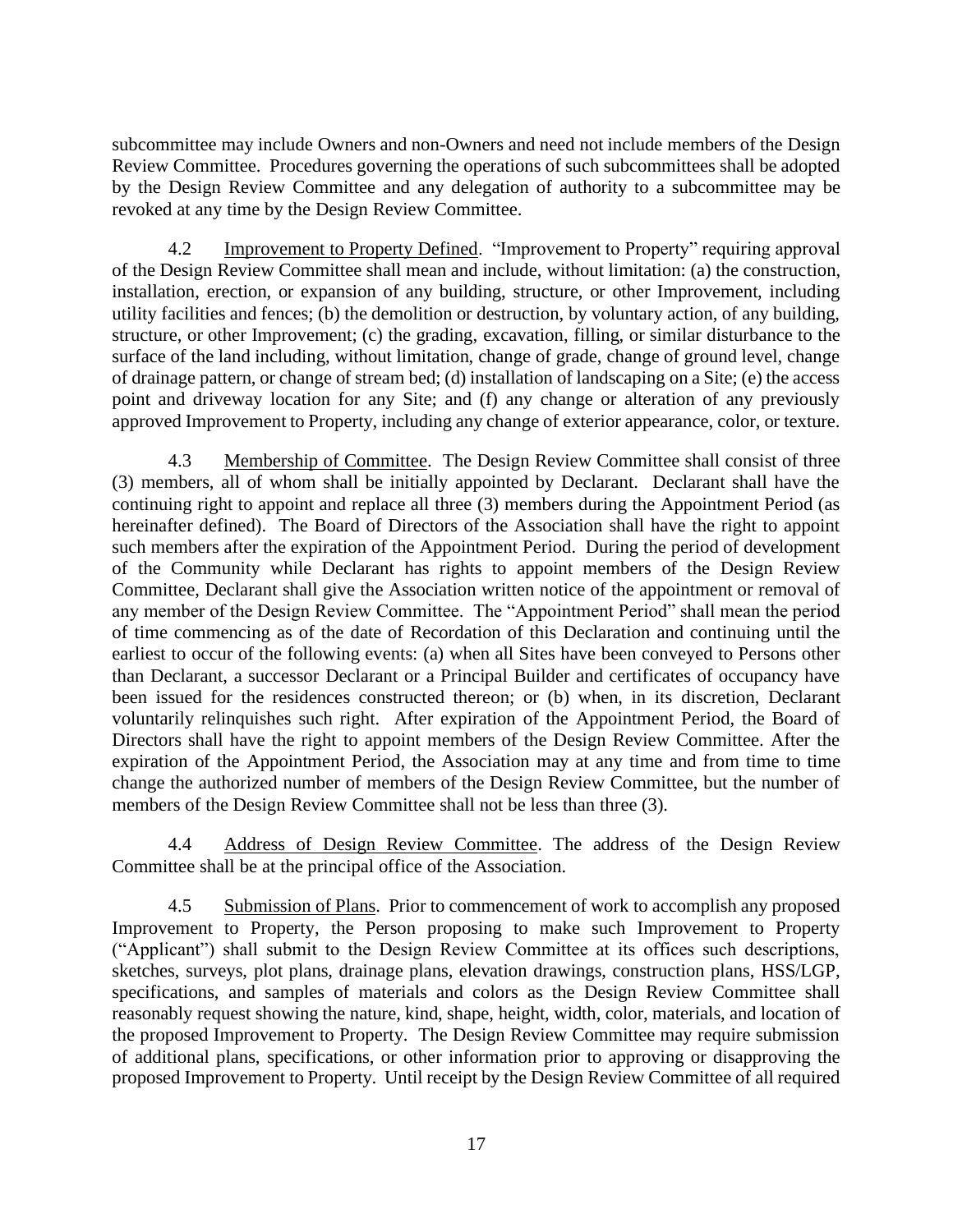materials in connection with the proposed Improvement to Property, the Design Review Committee may postpone review of any materials submitted for approval.

<span id="page-24-0"></span>4.6 Criteria for Approval. The Design Review Committee shall approve any proposed Improvement to Property only if it deems in its reasonable discretion that the Improvement to Property in the location indicated will not be detrimental to the appearance of the surrounding areas of the Community as a whole; that the appearance, exterior design, materials and colors of the proposed Improvement to Property will be in harmony with the surrounding areas of the Community; that the Improvement to Property will not detract from the beauty, wholesomeness, and attractiveness of the Community or the enjoyment thereof by Owners; that the proposed changes in topography, if any, properly relate to adjacent Sites and the Community as a whole; that the proposed Improvement to Property complies with all applicable public and private development restrictions, including all development restrictions set forth in this Declaration, any Design Standards adopted by the Design Review Committee and on a Preliminary and Final Plat or other development approval by the City; and that the upkeep and maintenance of the proposed Improvement to Property will not become a burden on the Association.

<span id="page-24-1"></span>4.7 Design Standards; Waivers. The Design Review Committee may issue standards or rules ("Design Standards") relating to approval criteria, recommended materials and designs, submittal and approval procedures, materials to be submitted, fees, and additional factors which will be taken into consideration in connection with the approval of any proposed Improvement to Property. The Design Standards, or the Design Review Committee on a case-by-case basis, may specify circumstances under which the strict application of limitations or restrictions under this Declaration will be waived or deemed waived in whole or in part or variances granted because strict application of such limitations or restrictions would be unreasonable or unduly harsh under the circumstances. The Design Standards, or the Design Review Committee on a case-by-case basis, may waive the requirement for approval of certain Improvements to Property or exempt certain Improvements to Property from the requirement for approval, if such approval is not reasonably required to carry out the purposes of this Declaration. Notwithstanding the foregoing or the provisions of Section 4.18 below governing variances, the Design Review Committee may not grant waivers or variances from the requirements of Section 3.31 above setting forth general design and planning requirements, Section 3.32 above regarding development on Sites with designated Building Envelopes, or Section 3.33 above regarding exterior lighting. Any Design Standards adopted by the Design Review Committee shall be consistent with the provisions of Sections 3.21 and Sections 3.31 through 3.33 above.

<span id="page-24-2"></span>4.8 Design Review Fee. The Design Review Committee may, in the Design Standards, provide for the payment of a fee to accompany each request for approval of any proposed Improvement to Property. The Design Review Committee may provide that the amount of such fee shall be uniform for similar types of any proposed Improvement to Property or that the fee shall be determined in any other reasonable manner, such as based upon the estimated cost of the proposed Improvement to Property or the anticipated costs to be incurred by the Design Review Committee in reviewing the application. Such fee may not exceed the amount set forth in the Design Standards, if any, as amended from time to time.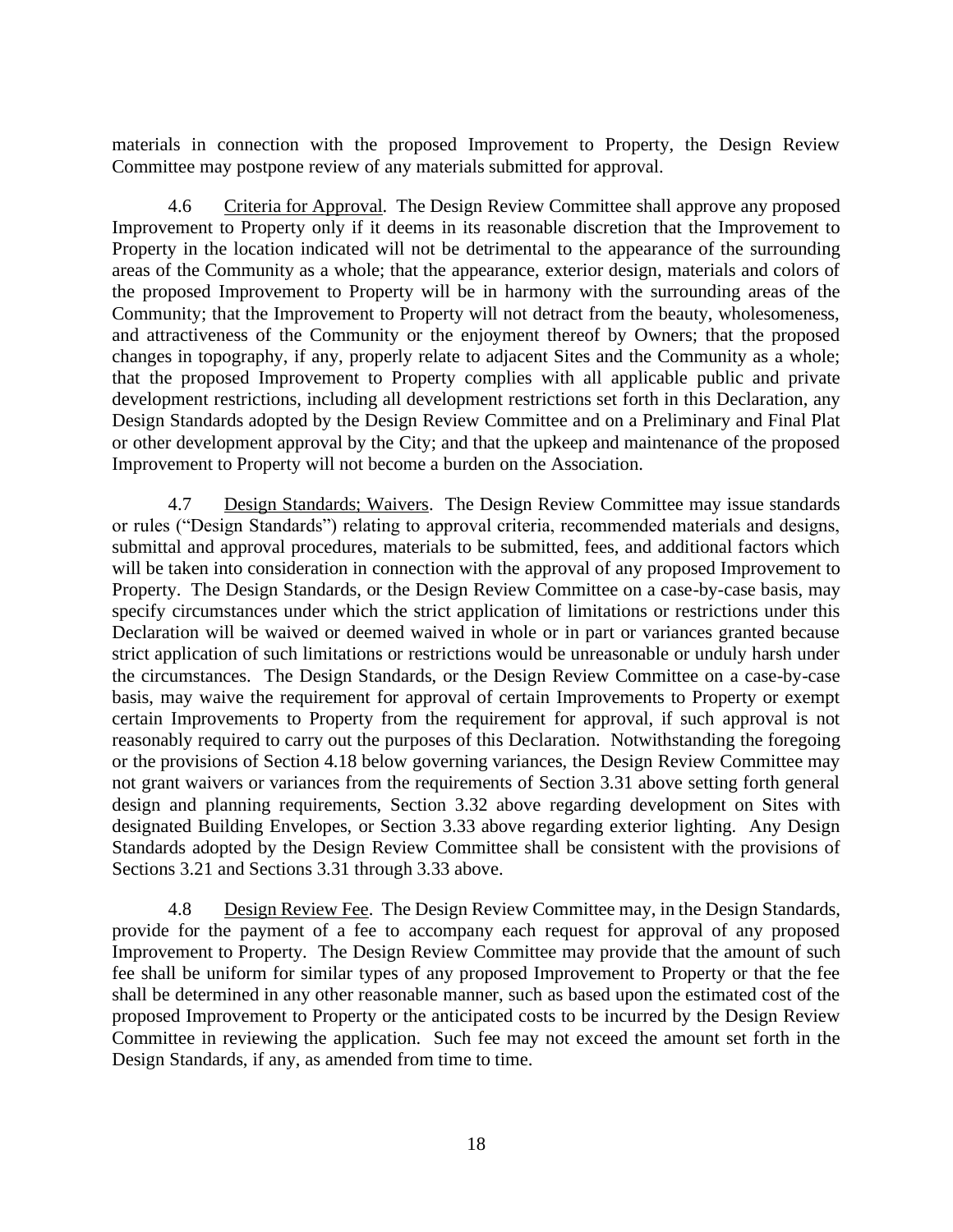<span id="page-25-0"></span>4.9 Decision of Committee. Any decision of the Design Review Committee shall be made within the time period specified in the Design Standards, but in no event later than the time period set forth in Section 4.10 below. The Design Review Committee's decision shall be in writing. The Design Review Committee may adopt a streamlined or accelerated review and approval schedule and procedure to grant quicker approval for such minor improvements as basketball backboards, exterior house painting, swing sets, play structures, awnings or similar minor structures and changes, which procedure may include review and approval by a single member of the Design Review Committee. The decision of the Design Review Committee shall be promptly transmitted to the Applicant at the address furnished by the Applicant to the Design Review Committee. The Design Review Committee shall maintain records of all submittals, approvals and disapprovals, and correspondence.

<span id="page-25-1"></span>4.10 Failure of Committee to Act on Plans. Any request for approval of a proposed Improvement to Property shall be deemed approved, unless disapproval or a request for additional information or materials is transmitted to the Applicant by the Design Review Committee within thirty (30) days after the date of actual receipt by the Design Review Committee of all required materials and expiration of the additional ten (10) day period described below. If additional information or materials are requested by the Design Review Committee, the thirty (30) day time period within which the Design Review Committee is required to make its decision shall be automatically extended to thirty (30) days after the Design Review Committee receives the requested information or materials. If an Applicant does not receive a response from the Design Review Committee within thirty (30) days after the Applicant sent the request to the Design Review Committee, the Applicant shall notify the Design Review Committee that a response was not received and the Design Review Committee shall have ten (10) days after actual receipt of such notification (and an additional copy of the request and supporting materials) to act on the request. If the Design Review Committee fails to act on the request within such ten (10) days, the request shall be deemed to have been approved.

<span id="page-25-2"></span>4.11 Prosecution of Work After Approval. After approval of any proposed Improvement to Property, the proposed Improvement to Property shall be accomplished as promptly and diligently as possible and in complete conformity with the description of the proposed Improvement to Property, any materials submitted to the Design Review Committee in connection with the proposed Improvement to Property, and any conditions imposed by the Design Review Committee. Failure to complete the proposed Improvement to Property within twelve (12) months after the date of approval or such other period or extension of the initial twelve (12) month period as specified in writing by the Design Review Committee, or to complete the Improvement to Property in accordance with the description and materials furnished to, and the conditions imposed by, the Design Review Committee, shall constitute noncompliance with the requirements for approval of the Improvement to Property.

<span id="page-25-3"></span>4.12 Notice of Completion. Upon completion of the Improvement to Property, the Applicant may give written Notice of Completion to the Design Review Committee. Until the date of receipt of such Notice of Completion, the Design Review Committee shall not be deemed to have notice of completion of such Improvement to Property.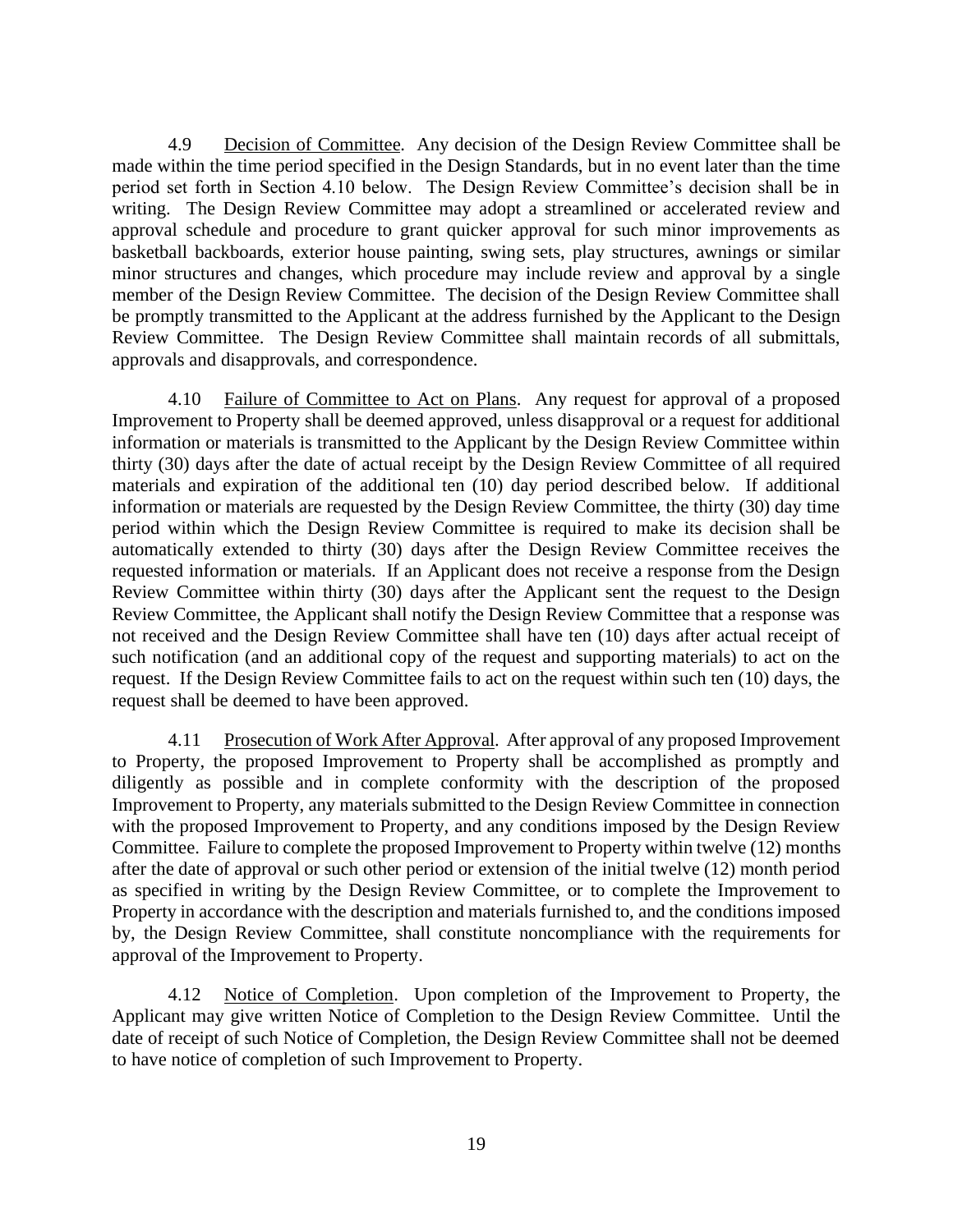<span id="page-26-0"></span>4.13 Inspection of Work. The Design Review Committee or its duly authorized representative shall have the right to inspect any Improvement to Property prior to or after completion, provided that the right of inspection shall terminate sixty (60) days after the Design Review Committee shall have received a Notice of Completion from Applicant.

<span id="page-26-1"></span>4.14 Notice of Noncompliance. If, as a result of inspections or otherwise, the Design Review Committee finds that any Improvement to Property has been done without obtaining the approval of the Design Review Committee or was not done in complete conformity with the description and materials furnished to, and any conditions imposed by, the Design Review Committee or was not completed within twelve (12) months after the date of approval by the Design Review Committee or such other period as may have been specified in writing by the Design Review Committee, the Design Review Committee shall notify the Applicant in writing of the noncompliance, which notice shall be given, in any event, within sixty (60) days after the Design Review Committee receives a Notice of Completion from the Applicant. The notice shall specify the particulars of the noncompliance and shall require the Applicant to take such action as may be necessary to remedy the noncompliance.

<span id="page-26-2"></span>4.15 Failure of Committee to Act After Completion. Failure of the Design Review Committee to inspect the work shall not relieve the Applicant from its obligations to comply with this Declaration or all conditions of approval or prevent the Design Review Committee from pursuing all remedies available to it in the event of any noncompliance.

<span id="page-26-3"></span>4.16 Correction of Noncompliance. If the Design Review Committee determines that a noncompliance exists, the Applicant shall remedy or remove the same within a period of not more than forty-five (45) days from the date of receipt by the Applicant of notice of noncompliance from the Design Review Committee. If the Applicant does not comply with the Committee ruling within such period, the Committee may, at its option, record a Notice of Noncompliance against the real property on which the noncompliance exists, may enter upon such property and remove the noncomplying Improvement to Property, or may otherwise remedy the noncompliance, and the Applicant shall reimburse the Association, upon demand, for all expenses, including attorneys fees, incurred therewith. If such expenses are not promptly repaid by the Applicant or Owner to the Association, the Board may levy a Reimbursement Assessment against the Owner of the Site for such costs and expenses. The right of the Association to remedy or remove any noncompliance shall be in addition to all other rights and remedies which the Association may have at law, in equity, or under this Declaration. The Applicant and Owner of the Site shall have no claim for damages or otherwise on account of the entry upon the property and removal of the noncomplying Improvement to Property.

<span id="page-26-4"></span>4.17 No Implied Waiver or Estoppel. No action or failure to act by the Design Review Committee, including the granting of a variance, shall constitute a waiver or estoppel with respect to future action by the Design Review Committee with respect to any Improvement to Property. Specifically, the approval of the Design Review Committee of any Improvement to Property or granting of a variance shall not be deemed a waiver of any right or an estoppel to withhold approval or consent for any similar Improvement to Property on the same Site or any other Sites or any similar proposals, plans, specifications, or other materials submitted with respect to any other Improvement to Property on the same Site or any other Site.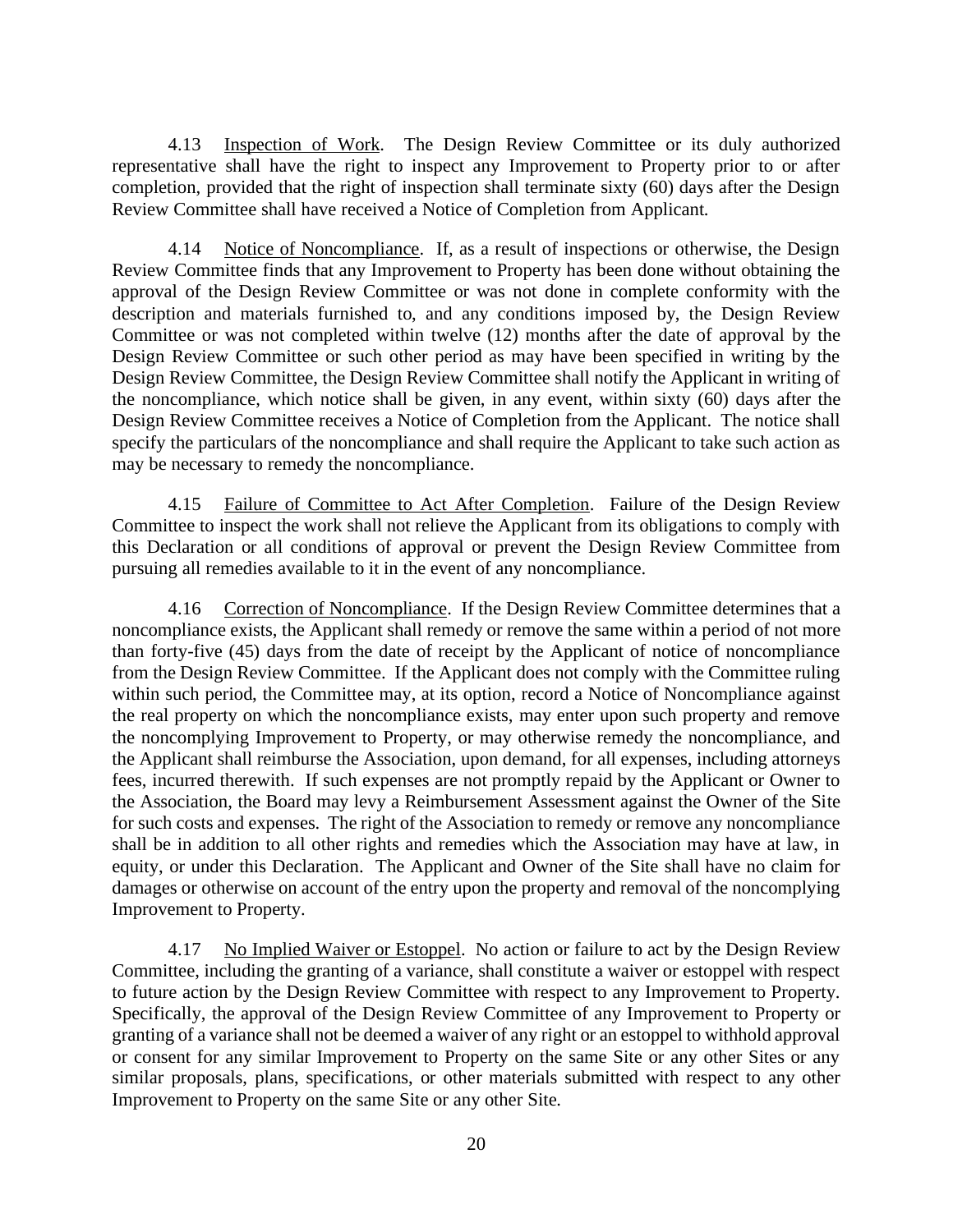<span id="page-27-0"></span>4.18 Committee Power to Grant Variances. Subject to the limitations set forth in Section 4.7 above, the Design Review Committee may authorize variances from compliance with any of the provisions of this Declaration, including restrictions upon height, size, floor area, or placement of structures or similar restrictions, when circumstances such as topography, natural obstructions, hardship, aesthetic, or environmental consideration may require. Such variances must be evidenced in writing and shall become effective when signed by at least a majority of the members of the Design Review Committee. If any such variance is granted, no violation of the provisions of this Declaration shall be deemed to have occurred with respect to the matter for which the variance was granted; provided, however, that the granting of a variance shall not operate to waive any of the provisions of this Declaration for any purpose except as to the particular property and particular provision hereof covered by the variance, nor shall the granting of a variance affect in any way the Owner's obligation to comply with all governmental laws and regulations affecting the property concerned, including, but not limited to, zoning ordinances and setback lines or requirements imposed by any governmental authority having jurisdiction.

<span id="page-27-1"></span>4.19 Meetings of Committee; Delegation of Authority. The Design Review Committee shall meet from time to time as necessary to perform its duties hereunder. The Design Review Committee may from time to time, by resolution in writing adopted by a majority of the members, designate a Committee Representative (who may but need not be one of its members) to take any action or perform any duties for or on behalf of the Design Review Committee, except the granting of approval to any Improvement to Property and granting of variances. The action of such Committee Representative within the authority of such Committee Representative or the written consent or the vote of a majority of the members of the Design Review Committee shall constitute action of the Design Review Committee.

<span id="page-27-2"></span>4.20 Records of Actions. The Design Review Committee shall keep a permanent record of all final actions taken by the Committee for a period of six years after each final action.

<span id="page-27-3"></span>4.21 Estoppel Certificates. The Board of Directors shall, upon the reasonable request of any interested Person and after confirming any necessary facts with the Design Review Committee, furnish a certificate with respect to the approval or disapproval of any Improvement to Property or with respect to whether any Improvement to Property was made in compliance herewith. Any Person, without actual notice to the contrary, shall be entitled to rely on said certificate with respect to all matters set forth therein.

<span id="page-27-4"></span>4.22 Non-Liability for Committee Action. There shall be no liability imposed on the Design Review Committee, any member of the Design Review Committee or any subcommittee appointed by the Design Review Committee, any Committee or subcommittee Representative, the Association, any member of the Board of Directors, any Principal Builder or Declarant (or their respective owners, officers, directors, managers and employees) for any loss, damage, or injury arising out of or in any way connected with the performance of the duties of the Design Review Committee unless due to the willful misconduct of the party to be held liable. In reviewing any matter, the Design Review Committee shall not be responsible for reviewing, nor shall its approval of an Improvement to Property be deemed approval of the Improvement to Property from the standpoint of safety, whether structural or otherwise, or conformance with building codes, plat restrictions, or other governmental laws or regulations. Members of the Design Review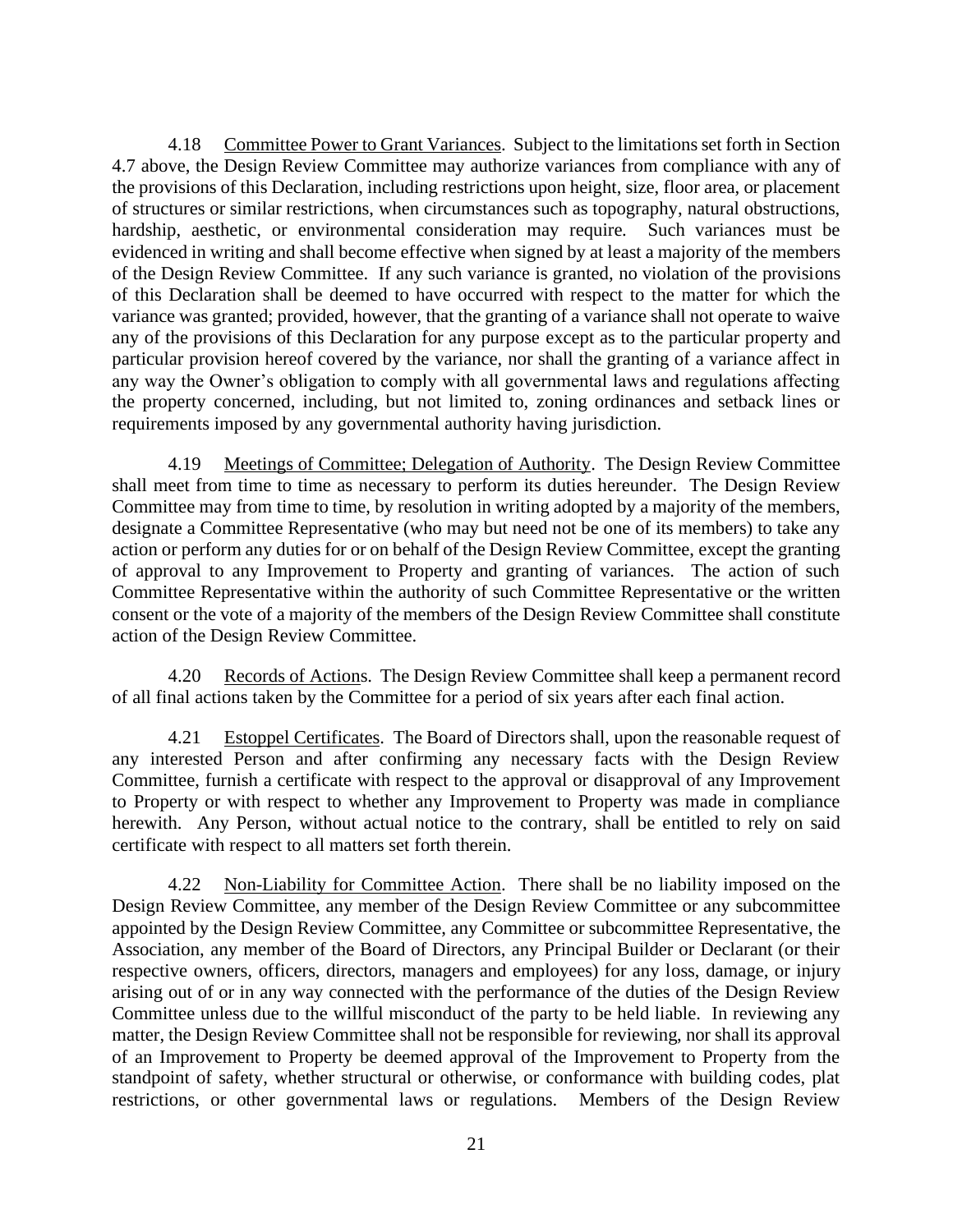Committee shall be indemnified by the Association to the same extent as the Board of Directors of the Association, as set forth in the Articles of Incorporation or By-Laws of the Association.

<span id="page-28-0"></span>4.23 Construction Period Exception. During the course of actual construction of any permitted structure or Improvement to Property, and provided construction is proceeding with due diligence, the provisions contained in this Declaration as to the property upon which the construction is taking place shall be deemed to have been suspended temporarily to the extent necessary to permit such construction, provided that, during the course of any such construction, nothing is done which will result in a violation of any of the provisions of this Declaration upon completion of construction and nothing is done which will constitute a nuisance or unreasonable interference with the use and enjoyment of other property.

### **ARTICLE 5**

### **ASSOCIATION PROPERTIES**

<span id="page-28-2"></span><span id="page-28-1"></span>5.1 Member's Rights of Use and Enjoyment Generally. Unless otherwise provided in this Declaration, all Members may use and are hereby granted an easement of enjoyment in the Association Properties. Such easement and right of use and enjoyment shall be appurtenant to the Sites. Association Properties are dedicated for use by all Members, their family members, guests, and lessees, and not for use by the public.

<span id="page-28-3"></span>5.2 Right of Association to Regulate Use. The Association, acting through the Board, shall have the power to regulate use of Association Properties by Members and the public to further enhance the overall rights of use and enjoyment of all Members.

<span id="page-28-4"></span>5.3 No Partition of Association Properties. No Owner shall have the right to partition or seek partition of the Association Properties or any part thereof.

<span id="page-28-5"></span>5.4 Liability of Owners for Damage by Member. Each Member shall be liable to the Association for any damage to Association Properties or for any expense or liability incurred by the Association, to the extent not covered by insurance obtained by the Association, which may be sustained by reason of the negligence or willful misconduct of such Member or any Person using the Association Properties through such Member and for any violation by such Member or any such Person of this Declaration or any Rule and Regulation adopted by the Association. The Association shall have the power, as elsewhere provided in this Declaration, to levy and collect a Reimbursement Assessment against a Member, to cover the costs and expenses incurred by the Association on account of any such damage or any such violation of this Declaration or of such Rules and Regulations (including any deductible payable by the Association under insurance obtained by the Association) or for any increase in insurance premiums directly attributable to any such damage or any such violation.

<span id="page-28-6"></span>5.5 Association Duties if Damage, Destruction or Required Improvements. In the event of damage to Association Properties by fire or other casualty or in the event any governmental authority shall require any repair, reconstruction, or replacement of any Association Properties, the Association shall have the duty to repair, reconstruct, or replace the same. Any insurance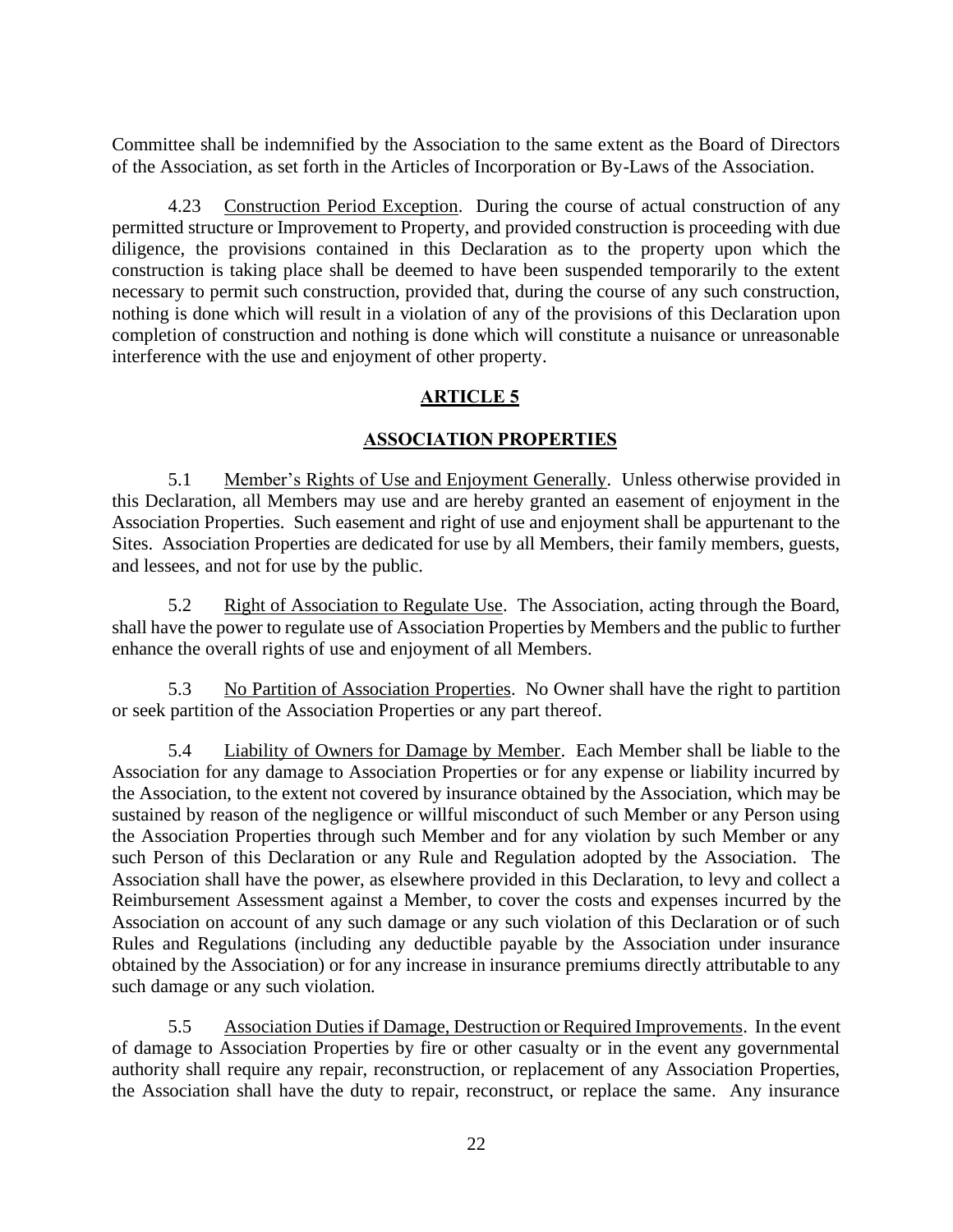proceeds payable by reason of damage or destruction of Association Properties by fire or other casualty shall be paid to the Association and shall be used, to the extent necessary, to pay the costs of repair, reconstruction, or replacement. If funds from insurance proceeds or from reserves for replacement are insufficient to pay all costs of repair, reconstruction, or replacement of Improvements damaged or destroyed, or if the Association is required to make repairs, replacements, or Improvements by governmental authorities, the Association may, in order to make up any deficiency in the insurance proceeds or to pay for the required repair, replacement, or improvement, levy a Special Assessment in accordance with Section 9.9, or if a Member or group of Members is liable for such damage, levy a Reimbursement Assessment against the Member or group of Members responsible therefor, to provide the additional funds necessary. Repair, reconstruction, or replacement of Association Properties shall be done under such contracting and bidding procedures as the Association shall determine are appropriate. If insurance proceeds available to the Association on account of damage or destruction exceed the cost of repair, reconstruction, and replacement, the Association may use the same for future maintenance, repair, Improvement, and operation of other Association Properties.

<span id="page-29-0"></span>5.6 Association Powers in the Event of Condemnation. If any Association Properties or interests therein are taken under exercise of the power of eminent domain or by private purchase in lieu thereof, the award in condemnation or the price payable shall be paid to the Association, except to the extent payable to any other Person with an interest in such property, including any Mortgagee of such property. The Association shall have the exclusive right to participate in such condemnation proceedings and to represent the interests of all Owners or other Persons therein. Any award or funds received by the Association shall be held by the Association in the Maintenance Fund as determined by the Board, as a reserve for future maintenance, repair, reconstruction, or replacement of Association Properties or may be used for Improvements or additions to or operation of Association Properties. No Owner shall be entitled to participate as a party or otherwise in any condemnation proceedings.

<span id="page-29-1"></span>5.7 Title to Association Properties on Dissolution of Association. In the event of dissolution of the Association, the Association Properties shall, to the extent permitted by law and reasonably possible, be conveyed or transferred to an appropriate public, governmental, or quasigovernmental agencies or organizations or to a nonprofit corporation, association, trust, or other organization, to be used, in any such event, for the common benefit of Owners for similar purposes for which the particular Association Property was held by the Association. To the extent the foregoing is not possible, the Association Properties shall be sold or disposed of and the proceeds from the sale or disposition shall be allocated equally to the Sites and distributed to Members.

<span id="page-29-2"></span>5.8 Easement for Encroachment and Maintenance of Association Properties. There is hereby created a blanket easement across all Sites for the benefit of the Association for the purpose of entering upon the portion of any Site not within an enclosed structure to maintain, repair, replace, or remove any Association Properties, including fences installed by Declarant or a Principal Builder upon or adjacent to any landscaped tracts along public roadways which shall be maintained by the Association. In the event any fence or other Association Properties encroach upon any Site, a valid easement is hereby created and does exist for the encroachment and for the maintenance, repair, replacement, or removal of such encroachment as long as it exists. Such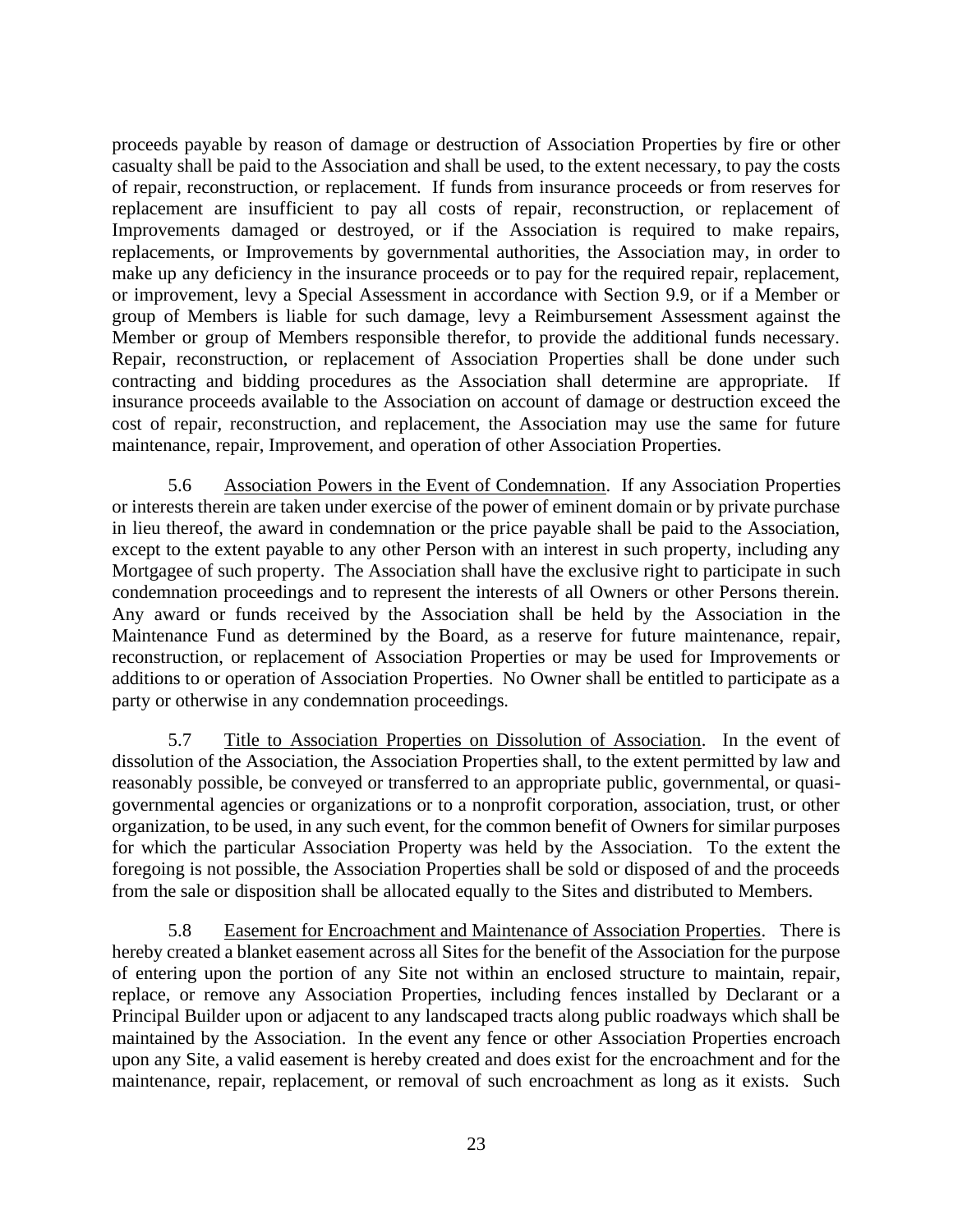encroachments or easements shall not be considered or determined to be encumbrances on any Site for the purposes of marketability of title.

<span id="page-30-0"></span>5.9 Easements Deemed Created. All conveyances of Sites or Association Properties hereafter made, whether by Declarant, a Principal Builder, or otherwise, shall be construed to grant and reserve the easements and rights contained in this Declaration, even though no specific reference to such easements or to this Declaration appears in the instrument for such conveyance.

<span id="page-30-1"></span>5.10 Recreational Facilities. The Declarant or a Principal Builder may, but shall not be obligated to, in the future, construct recreational facilities as part of the Community. If constructed, such recreational facilities shall be conveyed either to the Association or to a Subassociation created pursuant to a Supplemental Declaration or to the City or a special district.

### **ARTICLE 6**

### **DECLARANT'S RIGHTS AND RESERVATIONS**

<span id="page-30-3"></span><span id="page-30-2"></span>6.1 Period of Declarant's Rights and Reservations. Declarant shall have, retain, and reserve certain rights as hereinafter set forth with respect to the Sites, which rights include "development rights" and "special declarant rights" under the Act which may be exercised by Declarant with respect to all parts of the Community, the Association and the Association Properties from the date hereof, until the expiration of the Development Period. The rights and reservations hereinafter set forth shall be deemed excepted and reserved in each conveyance of property by Declarant to the Association whether or not specifically stated therein and in each deed or other instrument by which any property within the Community is conveyed by Declarant. The rights, reservations, and easements hereinafter set forth may be exercised by Declarant with respect to all parts of the Community and shall be prior and superior to any other provisions of this Declaration and may not, without Declarant's prior written consent, be modified, amended, rescinded, or affected by any amendment of this Declaration. Declarant's consent to any one such amendment shall not be construed as consent to any other subsequent amendment. Declarant may assign and convey any of the rights, reservations, and easements hereinafter set forth to a successor Declarant or a Principal Builder.

<span id="page-30-4"></span>6.2 Right to Construct Additional Improvements on Association Properties. Declarant shall have and hereby reserves the right, but shall not be obligated to, convey Association Properties to the Association, construct additional Improvements on Association Properties at any time and from time to time in accordance with this Declaration for the improvement and enhancement thereof and for the benefit of the Association and Owners. Declarant shall convey or transfer Association Properties to the Association and Declarant shall convey or transfer to the Association the Improvements described in the preceding sentence if Declarant has elected to construct such Improvements or if Declarant is obligated by the City to convey any Common Area or Improvements to the Association and the Association shall be obligated to accept title to, care for, and maintain the same as Association Properties as elsewhere provided in this Declaration.

<span id="page-30-5"></span>6.3 Declarant's and Principal Builders' Rights to Use Association Properties in Promotion and Marketing of Community. Declarant shall have and hereby reserves the right to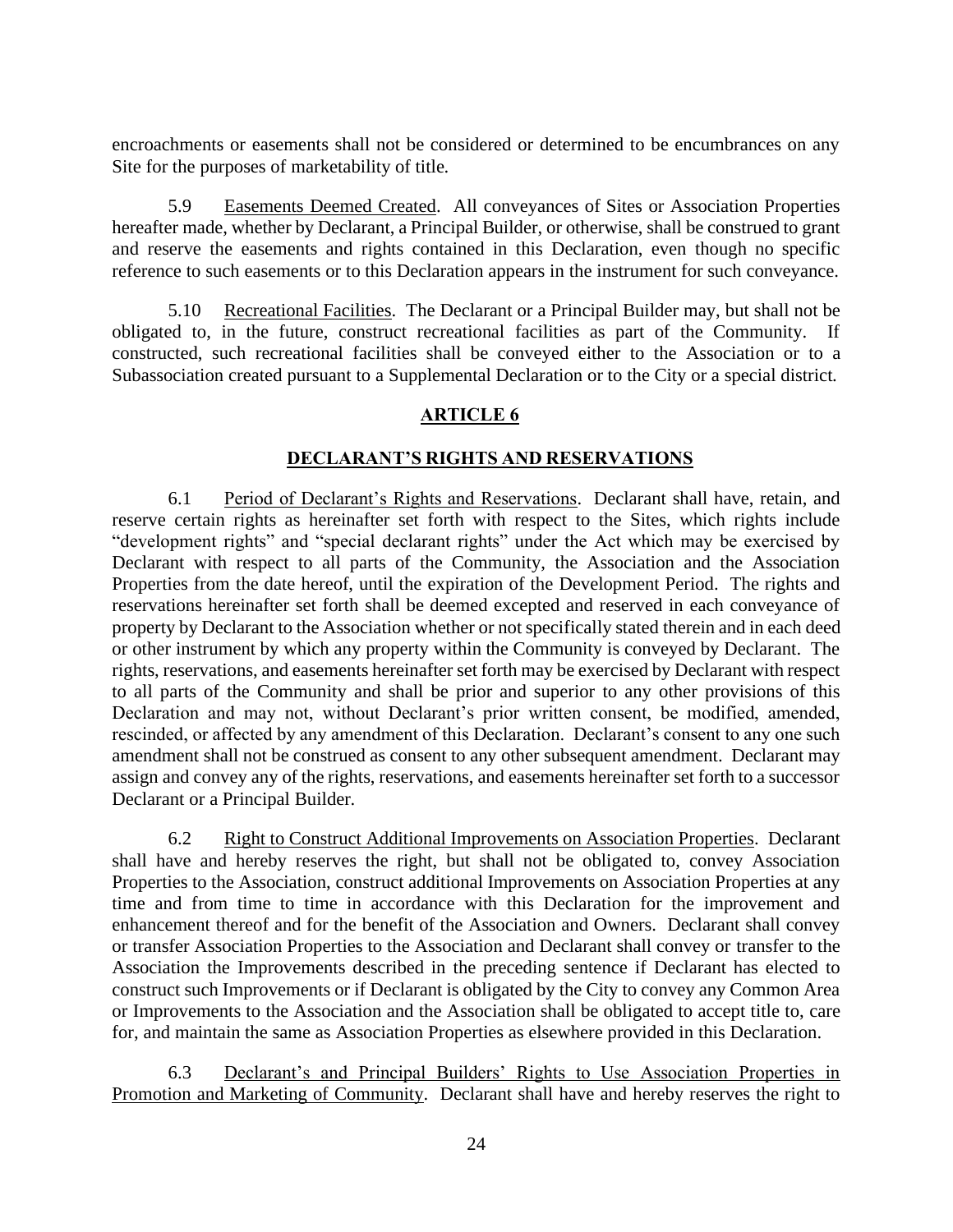reasonable use of the Association Properties and Sites owned by Declarant or a Principal Builder and of services offered by the Association in connection with the promotion and marketing of the Community. Without limiting the generality of the foregoing, Declarant and, with Declarant's written consent, a Principal Builder, may erect and maintain on any part of the Association Properties and Sites owned by Declarant or a Principal Builder such signs, temporary buildings, and other structures as Declarant or such Principal Builder may reasonably deem necessary or proper in connection with the promotion, development, and marketing and sales of real property within the Community; may use vehicles and equipment on Association Properties and Sites owned by Declarant or a Principal Builder for promotional purposes; may permit prospective purchasers of property within the boundaries of the Community who are not Owners or Members of the Association to use Association Properties at reasonable times and in reasonable numbers; and may refer to the Association Properties and to the Association and services offered by the Association in connection with the development, promotion, and marketing of property within the boundaries of the Community.

<span id="page-31-0"></span>6.4 Right to Complete Development of Community. Declarant reserves the right to develop residential units on Sites within the Community. No provision of this Declaration shall be construed to prevent or limit the rights of Declarant or a Principal Builder to complete development of property within the boundaries of the Community or elect not to complete development of any part of the Community; to construct or alter Improvements on any property owned by Declarant or a Principal Builder within the Community provided that all such construction is approved by Declarant and conforms to the requirements of this Declaration; to maintain model homes, offices for construction, Principal Builder and Declarant offices, sales purposes, or similar facilities on any property owned by Declarant, a Principal Builder, persons affiliated with Declarant or Principal Builder, or owned by the Association within the Community; or to post signs or do any other act or thing incidental to development, construction office, promotion, marketing, or sales of property within the boundaries of the Community. Nothing contained in this Declaration shall limit the right of Declarant or a Principal Builder or require Declarant or a Principal Builder to obtain approvals from the Association, the Design Review Committee or any other Owners: (a) to excavate, cut, fill, or grade any property owned by Declarant or by a Principal Builder with approval of the Declarant or to construct, alter, demolish, or replace any Improvements on any property owned by Declarant or a Principal Builder (provided, however, any such activities by either Declarant or a Principal Builder shall comply with the requirements of Sections 3.21 and 3.31 through 3.33 above); (b) to use any structure on any property owned by Declarant or a Principal Builder as a construction office, model home, Principal Builder office, Declarant office, or real estate sales office in connection with the development and sale of any property within the boundaries of the Community, unless and until any such use is prohibited under applicable requirements of the City; (c) to store construction materials, supplies, equipment, tools, waste or other items on property within the Community that is owned by Declarant or a Principal Builder; or (d) to require Declarant or a Principal Builder to seek or obtain the approval of the Design Review Committee or of the Association for any such activity or Improvement to Property on any property owned by Declarant or a Principal Builder. Nothing in this Declaration shall limit or impair the rights reserved by Declarant or granted to Principal Builders as elsewhere provided in this Declaration.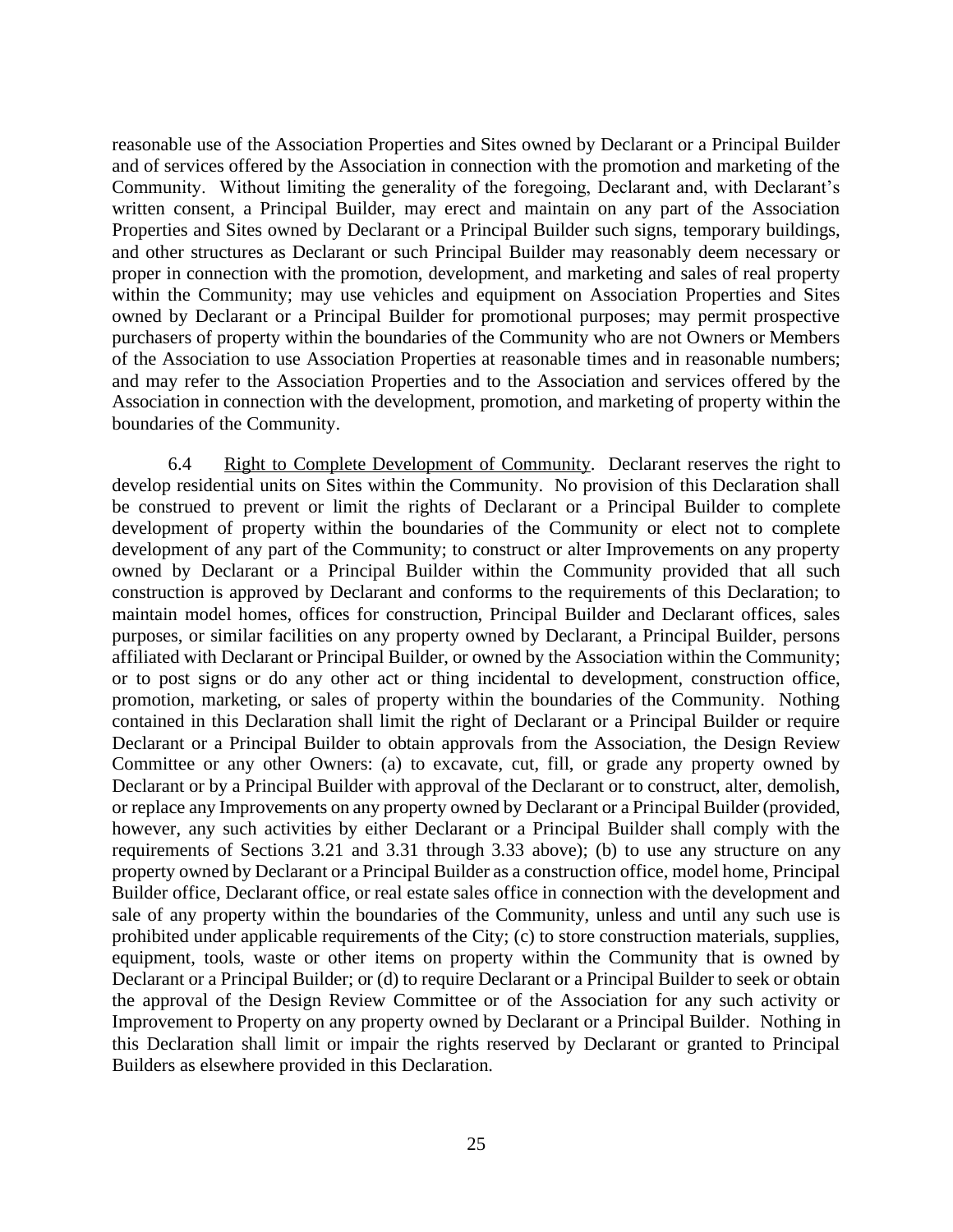<span id="page-32-0"></span>6.5 Declarant's Approval of Conveyances or Changes in Use of Association Properties. Until Declarant has lost the right to appoint the members of the Design Review Committee, the Association shall not, without first obtaining the prior written consent of Declarant, which consent shall not be unreasonably withheld, convey, change, or alter the use of Association Properties, Mortgage the Association Properties, or use Association Properties other than solely for the benefit of Members or as specifically allowed hereunder.

<span id="page-32-1"></span>6.6 Declarant's Rights to Grant and Create Easements. Declarant shall have and hereby reserves the right to grant or create temporary or permanent easements for access, utilities, drainage, water, and other purposes incident to development and sale of the Community located in, on, under, over, and across (a) Sites owned by Declarant, and (b) Association Properties.

<span id="page-32-2"></span>6.7 Declarant's Rights to Convey Property to Association. Declarant shall have and hereby reserves the right, but shall not be obligated to, convey real property and Improvements thereon to the Association at any time and from time to time in accordance with this Declaration. Any property conveyed to the Association by the Declarant shall not be subject to any encumbrances requiring the payment of money (other than liens for taxes not yet due and payable).

<span id="page-32-3"></span>6.8 Declarant's Right to Annex Additional Property to Community. Declarant and Principal Builders shall have and Declarant hereby reserves the right to, but shall not be obligated to, develop the Property in phases and, as part of such phased development, to annex part or all of any property now or hereafter owned by Declarant or a Principal Builder, including the property described on Exhibit B, to the Community in phases as may be determined by Declarant or a Principal Builder, at any time during the Development Period. Any property added to the Community which is not described in either Exhibit A or B may not exceed ten percent (10%) of the total area of the property described in Exhibits A and B.

Property shall be annexed to the Community by Declarant and a Principal Builder (if a Principal Builder is the Owner of the Property to be annexed) executing and recording: (a) a Notice of Annexation; (b) a deed conveying a Site to an Owner other than Declarant or a Principal Builder; or (c) a deed or Plat dedicating or conveying Common Area to the Association. Such Notice or deed shall describe the real property to be annexed and shall refer to this Declaration, including the date and reception number for the Recordation of this Declaration. In the event Declarant or a Principal Builder exercises this right, any such property annexed to the Community shall be subject to the terms and conditions of this Declaration. No approval of any other Owners or Mortgagees, other than the Owner of the property to be annexed, shall be required. Declarant and Principal Builder may record a Supplemental Declaration as provided in Article 12 below in connection with the annexation of property to this Declaration, which right is a Special Declarant Right hereunder.

Notwithstanding the foregoing, if Declarant and the Owner of Lot 23 (which contains a pre-existing residential Improvement) elect to annex Lot 23 into the Community, Declarant reserves the right to exempt Lot 23 from any or all building restrictions, architectural restrictions or Design Standards for the Community and/or the requirements of Sections 3.19 and 3.20 herein concerning water and sewer services. Any such exemptions shall be set forth in a Notice of Annexation that annexes Lot 23 into the Community.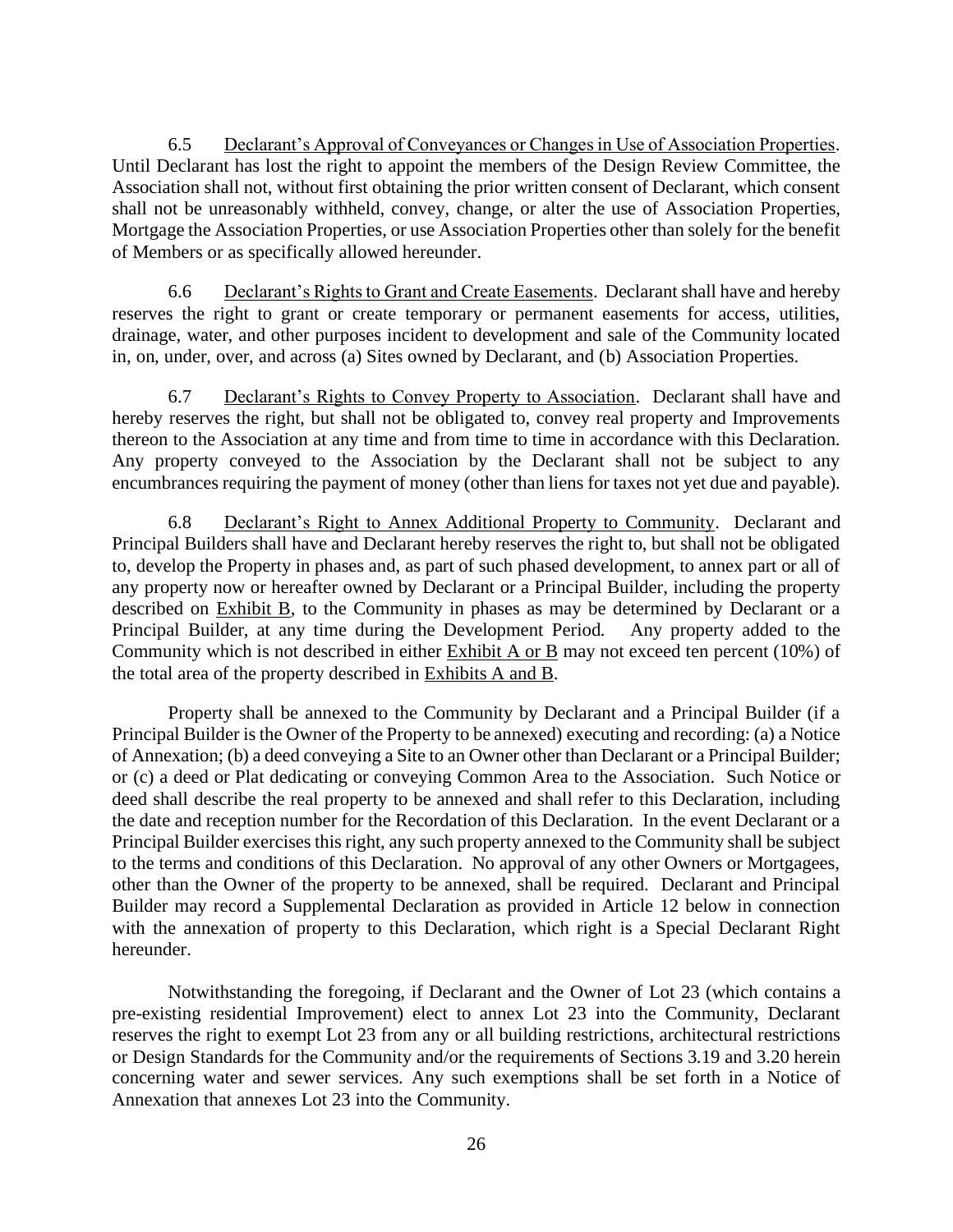Declarant may withdraw from the Community any property then owned by Declarant which previously has been made subject to the provisions of this Declaration, without the necessity of obtaining the consents of any other Owners or Mortgagees. Such withdrawal shall be accomplished by the recordation of a Notice of Withdrawal executed by Declarant and setting forth the legal description of the property to be withdrawn. The withdrawal shall be effective upon recordation of the Notice of Withdrawal. This right of withdrawal shall terminate as to any property upon the first conveyance of such property to any person other than the Declarant or a Successor Declarant; provided, however, that this right of withdrawal shall be reinstated as to any property to which Declarant subsequently reacquires title.

<span id="page-33-0"></span>6.9 Successor Declarant. Declarant may designate as a "Successor Declarant" any person which acquires some or all of the Declarant's then remaining interest in the Community or the property described on Exhibit B by an instrument which may be recorded. Upon execution and delivery of such instrument by Declarant, the person designated as Successor Declarant therein shall accede to all of the rights and obligations of Declarant under this Declaration with respect to the property acquired by such Successor Declarant and all references to Declarant contained herein shall be deemed to refer to such Successor Declarant.

### **ARTICLE 7**

### **ASSOCIATION OPERATION**

<span id="page-33-2"></span><span id="page-33-1"></span>7.1 Association. The Association has been or will be formed as a Colorado corporation under the Colorado Revised Nonprofit Corporation Act, §7-121-101, et seq., C.R.S. The Association has been or shall be organized prior to the date the first Site located in the Community is conveyed to an Owner (other than a Successor Declarant or a Principal Builder). The Association shall have the duties, powers, and rights set forth in this Declaration, and in its Articles of Incorporation and By-Laws. As more specifically set forth hereinafter, the Association shall have a Board of Directors to manage its affairs. Except as may be provided herein, the Articles of Incorporation or the By-Laws, the Board of Directors shall be elected by Owners acting in their capacity as Members of the Association.

<span id="page-33-3"></span>7.2 Board of Directors. The affairs of the Association shall be managed by a Board of Directors. The number, term, and qualifications of the Board of Directors shall be fixed in the Articles of Incorporation and By-Laws. The Board of Directors may, by resolution, delegate portions of its authority to officers of the Association, but such delegation of authority shall not relieve the Board of Directors of the ultimate responsibility for management of the affairs of the Association. Action by or on behalf of the Association may be taken by the Board of Directors or any duly authorized executive committee, officer, agent, or employee without a vote of Members, except as otherwise specifically provided in this Declaration.

<span id="page-33-4"></span>7.3 Membership in Association. Each Owner of a Site within the Community shall be a Member of the Association. There shall be one Membership in the Association for each Site within the Community. The Person or Persons who constitute the Owner of a Site shall automatically be the holder of the Membership appurtenant to that Site, and the Membership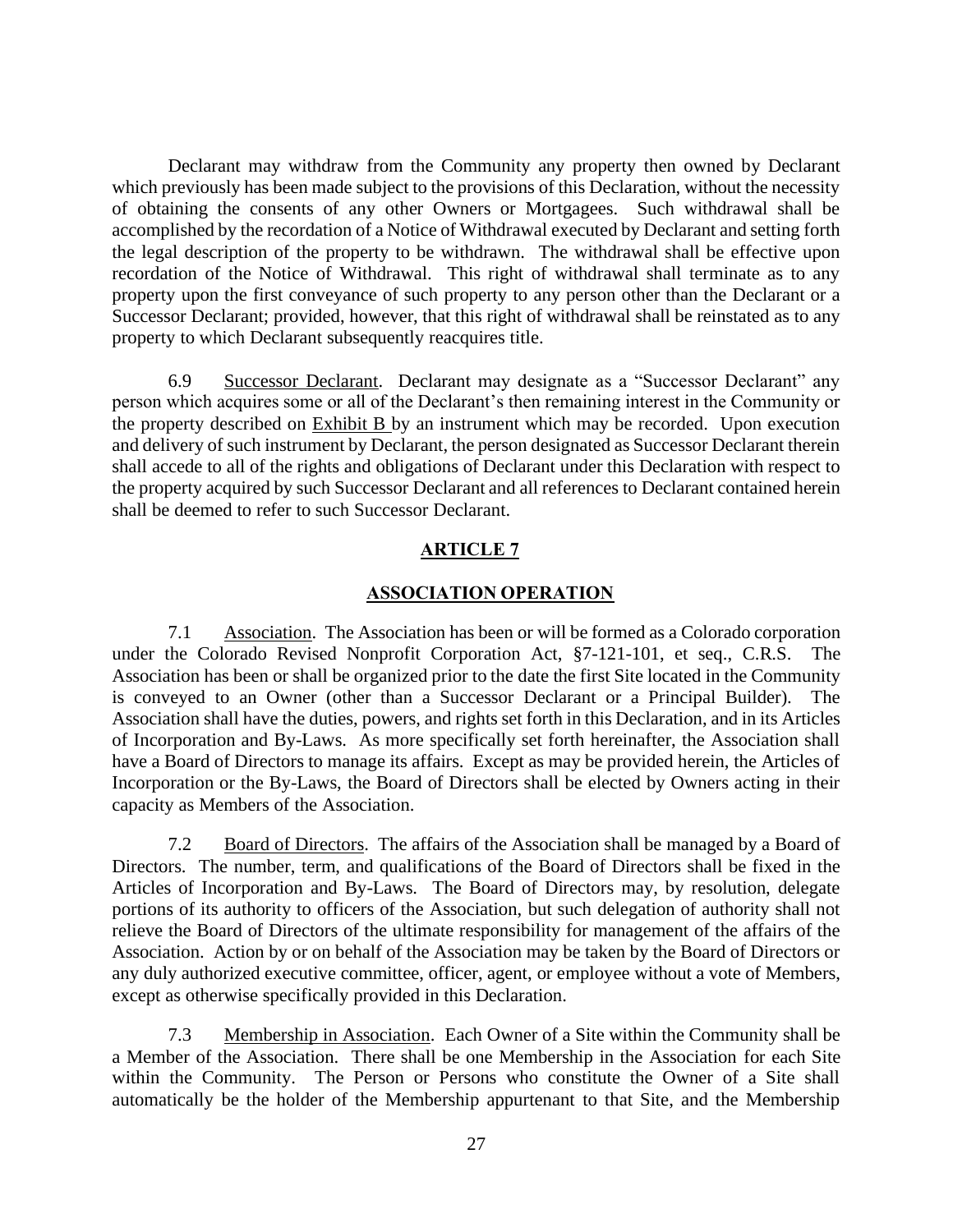appurtenant thereto shall automatically pass with fee simple title to the Site. Declarant shall hold a Membership in the Association for each Site owned by Declarant. Membership in the Association shall not be assignable separate and apart from fee simple title to a Site except that an Owner may assign some or all of his rights as an Owner and as a Member of the Association to a tenant or Mortgagee and may arrange for a tenant to perform some or all of such Owner's obligations as provided in this Declaration, but no Owner shall be permitted to relieve himself of the responsibility for fulfillment of the obligations of an Owner under this Declaration.

<span id="page-34-0"></span>7.4 Voting Rights of Members. There shall be one class of Members, comprised of all of the Owners. Except as specifically provided otherwise in this Declaration, the Articles or the By-Laws, all matters voted on by the Members shall be voted on by the Members. Each Member, including Declarant, shall have the right to cast one vote for each Site owned by such Member. The By-Laws shall provide for the manner, time, place, conduct, and voting procedures for Member meetings.

<span id="page-34-1"></span>7.5 Appointment and Election of Directors. From the date of formation of the Association until the termination of the Period of Declarant's Control as provided below, Declarant shall have the right to appoint and remove all members of the Board of Directors and all officers of the Association. The Period of Declarant's Control of the Association shall terminate upon the first to occur of one hundred twenty (120) days after conveyance of seventy-five percent (75%) of the Total Sites That May Be Included within the Community to Owners other than a Successor Declarant, or seven (7) nine (9) (First Amendment approved July 16, 2020) years after recordation of this Declaration (the "Period of Declarant's Control"). Declarant may voluntarily surrender the right to appoint and remove officers and members of the Board of Directors before termination of the Period of Declarant's Control, but, in that event, Declarant may require, for the duration of the Period of Declarant's Control described above, that specified actions of the Association or Board of Directors, as described in a recorded instrument executed by Declarant, be approved by Declarant before they become effective. Not later than the termination of the Period of Declarant's Control as provided above, the Owners (including Declarant if the Declarant is still an Owner) shall elect the Board of Directors of at least three (3) members, at least a majority of whom must be Owners other than Declarant or designated representatives of Owners other than Declarant, and the Board of Directors shall elect the officers, with such Board members and officers to take office upon termination of the Period of Declarant's Control. Members of the Board of Directors and officers appointed by the Declarant need not be Owners or employees of Declarant.

<span id="page-34-2"></span>7.6 Directors and Officers Appointed by the Declarant. Notwithstanding anything contained herein to the contrary, the Declarant shall have the right to appoint all of the Directors and officers of the Association during the Period of Declarant's Control. All Directors and officers appointed by the Declarant shall serve at the pleasure of the Declarant, and the Declarant shall have the absolute right, at any time, and in its sole discretion, to remove any Director or officer appointed by it, and to replace such Director or officer with another person to serve on the Board or as an officer. Replacement of any Director or officer appointed by the Declarant shall be made by written instrument delivered to any officer or any other Director, which instrument shall specify the name of the person designated as successor Director or officer. The removal of any Director or officer and the designation of his successor by the Declarant shall become effective immediately upon delivery of such written instrument by the Declarant.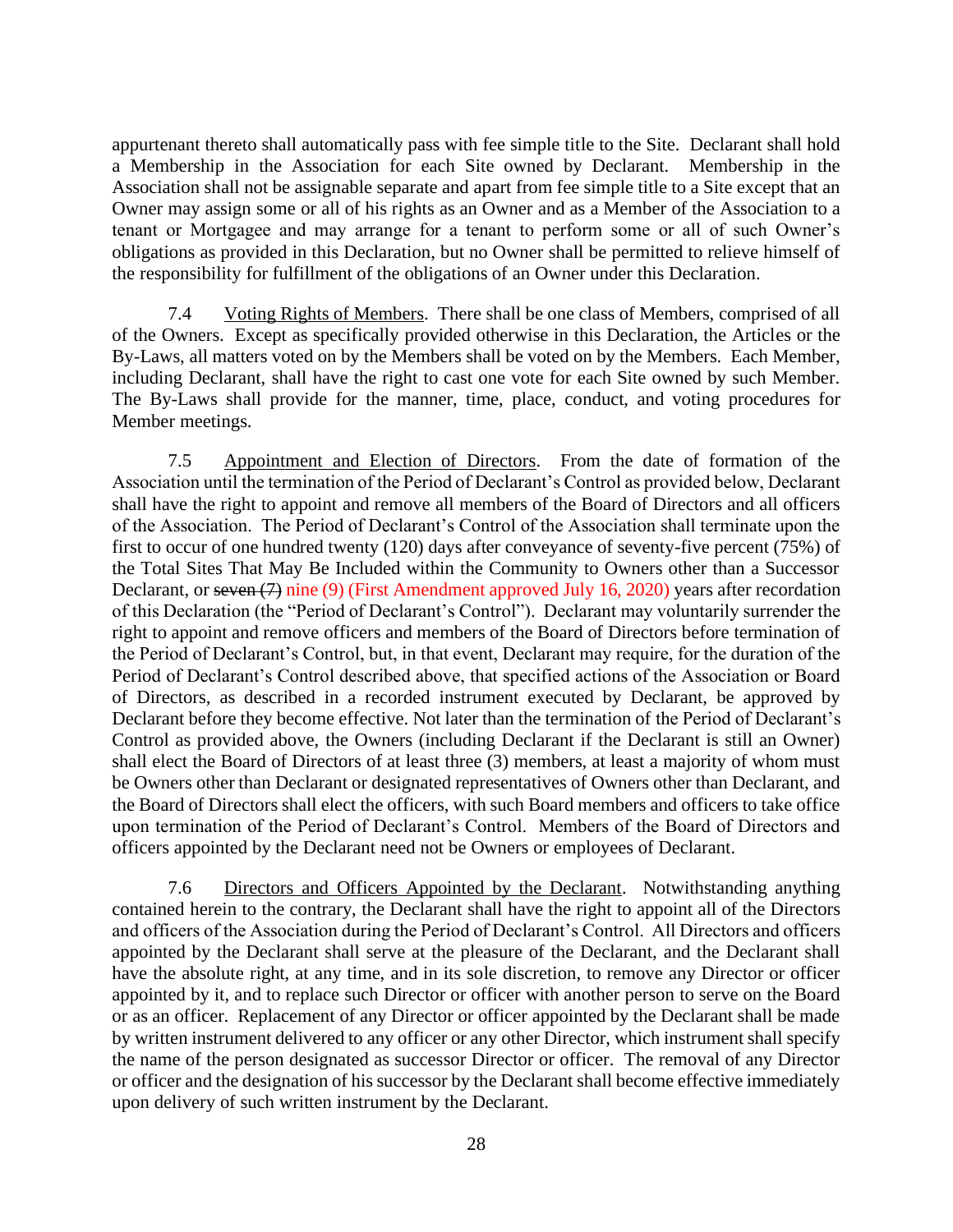### **ARTICLE 8**

#### **DUTIES AND POWERS OF ASSOCIATION**

<span id="page-35-1"></span><span id="page-35-0"></span>8.1 General Duties and Powers of Association. The Association has been formed to further the common interests of the Members. The Association, acting through the Board or Persons to whom the Board has delegated such powers, shall have the duties and powers hereinafter set forth and, in general, the power to do anything that may be necessary or desirable to further the common interests and the property values of the Members, to maintain, improve, and enhance the common interests of the Members, to maintain, improve, and enhance Association Properties, and to improve and enhance the attractiveness, aesthetics, and desirability of the entire Community. The Association shall maintain all Common Areas and all portions of the Community required to be maintained by the Association under any Preliminary and Final Plat, site plan or other development approval by the City, including, but not limited to, perimeter fencing, fencing abutting Common Areas, landscaping areas along roadways, recreational facilities, project signage and entry facilities, if any.

The Association shall have no snow removal responsibilities on Lot driveways, including shared driveways on Tract B, during the Period of Declarant's Control. After the termination of the Period of Declarant's Control, the Association may assume the responsibility for snow removal on Lot driveways, if approved by a majority of the Association members. (First Amendment approved July 16, 2020)

<span id="page-35-2"></span>8.2 Duty to Acquire and Accept Property and Facilities Transferred by Declarant or a Principal Builder. The Association shall accept title to any property, including any Improvements thereon and personal property transferred to the Association by Declarant or a Principal Builder, and equipment related thereto, together with the responsibility to perform any and all Administrative Functions associated therewith. Property interests transferred to the Association by Declarant or a Principal Builder may include fee simple title, easements, leasehold interests, and licenses to use. Any real property or interest in real property transferred to the Association by Declarant or a Principal Builder shall be within the boundaries of the Community. Any property or interest in property transferred to the Association by Declarant or a Principal Builder shall be subject to the terms of this Declaration, and easements, covenants, conditions, restrictions, and equitable servitudes or other encumbrances, except mortgages and liens (other than liens for taxes not yet due and payable) requiring the payment of money. Except as otherwise specifically approved by resolution of the Board of Directors, no property or interest in property transferred to the Association by Declarant or a Principal Builder shall impose upon the Association any obligation to make monetary payments to Declarant or any affiliate of Declarant, or a Principal Builder or an affiliate of a Principal Builder, including, but not limited to, any purchase price, rent, charge, or fee.

<span id="page-35-3"></span>8.3 Power to Manage and Care for Association Properties. The Association shall have the power to manage, operate, care for, maintain, and repair all Association Properties and to keep the same in an attractive and desirable condition for the use and enjoyment of the Members.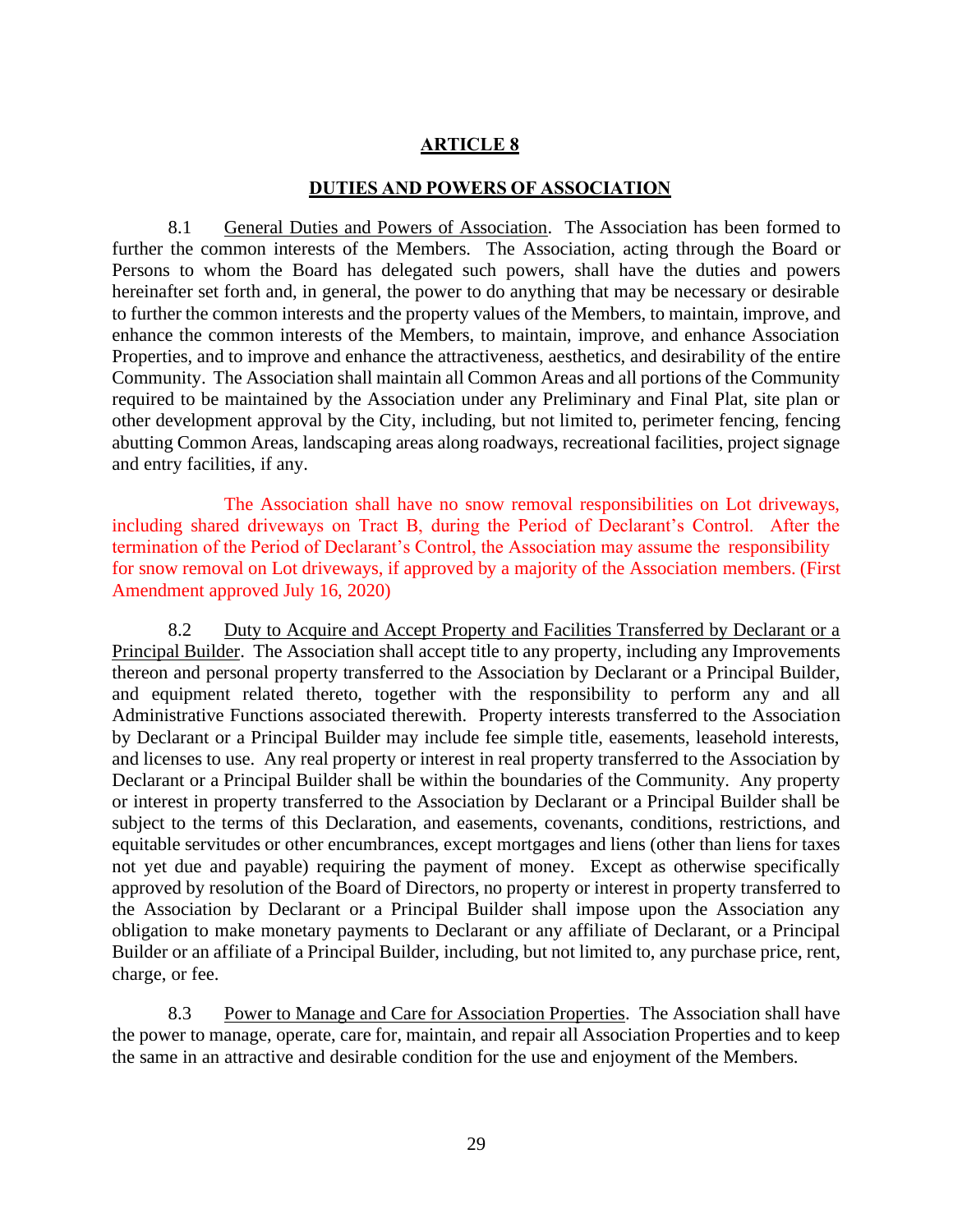<span id="page-36-0"></span>8.4 Power to Pay Taxes. The Association shall have the power to pay all taxes and assessments levied upon the Association Properties and all taxes and assessments payable by the Association. The Association shall have the right to contest any such taxes or assessments provided that the Association shall contest the same by appropriate legal proceedings or protest provisions before the El Paso County Assessor and other public entities.

<span id="page-36-1"></span>8.5 Duty to Maintain Casualty Insurance. The Association shall obtain and keep in full force and effect, property insurance on all insurable Improvements and personal property owned by the Association or that may be owned by the Association in the future, for broad form covered causes of loss, including, casualty, fire, and extended coverage insurance with respect to all insurable Improvements and personal property owned by the Association including, if available at reasonable cost, coverage for vandalism and malicious mischief and, if available and if deemed appropriate, coverage for flood, earthquake, and war risk. Such insurance shall, to the extent reasonably obtainable, be for the full insurable replacement cost of the insured property, less reasonable deductibles at the time the insurance is purchased and at each renewal date, exclusive of land, excavation, foundations and other items normally excluded from property policies. If any part of the Community is located in a special flood hazard area, the Association shall carry a master policy of flood insurance on the Common Area.

<span id="page-36-2"></span>8.6 Duty to Maintain Liability Insurance. The Association shall obtain and keep in full force and effect general liability insurance against claims and liabilities arising in connection with the ownership, existence, use, or management of the Association Properties and covering public liability for bodily injury and property damage and, if the Association owns or operates motor vehicles, public liability for bodily injury and property damage arising as a result of the ownership and operation of motor vehicles. Such liability insurance for other than motor vehicle liability shall, to the extent reasonably obtainable: (a) have limits of not less than Five Hundred Thousand Dollars (\$500,000) per person and One Million Dollars (\$1,000,000) in the aggregate per occurrence; (b) insure the Board, the Association, the Design Review Committee, the Manager, the Declarant, all Principal Builders and their respective employees, agents, owners, officers, directors and all Persons acting as agents of the foregoing; (c) include the Declarant as an additional insured in such Declarant's capacity as a Member or Board member; (d) include the Members as an additional insured, but only for claims and liabilities arising in connection with the ownership, existence, use or management of Association Properties; and (e) cover claims of one or more insured parties against other insured properties.

<span id="page-36-3"></span>8.7 General Provisions Respecting Insurance. Insurance obtained by the Association may contain such deductible provisions as the Board of Directors may determine. If any insurance described above is obtained and thereafter is not reasonably available, or if any policy of such insurance is canceled or renewed without a replacement policy therefor having been obtained for it, the Association shall promptly cause notice of that fact to be delivered to all Members. The Association may carry any other type of insurance it considers appropriate in amounts it deems appropriate, to insure the interests of the Association. Insurance policies carried pursuant to Sections 8.5 and 8.6 shall provide that: (a) each Member is an insured Person under the policy with respect to liability arising out of such Member's interest in the Association Properties or membership in the Association; (b) the insurer shall waive its right of subrogation under the policy against any Member or such Member's household; (c) no act or omission by any Member, unless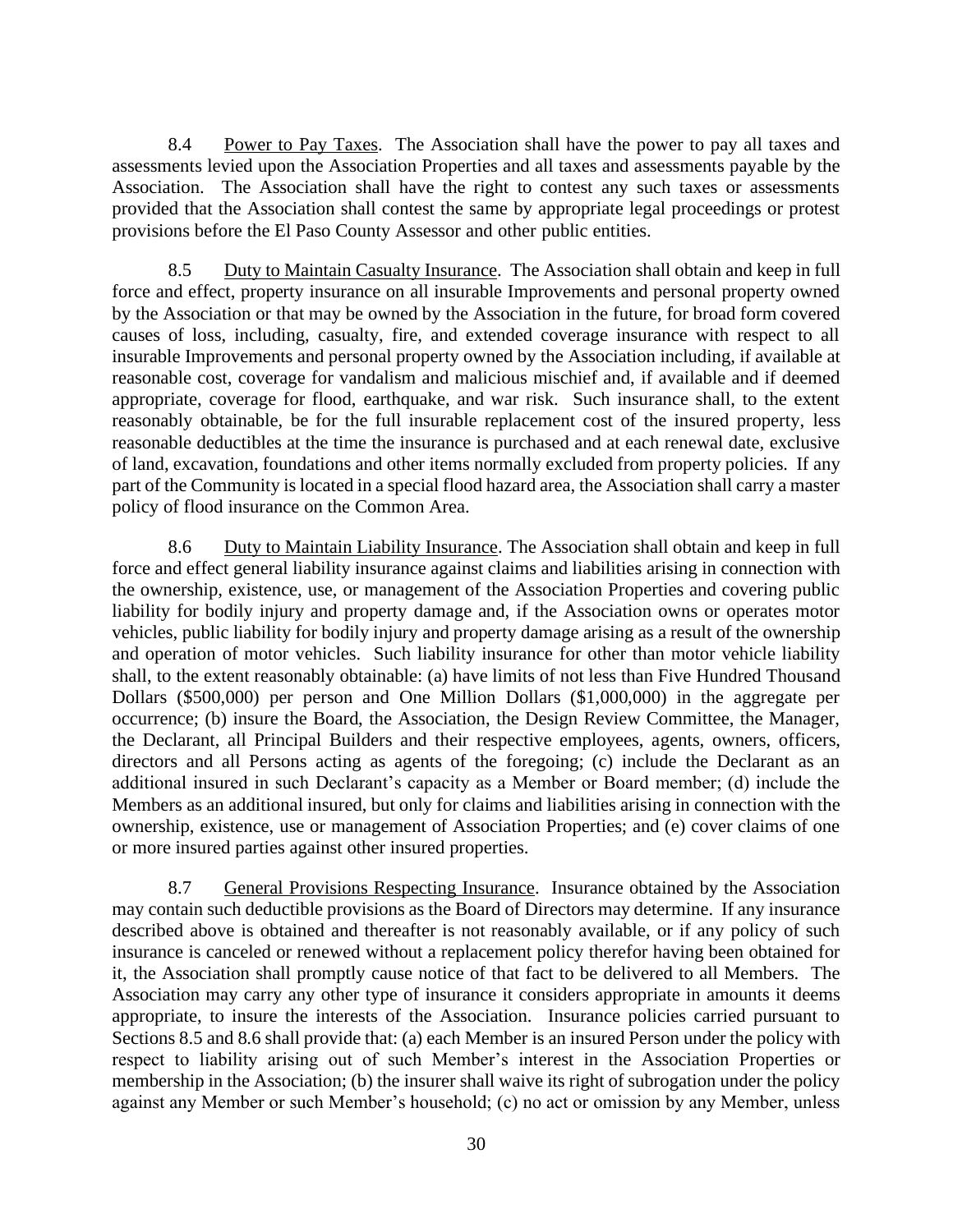acting within the scope of such Member's authority on behalf of the Association, will void the policy or be a condition to recovery under the policy; (d) if at the time of a loss under the policy, there is other insurance in the name of a Member covering the same risk covered by the policy, the Association's policy shall be the primary insurance; and (e) shall meet all applicable requirements of FNMA and other governmental and quasi-governmental entities to the extent applicable to the Community.

The Association may adopt and establish written nondiscriminatory policies and procedures relating to the submittal of claims, responsibility for deductibles, and any other matters of claims adjustment. To the extent the Association settles claims for damages to real property, it shall have the authority to assess negligent Owners causing such loss or benefiting from such repair or restoration for all deductibles paid by the Association. At Declarant's request, insurance obtained by the Association shall, to the extent reasonably possible and provided Declarant reimburses the Association for any additional premium payable on account thereof, name Declarant as an additional insured and shall contain a waiver of rights of subrogation as against Declarant. Insurance policies and insurance coverage may be reviewed annually by the Board of Directors to ascertain whether coverage under the policies is sufficient in light of the current values of the Association Properties and in light of the possible or potential liabilities of the Association. The aforementioned insurance may be provided under blanket policies covering the Association Properties. In no event shall insurance coverage obtained or maintained by the Association be bought into contribution with insurance purchased by Owners, occupants or their Mortgagees.

<span id="page-37-0"></span>8.8 Fidelity Bonds. The Association shall obtain and keep in force a fidelity bond or bonds for any Person handling funds of the Association. Each such bond shall name the Association as obligee and shall be in such amount as the Board of Directors determines. The Board of Directors may request any Person employed as an independent contractor by the Association for the purpose of managing the Association Properties to obtain and maintain fidelity insurance in an amount determined by the Board.

<span id="page-37-1"></span>8.9 Other Insurance and Bonds. The Association shall obtain such other insurance as may be required by law, including workmen's compensation insurance, and shall have the power to obtain such other insurance and such fidelity, indemnity, or other bonds as the Association shall deem necessary or desirable.

<span id="page-37-2"></span>8.10 Duty to Prepare Budgets. The Association shall prepare Budgets for the Association as elsewhere provided in this Declaration.

<span id="page-37-3"></span>8.11 Power to Levy and Collect Assessments. The Association may levy and collect Assessments as elsewhere provided in this Declaration.

<span id="page-37-4"></span>8.12 Duty to Keep Association Records. The Association shall keep financial records sufficiently detailed to provide a statement setting forth the amount of any unpaid Assessments currently levied against an Owner. Such records shall be made reasonably available for examination by any Member and such Member's authorized agents.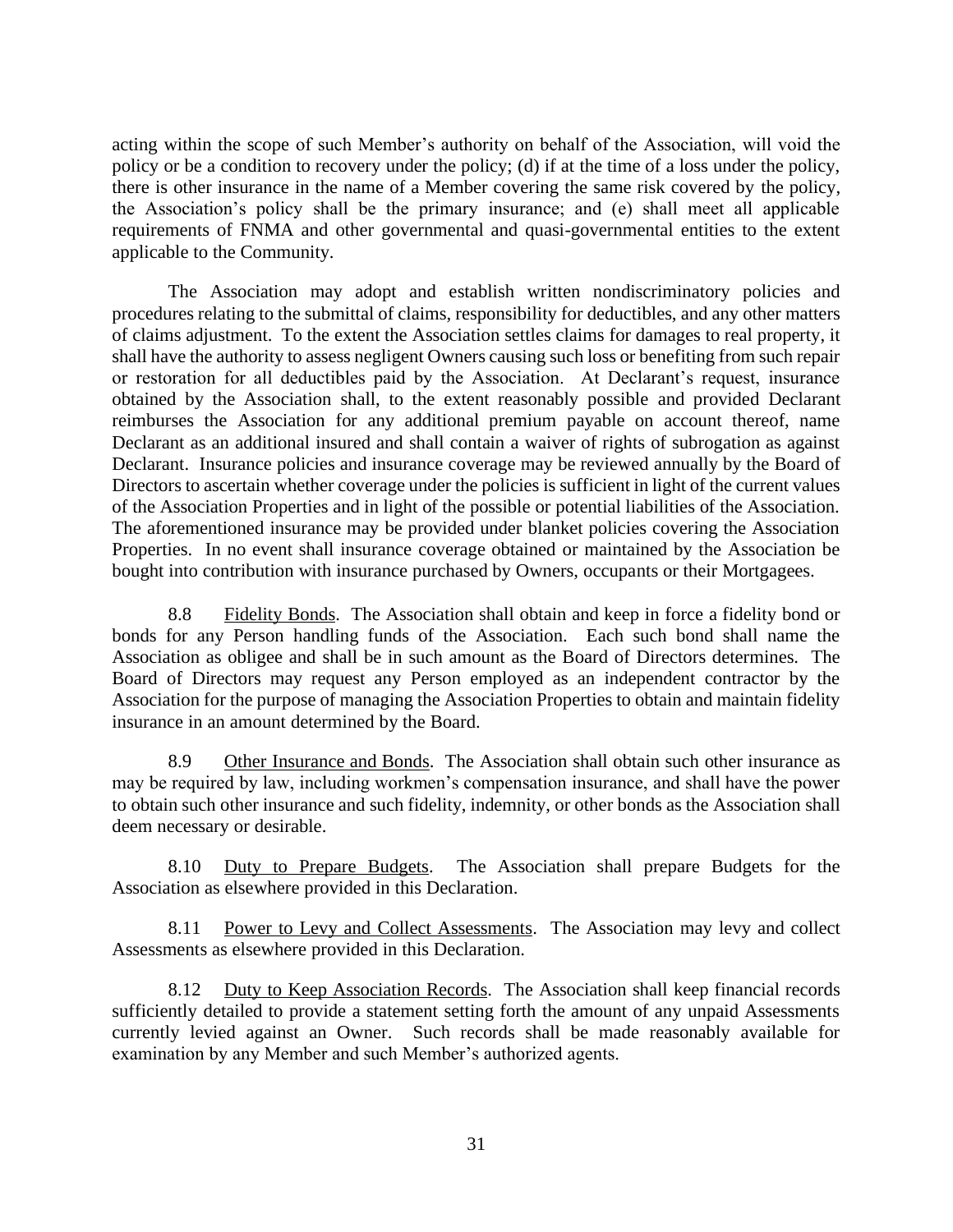<span id="page-38-0"></span>8.13 Duties With Respect to Design Review Committee Approvals. The Association shall perform functions to assist the Design Review Committee as elsewhere provided in this Declaration.

<span id="page-38-1"></span>8.14 Power to Acquire Property and Construct Improvements. The Association may acquire property or interests in property for the common benefit of Owners including Improvements and personal property. The Association may construct Improvements on property and may demolish existing Improvements.

<span id="page-38-2"></span>8.15 Power to Adopt Rules and Regulations. The Association may adopt, amend, repeal, and enforce Rules and Regulations as may be deemed necessary or desirable with respect to the interpretation and implementation of this Declaration, the operation of the Association, the use and enjoyment of Association Properties, and the use of any other property within the Community, including Sites. Any such Rules and Regulations shall be effective only upon adoption by resolution of the Board of Directors. Notice of the adoption, amendment, or repeal of any Rule or Regulation shall be given in writing to each Member at the address for notices to Members as elsewhere provided in this Declaration or the By-Laws, and copies of the currently effective Rules and Regulations shall be made available to each Member upon request and payment of the reasonable expense of copying the same. Each Member shall comply with such Rules and Regulations and shall see that Persons claiming through such Member comply with such Rules and Regulations. Such Rules and Regulations shall have the same force and effect as if they were set forth in and were part of this Declaration. In the event of conflict between the Rules and Regulations and the provisions of this Declaration, the provisions of this Declaration shall prevail.

<span id="page-38-3"></span>8.16 Power to Enforce Declaration and Rules and Regulations. The Association shall have the power to enforce the provisions of this Declaration and the Rules and Regulations and shall take such action as the Board deems necessary or desirable to cause such compliance by each member and each Person claiming by, through, or under such Member ("Related User"). Without limiting the generality of the foregoing, the Association shall have the power to enforce the provisions of this Declaration and the Rules and Regulations by any one or more of the following means: (a) by entry upon any property within the Community, without liability to the Owner thereof or the Association, for the purpose of enforcement or causing compliance with this Declaration or the Rules and Regulations; (b) by commencing and maintaining actions and suits to restrain and enjoin any breach or threatened breach of the provisions of this Declaration or the Rules and Regulations, by mandatory injunction or otherwise; (c) by commencing and maintaining actions and suits to recover damages for breach of any of the provisions of this Declaration or the Rules and Regulations; (d) by suspension of the voting rights of a Member during and for up to sixty (60) days following any breach by such Member or a Related User of such Member of this Declaration or the Rules and Regulations, unless the breach is a continuing breach in which case such suspension shall continue for so long as such breach continues; (e) by levying and collecting a Reimbursement Assessment against any Member for breach of this Declaration or the Rules and Regulations by such Member or Related User of such Member; and (f) uniformly applied fines and penalties, established in advance in the Rules and Regulations of the Association, from any Member or Related User for breach of this Declaration or the Rules and Regulations by such Member or Related User of such Member. Any Rules and Regulations which adopt a system of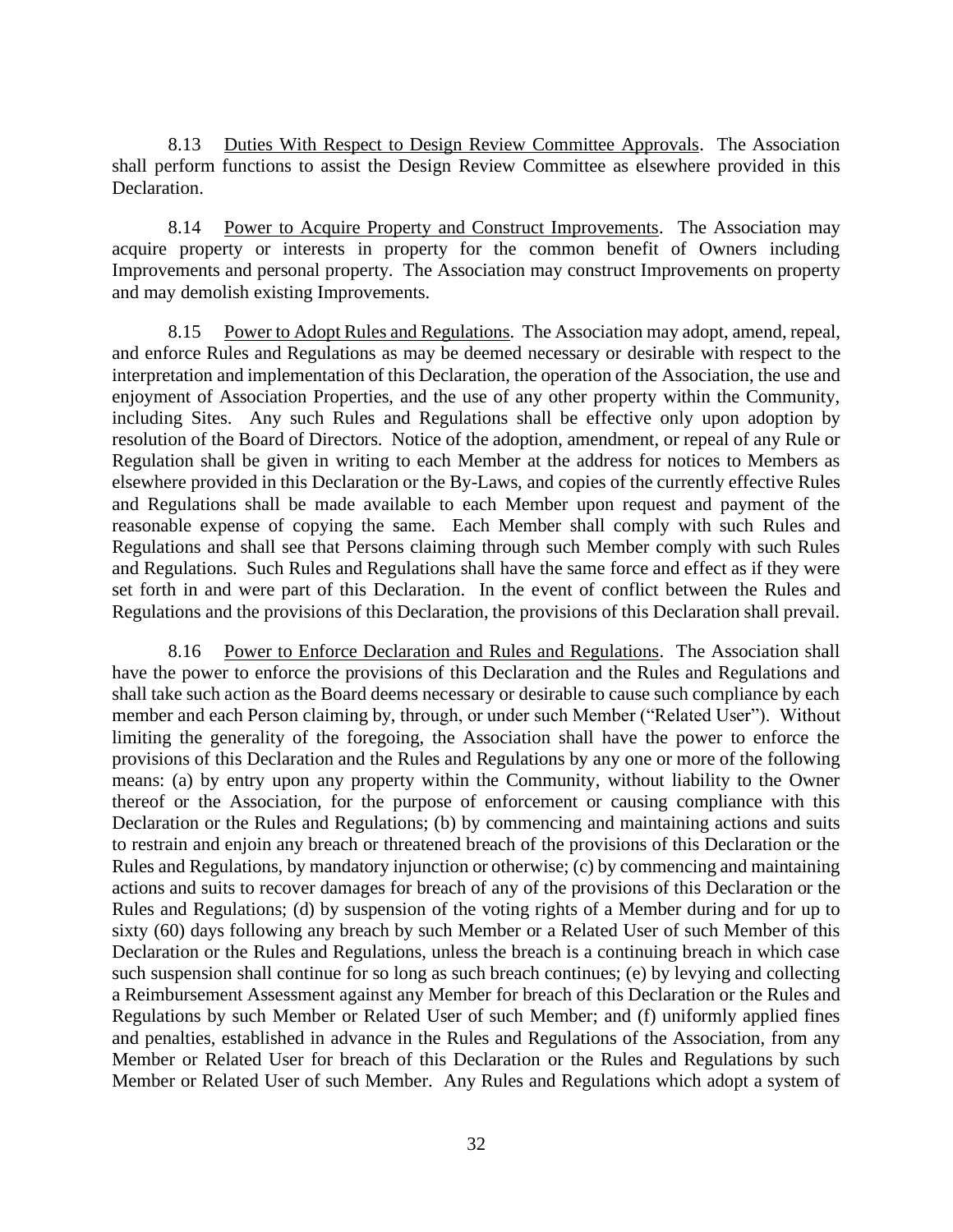fines shall include a procedure to require notice and provide an opportunity for an Owner to be heard prior to imposing a fine.

<span id="page-39-0"></span>8.17 Power to Grant Easements. The Association shall have the power to grant access, utility, drainage, water facility, and other easements in, on, over, or under Association Properties.

<span id="page-39-1"></span>8.18 Power to Convey and Dedicate Property to Government Agencies. The Association, with the approval of Members representing at least sixty-seven percent (67%) of the voting power of the Association (exclusive of the voting power of the Declarant), shall have the power to grant, convey, dedicate, or transfer any Association Properties or facilities to any public, governmental or quasi-governmental agency or authority for such purposes and subject to such terms and conditions as the Association shall deem appropriate.

<span id="page-39-2"></span>8.19 Power to Borrow Money and Mortgage Property. The Association shall have the power to borrow money and, with the approval of Members representing at least sixty-seven percent (67%) of the voting power of the Association (exclusive of the voting power of Declarant), to encumber Association Properties as security for such borrowing. An agreement to convey, or subject the Association Properties to a security interest in accordance with this Declaration shall be evidenced by the execution of an agreement, or ratification thereof, in the same manner as a deed by the requisite number of Owners. The agreement shall specify a date after which the agreement will be void unless Recorded before that date and shall be effective upon Recordation.

<span id="page-39-3"></span>8.20 Power to Engage Employees, Agents, and Consultants. The Association shall have the power to hire and discharge employees and agents and to retain and pay for legal, management, and accounting services as may be necessary or desirable in connection with the performance of any duties or the exercise of any powers of the Association under this Declaration. The Board of the Directors of the Association shall use its best efforts to obtain competitive proposals for the aforementioned consultant services.

<span id="page-39-4"></span>8.21 General Corporate Powers. The Association shall have all of the ordinary powers and rights of a Colorado corporation formed under the Colorado Revised Nonprofit Corporation Act, including, without limitation, entering into partnership and other agreements, subject only to such limitations upon such powers as may be set forth in this Declaration or in the Articles of Incorporation or By-Laws. The Association shall also have the power to do any and all lawful things which may be authorized, required, or permitted to be done under this Declaration or the Articles of Incorporation or By-Laws and to do and perform any and all acts which may be necessary or desirable for, or incidental to, the exercise of any of the express powers or rights of the Association under this Declaration and the Articles of Incorporation or By-Laws.

<span id="page-39-5"></span>8.22 Powers Provided by Law. In addition to the above-referenced powers, the Association shall have full power to take and perform any and all actions which may be lawfully taken by the Association under the Colorado Revised Nonprofit Corporation Act.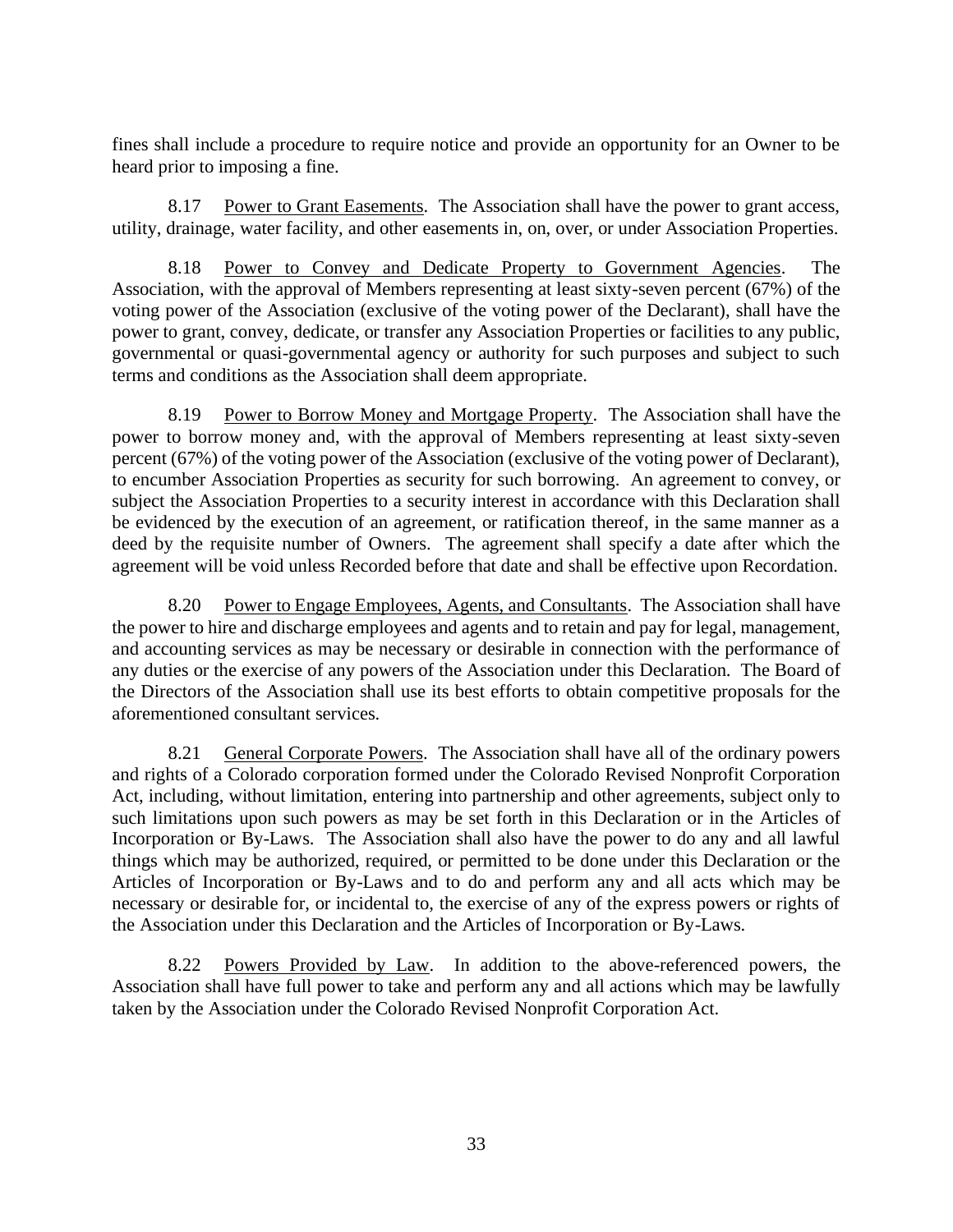#### **ARTICLE 9**

#### **ASSESSMENTS**

<span id="page-40-1"></span><span id="page-40-0"></span>9.1 Obligation and Lien for Assessments. Each Owner, by acceptance of a Deed, agrees to pay to the Association, Assessments, together with interest, late charges, cost of collection, and attorneys' fees as provided herein. Such Assessments, interest, late charges, cost of collection, and attorneys' fees shall also be a continuing lien upon the Site against which each Assessment is made in the event of delinquency in payment. Such Assessments, interest, late charges, cost of collection, and attorneys' fees shall also be the personal obligation of the person who was the Owner, or the persons, jointly and severally, who were the Owners at the time the Assessment was made. Assessments may consist of Common Assessments, Special Assessments, and Reimbursement Assessments.

<span id="page-40-2"></span>9.2 Allocation of Assessments/Working Capital. All Assessments (other than Reimbursement Assessments) will be allocated equally among the Sites, except as provided in the following sentences. All Assessments (other than Reimbursement Assessments) imposed on Sites that are unimproved or which do not have a certificate of occupancy issued for improvements constructed thereon (which Sites are referred to herein as "Unfinished Sites") shall be assessed at one-quarter (1/4) of the Assessment rate for other Sites. Upon issuance of a certificate of occupancy for improvements constructed on an Unfinished Site, such Site shall be assessed at the full assessment rate commencing the first day of the month immediately following the month in which the certificate of occupancy is issued. Such reduced assessment rate for Unfinished Sites is based on the fact that Unfinished Sites do not receive the same benefits from assessments as Sites for which certificates of occupancy have been issued.

Upon conveyance of a Site to an Owner, other than a Successor Declarant or a Principal Builder, by the Declarant or a Principal Builder, the Purchaser of the Site shall pay to the Association the sum of \$200.00 as working capital for the Association. Upon the subsequent sale of such Site, the Seller shall receive a credit from the Purchaser for such contribution. Under no circumstance may an Owner obtain repayment of such contribution from the Association.

<span id="page-40-3"></span>9.3 Common Assessments, Maximum Annual Assessment, and Initial Assessment. For each calendar year, the Association may levy Common Assessments against Owners of the Sites. Each Owner shall be obligated to pay the Common Assessments levied against and allocated to such Owner and the Site of such Owner, as hereinafter provided. For the purposes of the calendar year 2016, the amount of and commencement date for payment of the initial Common Assessment shall be determined by the Board of Directors (the "Initial Assessment"), subject to the requirements of Section 9.5 below. The Initial Assessment shall be payable by the Owner of any Site at such time as the Owner of such Site takes title to the Site. The Initial Common Assessment paid by the Owner of a Site shall be prorated to reflect the time that the Owner took title to the Site. Until such time as the Initial Assessment commences, the Declarant shall pay the expenses of the Association.

(a) The Board of Directors of the Association may fix the annual assessment at an amount not to exceed the \$400.00 maximum cap on the annual average common expense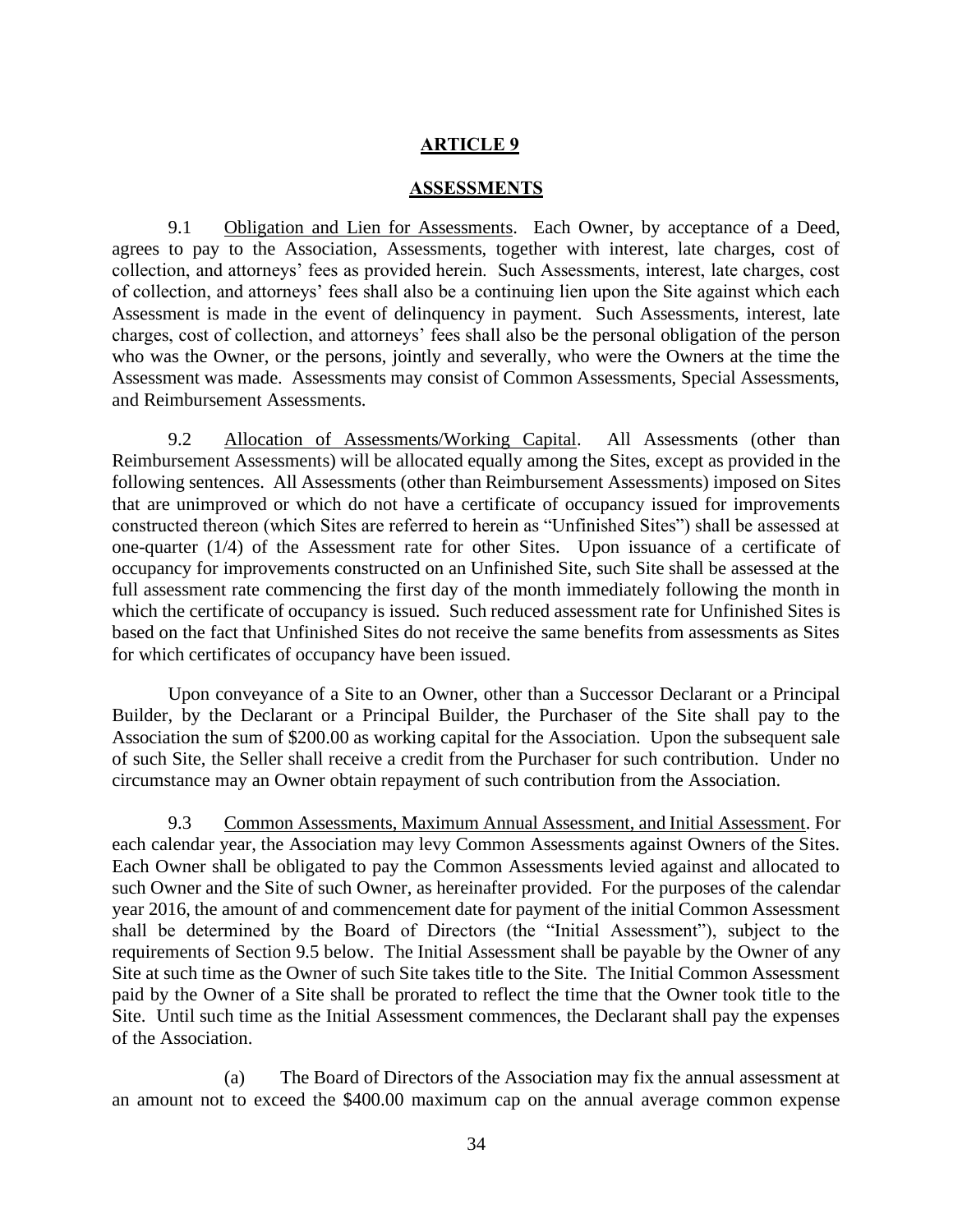liability set forth in Section 116(2) of the Act (as that amount has been increased annually beginning on July 1, 1999 as provided in Section 116(3) of Act (the "maximum base annual assessment")), plus optional user fees (if any) and a pro rata share of insurance premiums paid by the Association.

(b) Automatically, without a vote of the Membership, from and after July 1 of the year in which the conveyance of the first Site to an Owner by Declarant occurs, the maximum base annual assessment shall be increased effective on the first day of July of each year by an amount equal to the increase, if any, of the Consumer Price Index for the Denver-Boulder SMSA, published by the United States Department of Labor (or any successor index) for the twelve (12) months preceding July of the previous year, as provided in Section 38-33.3-116(3) of the Act.

(b) The Board of Directors of the Association may fix the annual assessment at an amount not to exceed the maximum base annual assessment for such year, plus optional user fees (if any) and a pro rata share of insurance premiums paid by the Association.

<span id="page-41-0"></span>9.4 Supplemental Common Assessments. If the estimated sums required for Common Assessments prove inadequate for any reason, including non-payment of any Owner's Common Assessment, the Board may, from time to time, levy a Supplemental Common Assessment, provided that the total Common Assessment per Site does not exceed the maximum base annual assessment as set forth in Section 9.3 above. Such Supplemental Common Assessments shall be allocated among the Sites in the same manner Common Assessments are allocated. Written notice of any change in the amount of any annual Common Assessment shall be sent to every Owner subject thereto, not less than thirty (30) days prior to the effective date of such change, and shall be submitted to the Members as part of a supplemental budget proposal pursuant to Section 9.5 below.

<span id="page-41-1"></span>9.5 Annual Budgets. The Board of Directors shall cause to be prepared prior to imposing any Assessments and, commencing with calendar year 2016, prior to the commencement of each calendar year, a Budget for such calendar year. The Budget shall include an amount for normal operations and maintenance, for contingencies, and amounts deemed necessary or desirable for deposits to create, replenish, or add to the reserve fund for major capital repairs, replacements, and improvements to the Association Properties in such amounts as the Board of the Association deems appropriate. Copies of the Budget shall be made available by the Association to any Members requesting a copy of the same upon payment of the reasonable expenses of copying the same.

Within thirty (30) days after adoption of any proposed budget, the Board of Directors shall mail, by ordinary first-class mail, or otherwise deliver the full budget or a summary of the budget to all Owners for informational purposes. The budget shall be effective upon adoption by the Board of Directors, whether or not the budget or a summary thereof is mailed or otherwise delivered to the Owners.

<span id="page-41-2"></span>9.6 Commencement of Common Assessments. Common Assessments shall commence as to each Site within the Community on the first day of the first month following the date of Recordation of the first Deed conveying a Site within the Community to an Owner other than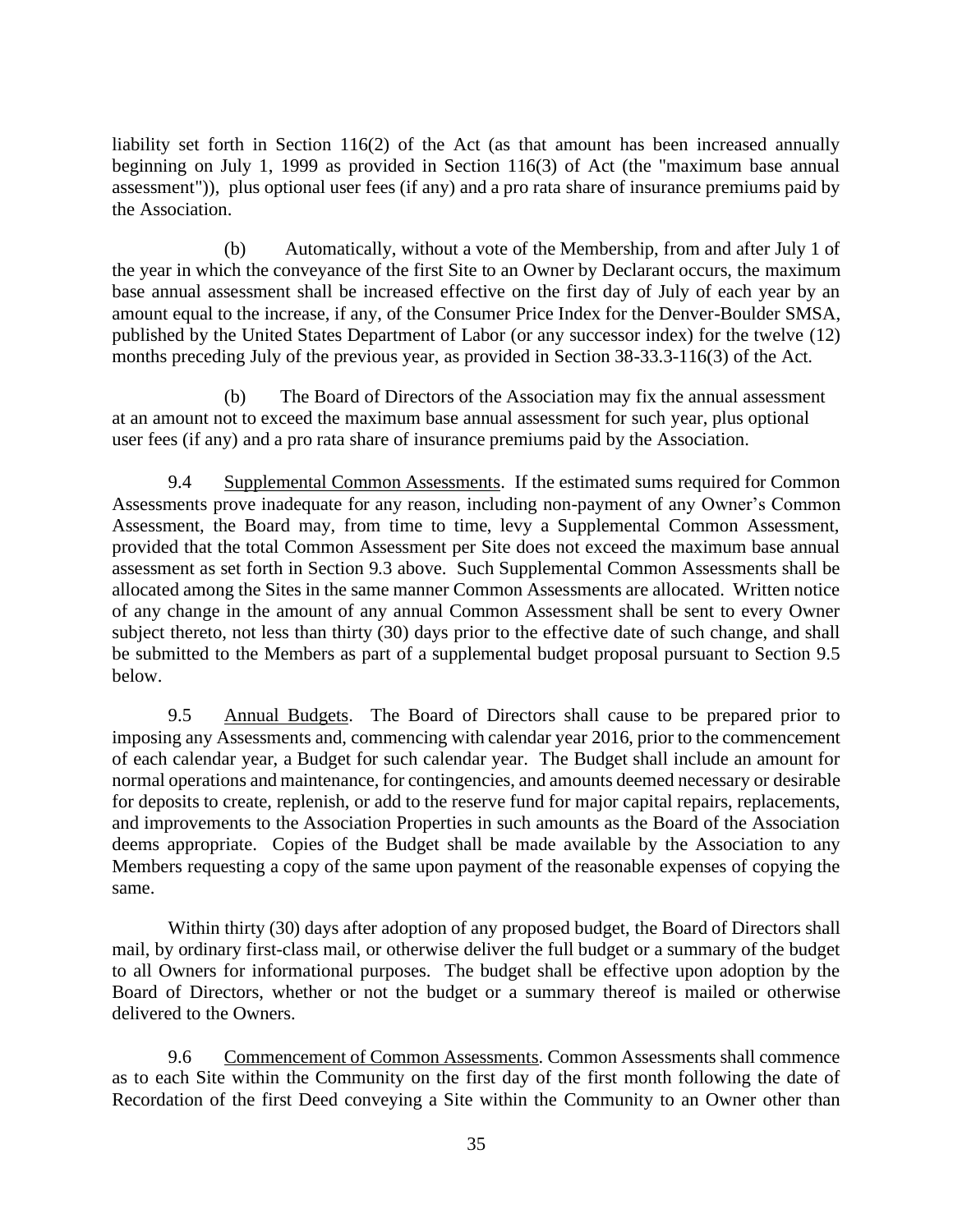Declarant, a Successor Declarant or a Principal Builder. The Common Assessments for the then current calendar year shall be prorated within the Community on the basis of the number of months in such calendar year remaining from the date of commencement of such Common Assessments to the end of such calendar year. Prior to the commencement of assessments, the Declarant shall be responsible for all costs of the Association.

<span id="page-42-0"></span>9.7 Payment of Assessment. Common Assessments shall be due and payable in advance to the Association by the assessed Member during the calendar year in equal quarterly installments, on or before January 1, April 1, July 1 and October 1 of each calendar year, or in such other manner and on such other dates as the Board of Directors may designate in its sole and absolute discretion. Notice of the amount of the Common Assessments shall be given to each Member prior to January 1 of each year.

<span id="page-42-1"></span>9.8 Failure to Fix Assessment. The failure by the Board of Directors to levy an Assessment for any year shall be deemed to be a continuation of the Assessment previously levied by the Association pursuant to the Budget adopted for the previous year and shall not be deemed a waiver or modification with respect to any of the provisions of this Declaration or a release of the liability of any Member to pay Assessments, or any installment thereof, for that or any subsequent year. No abatement of the Common Assessment or any other Assessment shall be claimed or allowed for inconvenience or discomfort arising from the making of repairs or Improvements to Association Properties or from any action taken to comply with any law or any determination of the Board of Directors or for any other reason.

<span id="page-42-2"></span>9.9 Special Assessments for Capital Expenditures. After termination of Declarant's right to appoint members of the Board of Directors of the Association, in addition to Common Assessments, the Board of Directors may, subject to the provisions of this Section, levy and include in the budget Special Assessments for the purpose of raising funds not otherwise provided under the Budget from Common Assessments to construct or reconstruct, repair, or replace capital Improvements upon Association Properties, including necessary personal property related thereto; to add to the Association Properties; to provide for necessary facilities and equipment to offer the services authorized in this Declaration; or to repay any loan made to the Association to enable it to perform the duties and functions authorized in this Declaration. The Board of Directors shall not levy Special Assessments without the vote of the Members representing at least sixty-seven percent (67%) of the voting power of all Members at a meeting, written notice of which shall be sent to all Members not less than thirty (30) nor more than sixty (60) days in advance of the meeting setting forth the purpose of the meeting. Special Assessments shall be allocated in the same manner as Common Assessments. The Association shall notify Members in writing of the amount of any Special Assessment and of the manner in which, and the dates on which, any such Special Assessment is payable and the Members shall pay any such Special Assessment in the manner so specified.

<span id="page-42-3"></span>9.10 Reimbursement Assessments. The Board of Directors may, subject to the provisions hereof, levy an Assessment against any Member if the willful or negligent failure of the Member or a Person claiming through the Member to comply with this Declaration, the Articles of Incorporation, the Bylaws, or the Rules and Regulations shall have resulted in the expenditure of funds by the Association to cause such compliance. Such Assessment shall be known as a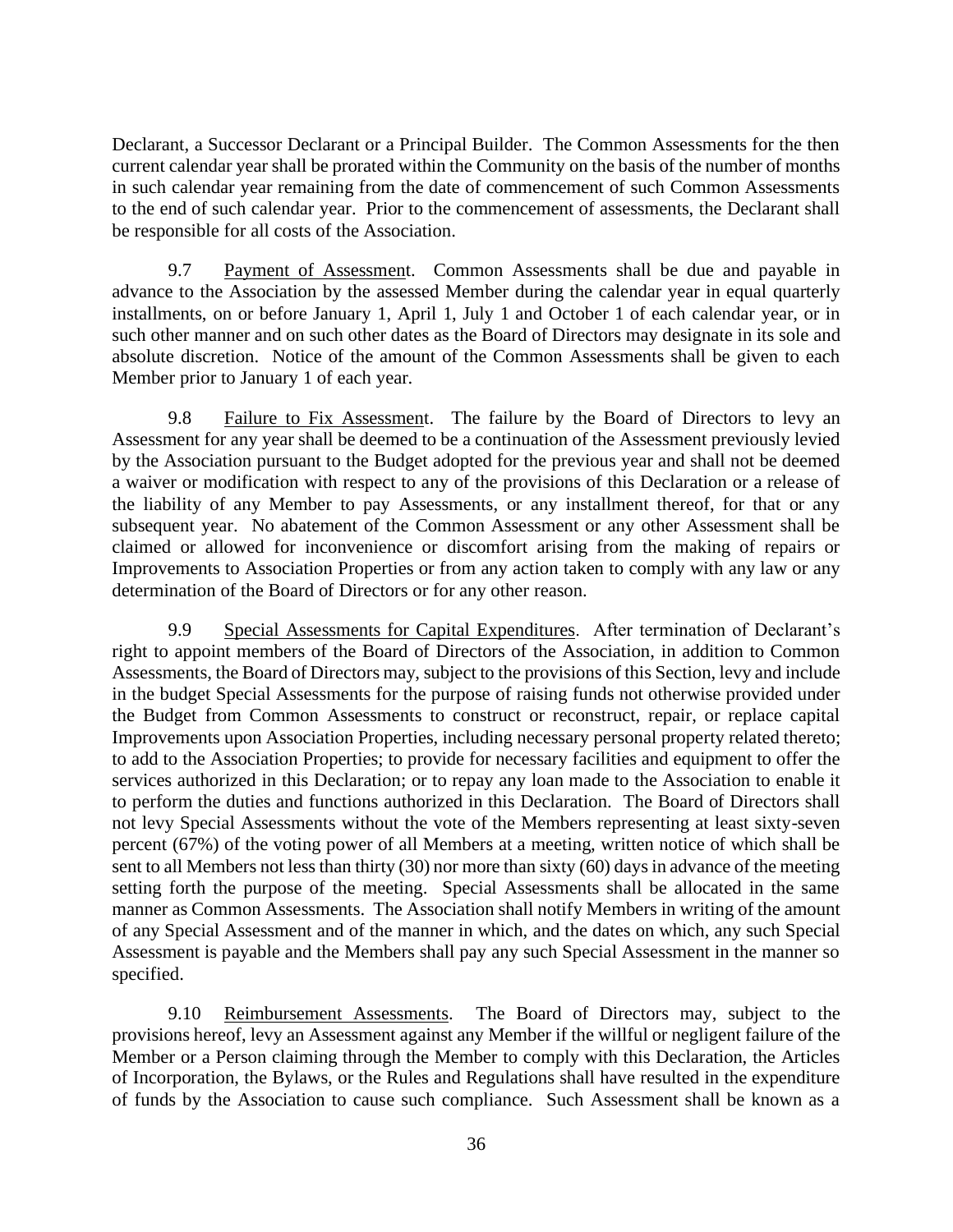Reimbursement Assessment and shall be levied only after approval by the Board. The amount of the Reimbursement Assessment for each Site shall be based upon such criteria and factors as the Board of Directors determines to be appropriate and shall be due and payable to the Association thirty (30) days after notice to the Member of the decision of the Board of Directors that the Reimbursement Assessment is owing.

<span id="page-43-0"></span>9.11 Late Charges and Interest. If any Common Assessment, Special Assessment, or Reimbursement Assessment or any installment thereof is not paid within thirty (30) days after it is due, the Member obligated to pay the Assessment may be required to pay a reasonable late charge to be determined by the Board. Any Assessment or installment of an Assessment which is not paid within thirty (30) days after it is due shall bear interest from the due date at the rate of eighteen percent (18%) per annum, or such other rate as may be established by the Board from time to time.

<span id="page-43-1"></span>9.12 Attribution of Payments. All Common Assessment payments shall be credited first to late fees, interest, attorneys' fees, and other costs of collection, and next to principal reduction, satisfying the oldest obligations first followed by more current obligations.

<span id="page-43-2"></span>9.13 Notice of Default and Acceleration of Assessments. If any Common Assessment, Special Assessment, or Reimbursement Assessment or any installment thereof is not paid within thirty (30) days after its due date, the Board of Directors may mail a notice of default ("Notice of Default") to the Owner and to each Mortgagee of the Site who has requested a copy of the notice. The notice shall specify (a) the fact that the installment is delinquent; (b) the action required to cure the default; (c) a date, not less than thirty (30) days from the date the notice is mailed to the Member, by which such default must be cured; and (d) that failure to cure the default on or before the date specified in the notice may result in acceleration of the balance of the Assessment or the installments of the Assessment against the Site of the Member. If the delinquent Assessment or installment and any late charges, legal fees or interest thereon are not paid in full on or before the date specified in the notice, the Board, at its option, may declare all of the unpaid balance of the Assessment to be immediately due and payable without further demand and may enforce the collection of the full Assessment and all charges and interest thereon in any manner authorized by law in this Declaration, subject to the protection afforded to the Mortgagees under this Declaration.

<span id="page-43-3"></span>9.14 Remedies to Enforce Assessments. Each Assessment levied hereunder shall be a separate, distinct, and personal debt and obligation of the Owner or Member against whom the same is assessed. In the event of a default in payment of any Assessment or installment thereof, whether Common, Special, or Reimbursement, the Board may, in addition to any other remedies provided under this Declaration or by law, enforce such obligation on behalf of the Association by suit or by filing and foreclosure of a lien as hereinafter provided.

<span id="page-43-4"></span>9.15 Lawsuit to Enforce Assessments. The Board may bring suit at law to enforce any Assessment obligation. Any judgment rendered in such action shall include any late charges, interest, and other costs of enforcement, including reasonable attorneys' fees in the amount as the court may adjudge, against the defaulting Owner or Member.

<span id="page-43-5"></span>9.16 Lien to Enforce Assessments. All Assessments against a Site (including late fees, interest, cost of collection and attorneys' fees) shall constitute a lien on such Site superior to all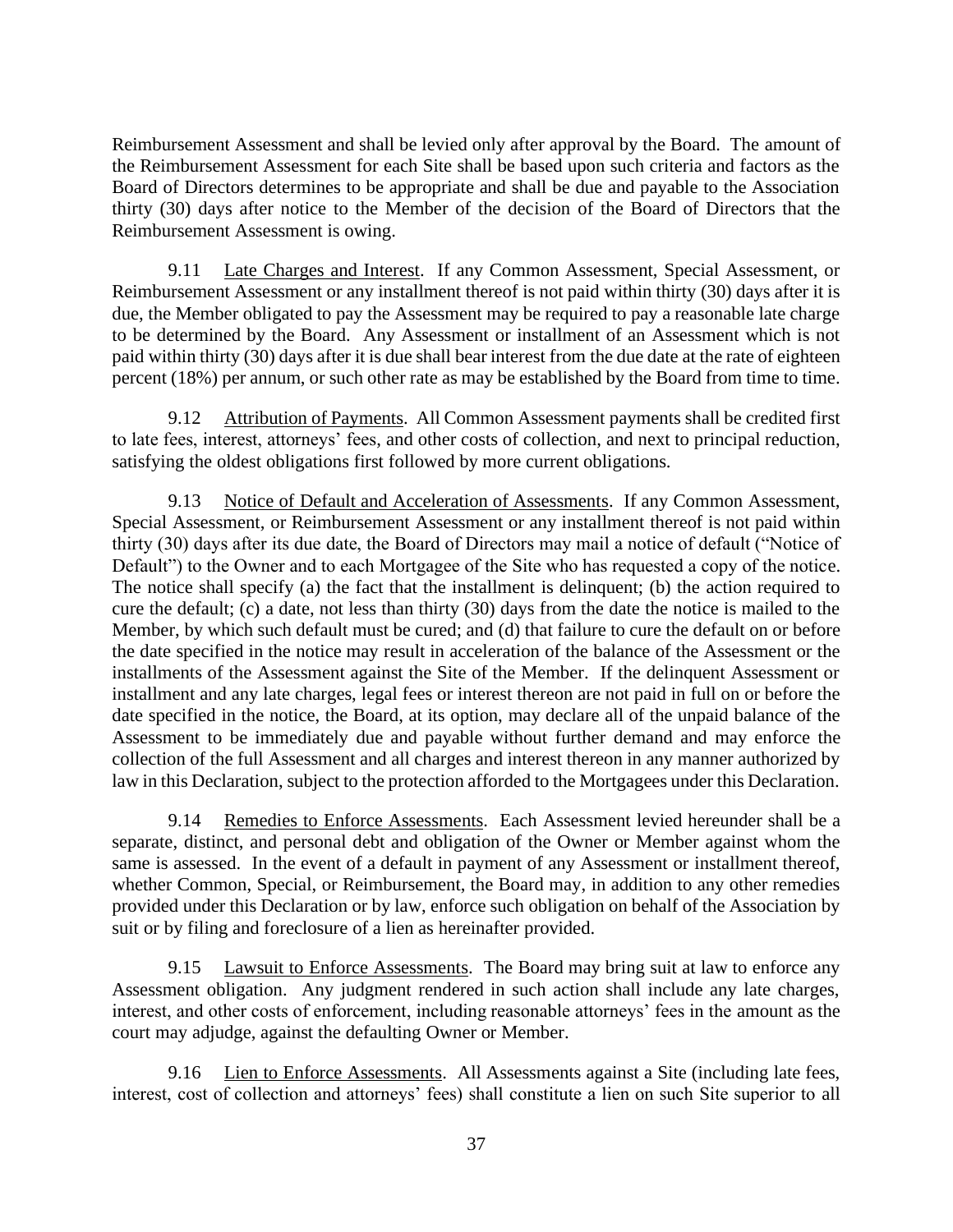other liens and encumbrances, except: (a) tax and special assessment liens in favor of any assessing authority; (b) liens and encumbrances recorded prior to recordation of this Declaration; and (c) all sums unpaid under a Mortgage encumbering a Site ("First Mortgage") that has first priority over any other Mortgage encumbering such Site to the extent the Assessments were assessed after the First Mortgage is recorded. By acceptance of a deed for a Site, the Owner or Owners agree that the Assessment lien shall be prior to any homestead exemption or right and irrevocably waive any and all rights they may have to claim a homestead exemption against enforcement of the Assessment lien.

Notwithstanding the foregoing, the statutory lien for assessments is also prior to the lien of a First Mortgage to the extent of an amount equal to the assessments based on a periodic budget adopted by the Association which would have become due, in the absence of any acceleration, during the six (6) months immediately preceding institution of an action to enforce or extinguish the statutory lien or the lien of the First Mortgage.

The recording of this Declaration constitutes record notice and perfection of the assessment lien. No further recordation of any claim of lien or assessment is required. However, to evidence such lien, the Association may Record a written notice setting forth the amount of such unpaid Assessments, the name of the Owner of the Site and the identification of the Site. Such notice shall be signed by one of the Board of Directors, an officer of the Association or an agent appointed by the Board and shall be recorded. The recording of a notice of lien shall not be a condition precedent to nor delay the attachment of a lien which shall attach as of the first day of any period for which any Assessment is levied. Such lien may be enforced by foreclosure on the defaulting Owner's Site by the Association in the same manner as a mortgage on real property and shall encumber all rents and profits issuing from the Site, which lien on rents and profits shall be subordinate to the matters described in subparagraphs (a) and (b) above. The Association shall have the power to bid at the foreclosure sale and to acquire and hold, lease, mortgage and convey the Site. The Association shall have all of the rights and obligations with respect to enforcement of assessment liens which are set forth in the Act.

<span id="page-44-0"></span>9.17 Estoppel Certificates. Upon the written request delivered personally or by certified mail, return receipt requested, first-class postage prepaid, addressed to the Association's registered agent, of any Member or his designee and any Person with, or intending to acquire, any right, title, or interest in the Site of such Member, or of any Mortgagee or its designee, the Association shall furnish a written statement setting forth the amount of any Assessments or other amounts, if any, due and accrued and then unpaid with respect to a Site and the Owner thereof, and setting forth the amount of any Assessment levied against such Site which is not yet due and payable. Such statement shall, with respect to the Person to whom it is issued, be sent to the requesting person within fourteen (14) days after receipt of the written request and, if sent within such time period, shall be conclusive against the Association and all Persons for all purposes, that no greater or other amounts were then due or accrued and unpaid and that no other Assessments have been levied.

<span id="page-44-1"></span>9.18 No Offsets. The payment of Assessments is an independent covenant and all Assessments shall be payable in the amounts specified in the levy thereof without notice or demand (except as may be specifically required in this Declaration), and no offsets or reduction thereof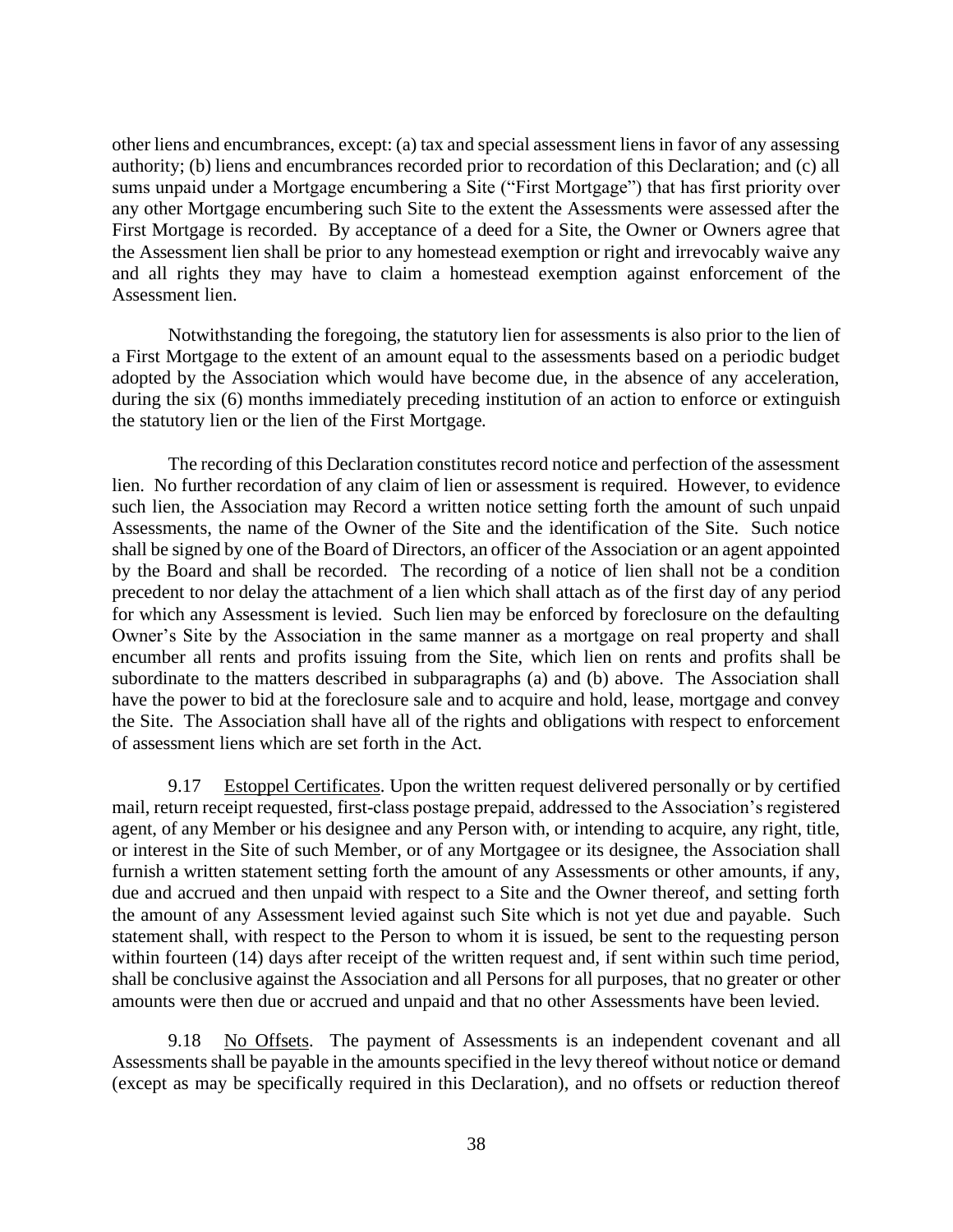shall be permitted for any reason including, without limitation, any claim that the Association or the Board of Directors in not properly exercising its duties and powers under this Declaration.

<span id="page-45-0"></span>9.19 Other Liens. It is possible that liens other than mechanics' liens and Assessment liens may be obtained against Association Properties, including, without limitation, judgment liens, purchase money mortgage liens and liens for assessments imposed by any Subassociation created for a portion of the Community.

#### **ARTICLE 10**

#### **MISCELLANEOUS**

<span id="page-45-2"></span><span id="page-45-1"></span>10.1 Term of Declaration. Unless amended as herein provided, each provision contained in this Declaration shall continue and remain in full force and effect for a period of thirty (30) years after the date this Declaration is Recorded, and thereafter shall be automatically extended for successive periods of ten (10) years each unless terminated by the vote, by written ballot, of Members holding at least ninety percent (90%) of the voting power of Members of the Association at duly constituted meetings of the Members. In the event this Declaration is terminated, the termination of this Declaration shall be evidenced by a termination agreement ("Termination Agreement"), or ratification thereof, executed by the requisite number of Owners. The Termination Agreement shall specify a date after which the Termination Agreement will be void unless Recorded before such date. The Termination Agreement shall be Recorded and the termination of this Declaration shall be effective upon such Recording.

<span id="page-45-3"></span>10.2 Amendment of Declaration by Members. Except as otherwise provided in this Declaration, and subject to provisions elsewhere contained in this Declaration requiring the consent of Declarant or others, any provisions, covenant, condition, restriction, or equitable servitude contained in this Declaration may be amended or repealed at any time and from time to time upon approval of the amendment or repeal by Members of the Association holding at least sixty-seven percent (67%) of the voting power of the Association present in person or by proxy at duly constituted meetings of the Members, and during the Development Period, the written consent of Declarant. The approval of any such amendment or repeal shall be evidenced by the certification by the Board of Directors of the Association of the votes of Members. The amendment or repeal shall be effective upon the Recordation of a certificate, executed by the President or a Vice President and the Secretary or an Assistant Secretary of the Association setting forth the amendment or repeal in full and certifying that the amendment or repeal has been approved by the required vote of the Members. Any Amendment to the Declaration made hereunder shall be effective only when Recorded. If HUD or VA has insured or guaranteed a mortgage on any Site, until termination of Declarant's right to appoint a majority of the Board of Directors, any amendment shall be approved by HUD or VA, as the case may be.

<span id="page-45-4"></span>10.3 Member and First Mortgagee Approval. Notwithstanding any other provisions of this Declaration to the contrary, the Association shall not:

(a) Unless it has obtained the prior written consent of at least sixty-seven percent (67%) of the Members or the consent of sixty-seven percent (67%) of the First Mortgagees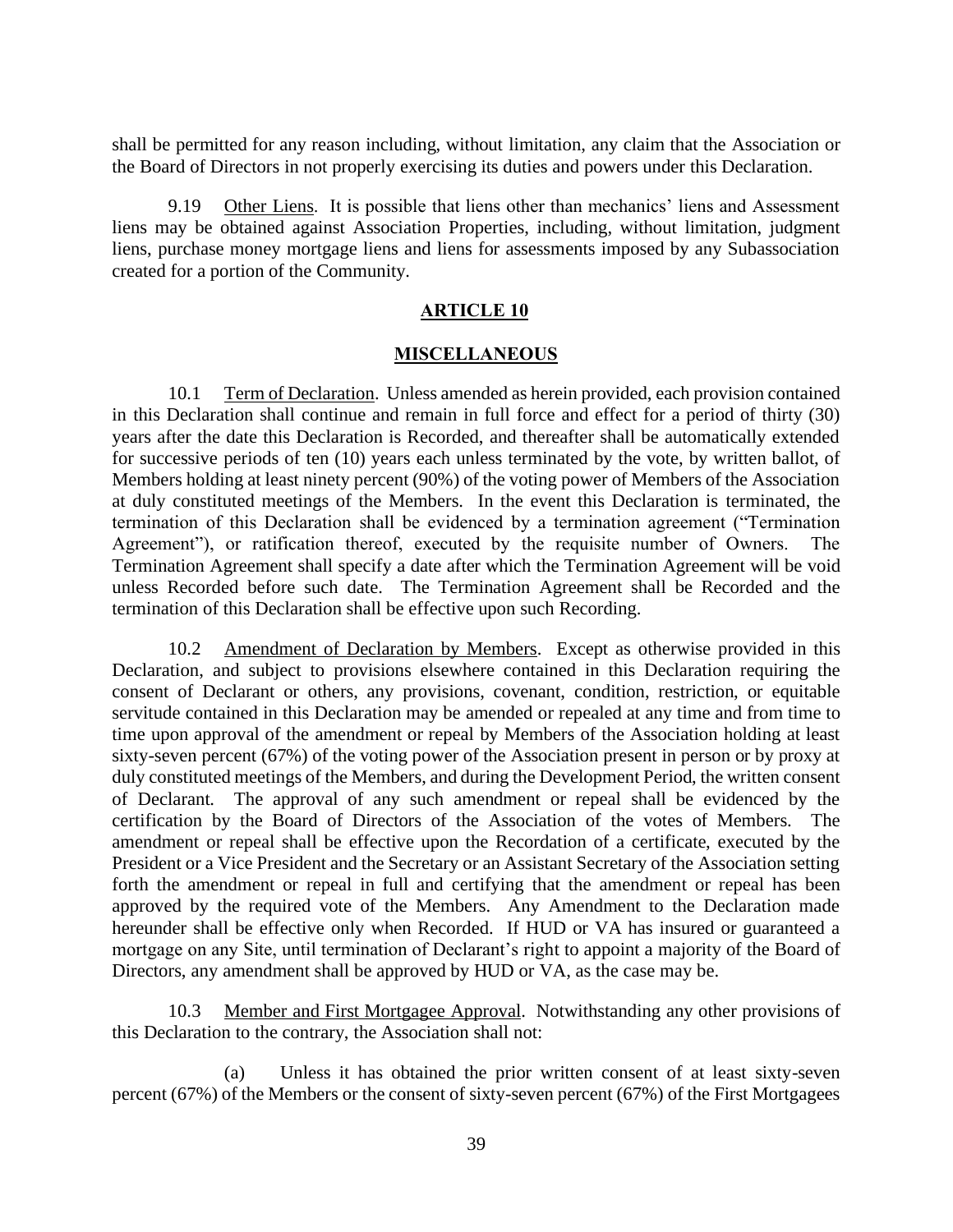of Sites (based on one vote for each First Mortgage held) and either the VA or HUD if either agency has insured or guaranteed a First Mortgage:

omission;

(i) seek to abandon or terminate the Declaration, whether by act or

(ii) change the pro rata interest or obligations of any individual Site for the purpose of levying assessments or charges or allocating distributions of hazard insurance proceeds or condemnation awards;

(iii) by act or omission, seek to abandon, partition, subdivide, encumber, sell, or transfer the Association Properties (excluding the granting of permits, licenses, and easements for public utilities, roads, or other purposes reasonably necessary or useful for the proper maintenance or operation of the Association Properties);

(iv) amend any provisions of this Declaration or the Articles of Incorporation or By-Laws of the Association which are for the express benefit of First Mortgagees; or

(v) use hazard insurance proceeds for losses to any part of the Association Properties for other than the repair, replacement, or reconstruction of such part of the Association Properties.

(b) Unless, within thirty (30) days after receipt of written notice, a First Mortgagee or insurer or guarantor of a First Mortgage notifies the Association of its disapproval of any of the matters requiring their approval as provided herein, the approval of such First Mortgagee or insurer or guarantor of a First Mortgage shall be deemed to have been given.

<span id="page-46-0"></span>10.4 Amendment of Articles and By-Laws. The Articles of Incorporation and By-Laws may be amended in accordance with the provisions set forth in such instruments and any applicable provisions of this Declaration or, in the absence of such provisions, in accordance with applicable provisions of the Colorado Revised Nonprofit Corporation Act.

<span id="page-46-1"></span>10.5 Special Rights of First Mortgagees. Any First Mortgagee of a First Mortgage encumbering any Site in the Community which has filed a written request with the Association to be notified of any proposed action requiring First Mortgagee consents, shall be entitled to:

(a) Receive written notice from the Association of any default by the Mortgagor of such Site in the performance of the Mortgagor's obligations under this Declaration, the Articles of Incorporation, the Bylaws, or the Rules and Regulations, which default is not cured within sixty (60) days after the Association learns of such default;

(b) Examine the books and records of the Association during normal business hours;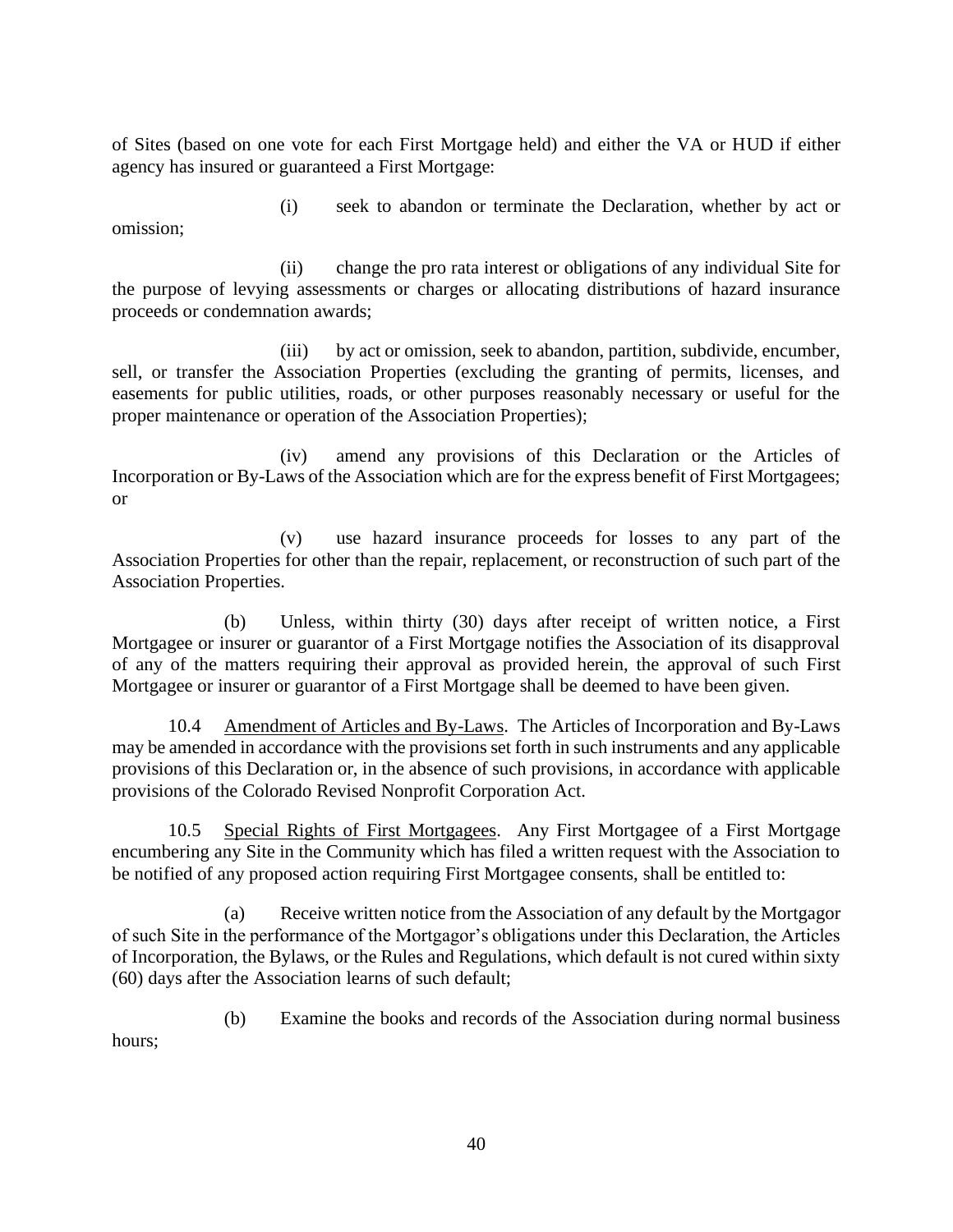(c) Receive a copy of financial statements of the Association including any annual financial statement within ninety (90) days following the end of any fiscal year of the Association;

- (d) Receive written notice of all meetings of Members;
- (e) Designate a representative to attend any meeting of Members;

(f) Receive thirty (30) days' written notice prior to the effective date of any proposed material amendment to this Declaration, the Articles of Incorporation, or the By-Laws requiring consent of a certain percentage of First Mortgagees;

(g) Receive immediate written notice as soon as the Association receives notice or otherwise learns of any damage to the Association Properties, if the cost of reconstruction exceeds Ten Thousand Dollars (\$10,000) and as soon as the Association receives notice or otherwise learns of any condemnation or eminent domain proceedings or other proposed acquisition with respect to any portion of the Association Properties; and

(h) Receive written notice of any lapse, cancellation, or material modification of any insurance policy or fidelity bond maintained by the Association.

<span id="page-47-0"></span>10.6 First Mortgagee Exemption from Rights of First Refusal. Any such First Mortgagee who obtains title to any Site pursuant to the remedies provided in the Mortgage held by such First Mortgagee or pursuant to any foreclosure of Mortgage or by deed or assignment in lieu of foreclosure shall be exempt from any right of first refusal if any such right of first refusal is ever contained in this Declaration or any Supplemental Declaration.

<span id="page-47-1"></span>10.7 Priority of First Mortgage Over Assessments. Each First Mortgagee of a Mortgage encumbering a Site who obtains title to such Site pursuant to the remedies provided in the Mortgage, by judicial foreclosure, or by deed or assignment in lieu of foreclosure shall take title to the Site free and clear of any claims for unpaid Assessments or charges against such Site which accrued prior to the time such holder acquires title to such Site in excess of the amount of Assessments which is prior to the lien of the First Mortgage as provided in Section 9.16 above.

<span id="page-47-2"></span>10.8 First Mortgagee Right to Pay Taxes and Insurance Premiums. Any such First Mortgagee or any such First Mortgagees, jointly or singly, shall be entitled to pay any taxes or other charges which are in default and which may or have become a charge against any of the Association Properties and may pay any overdue premiums on hazard insurance policies for any Association Properties, and the First Mortgagees making such payments shall be entitled to immediate reimbursement therefor from the Association.

<span id="page-47-3"></span>10.9 Association Right to Mortgage Information. Each Owner hereby authorizes any First Mortgagee holding a Mortgage on such Owner's Site to furnish information to the Association concerning the status of such First Mortgage and the loan which it secures.

<span id="page-47-4"></span>10.10 Amendment Required by Government Mortgage Agencies. Notwithstanding the provisions of Article 10 hereof, any provision, covenant, condition, restriction, or equitable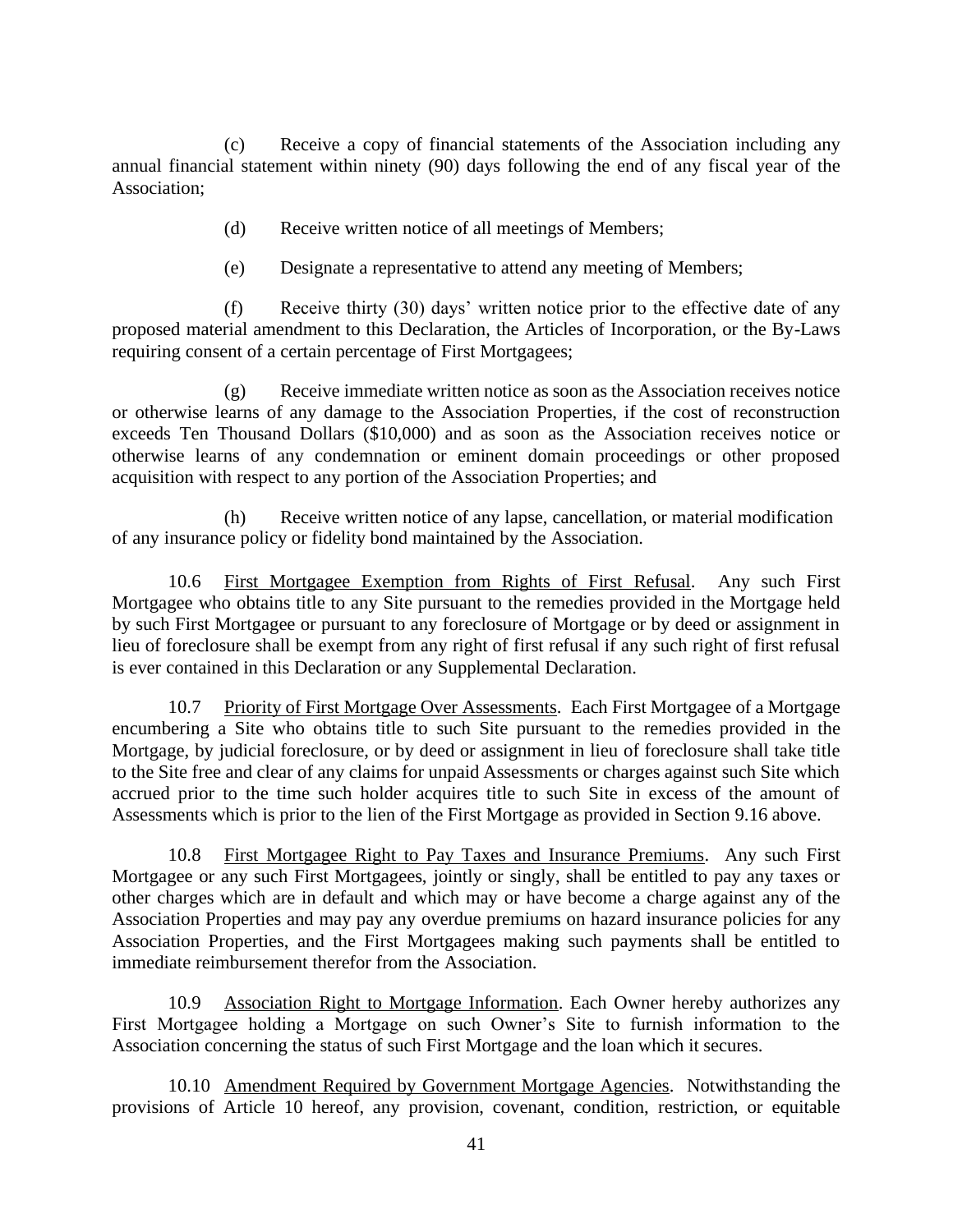servitude contained in this Declaration which any Government Mortgage Agency requires to be amended or repealed may be amended or repealed solely by Declarant and no approval, consent, or vote of any other person or entity shall be required, other than the prior written consent of the VA or FHA if either agency has insured or guaranteed a Mortgage on a Site. Declarant's rights under this Section 10.10 shall terminate upon the expiration of the Development Period. Any such amendment or repeal shall be effective upon the Recordation of a certificate, executed by Declarant, setting forth the amendment or repeal in full. "Governmental Mortgage Agency" shall mean the FHA, the VA, the FHLMC, the GNMA , the FNMA, or any similar entity, public or private, authorized, approved, or sponsored by any governmental agency to insure, guarantee, make, or purchase Mortgage loans. "FHA" shall mean the Federal Housing Administration of the United States Department of Housing and Urban Development, including such department or agency of the United States Government as shall succeed to the FHA in insuring notes secured by mortgages and deeds of trust on residential real estate. "VA" shall mean the Department of Veterans Affairs of the United States of America, including such department or agency of the United States Government as shall succeed to the VA in its present function of issuing guarantees with respect to notes secured by Mortgages on Residential Sites. "FHLMC" shall mean the Federal Home Loan Mortgage Corporation or The Mortgage Corporation created by Title III of the Emergency Home Finance Act of 1970, including any successors thereto. "FNMA" shall mean the Federal National Mortgage Association, a governmental-sponsored private corporation established as such pursuant to Title VIII of the Housing and Urban Development Act of 1968, including any successor thereto. "GNMA" shall mean the Government National Mortgage Association administered by the United States Department of Urban Development, including any successor thereto.

<span id="page-48-0"></span>10.11 Notices. Any notice permitted or required to be given under this Declaration shall be in writing and may be given either personally or by mail, facsimile, or telegraph. If served by mail, each notice shall be sent postage prepaid, addressed to any Person at the address given by such Person to the Association for the purpose of service of such notice, or to the Site of such Person if no address has been given to the Association and shall be deemed given, if not actually received earlier, at 5:00 p.m. on the second business day after it is deposited in a regular depository of the United States Postal Service. Such address may be changed from time to time by notice in writing to the Association.

<span id="page-48-1"></span>10.12 Persons Entitled to Enforce Declaration. The Association, acting by authority of the Board, and any Member of the Association shall have the right to enforce any or all of the provisions, covenants, conditions, restrictions, and equitable servitudes contained in this Declaration against any property within the Community and the Owner thereof, as well as the family members, guests, invitees, and tenants of each Owner. The right of enforcement shall include the right to bring an action for damages as well as an action to enjoin any violation of any provision of this Declaration.

Notwithstanding any other provisions of this Declaration to the contrary, any action brought by the Association in which it seeks to recover an unspecified amount of damages or damages in excess of \$25,000.00 shall first be approved by the vote of the Members holding at least seventy-five percent (75%) of the voting power of the Association. All costs and fees to be incurred in connection with such action shall be described in a budget which is approved by the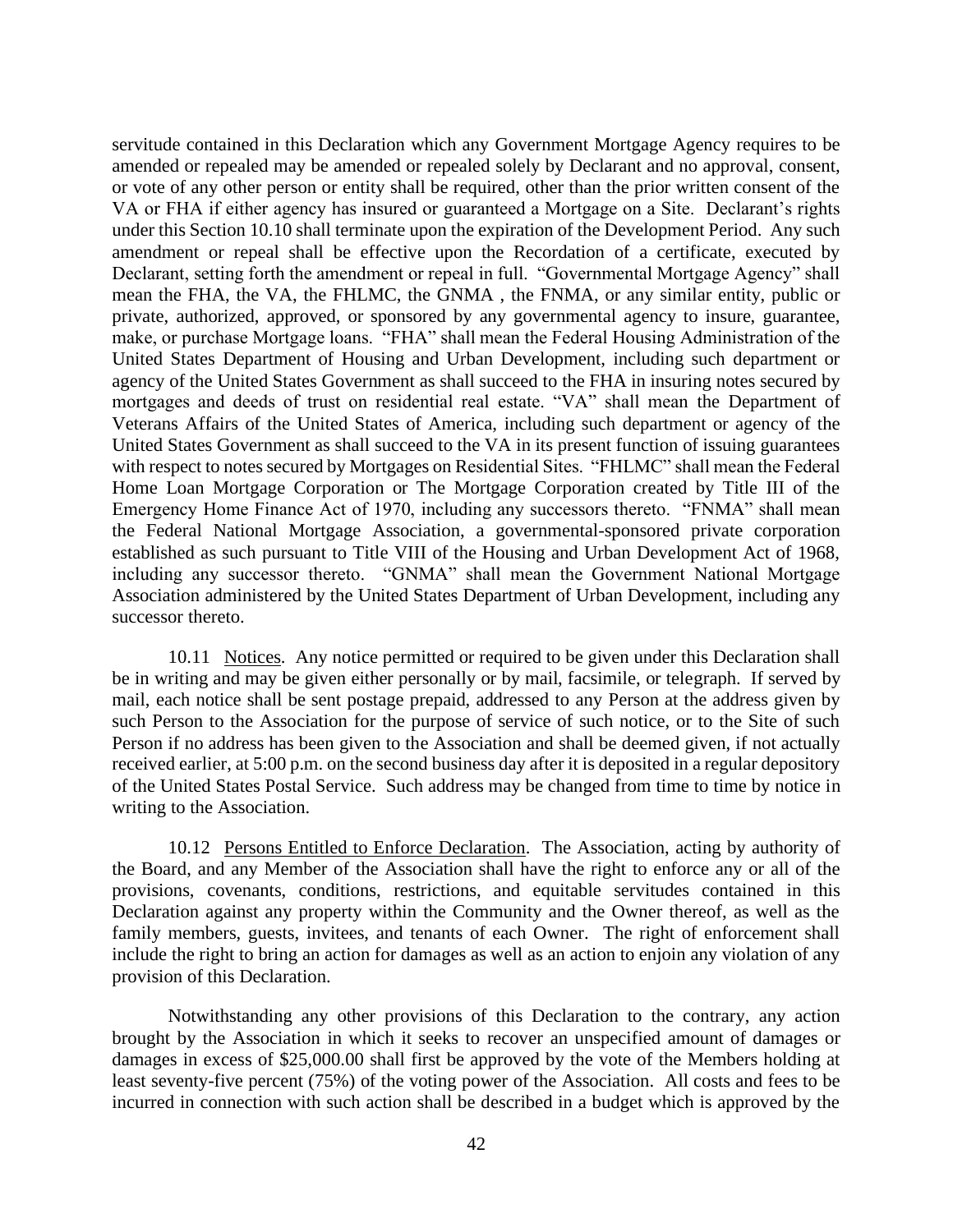vote of Members holding at least seventy-five percent (75%) of the voting power of the Association at the same time as the required vote of the Members is obtained to bring the action. Any expenditures in excess of such approved budget shall be approved as an amendment to the budget which is approved by the same percentage vote of the Members. The proposed litigation budget and a summary of the claims to be asserted in the action shall be mailed to all of the Members with a notice of the meeting describing the purpose of the meeting at least thirty (30) days prior to the date of the meeting. The costs and fees incurred in connection with such action shall be assessed against all of the Owners, other than the Owner against whom any such action is proposed, as a Special Assessment. Such costs and fees shall not be paid from Common Assessments. The Association may not bring an action for breach of warranty or other claims that do not arise out of a violation of the provisions of this Declaration. The foregoing requirements shall not apply to any action brought by the Association to collect assessments from Members or to obtain injunctive relief in connection with a violation of the provisions of this Declaration, whether or not the Association seeks to recover its costs of suit and attorneys fees.

<span id="page-49-0"></span>10.13 Violations Constitute a Nuisance. Any violation of any provision, covenant, condition, restriction, and equitable servitude contained in this Declaration, whether by act or omission, is hereby declared to be a nuisance and may be enjoined or abated, whether or not the relief sought is for negative or affirmative action, by any Person entitled to enforce the provisions of this Declaration.

<span id="page-49-1"></span>10.14 Enforcement of Self-Help. Declarant, any Principal Builder or the Association, or any authorized agent of any of them, may enforce, by self-help, any of the provisions, covenants, conditions, restrictions, and equitable servitudes contained in this Declaration.

<span id="page-49-2"></span>10.15 Violations of Law. Any violation of any federal, state, municipal, or local law, ordinance, rule, or regulation, pertaining to the ownership, occupation, or use of any property within the Community is hereby declared to be a violation of this Declaration and shall be subject to any and all enforcement procedures set forth in this Declaration.

<span id="page-49-3"></span>10.16 Remedies Cumulative. Each remedy provided under this Declaration is cumulative and not exclusive.

<span id="page-49-4"></span>10.17 Costs and Attorneys' Fees. In any action or proceeding under this Declaration, the prevailing party shall be entitled to recover its costs and expenses in connection therewith including reasonable attorneys' fees.

<span id="page-49-5"></span>10.18 Limitation on Liability. The Association, the Board of Directors, the Design Review Committee, Declarant, Principal Builders, and any Member, owner, officer, director, agent, or employee of any of the same shall not be liable to any Person for any action or for any failure to act if the action or failure to act was in good faith and without malice.

<span id="page-49-6"></span>10.19 No Representations or Warranties. No representations or warranties of any kind, express or implied, shall be deemed to have been given or made by Declarant, any Principal Builders, or their agents or employees in connection with any portion of the Community, or any Improvement thereon, its or their physical condition, zoning, compliance with applicable laws,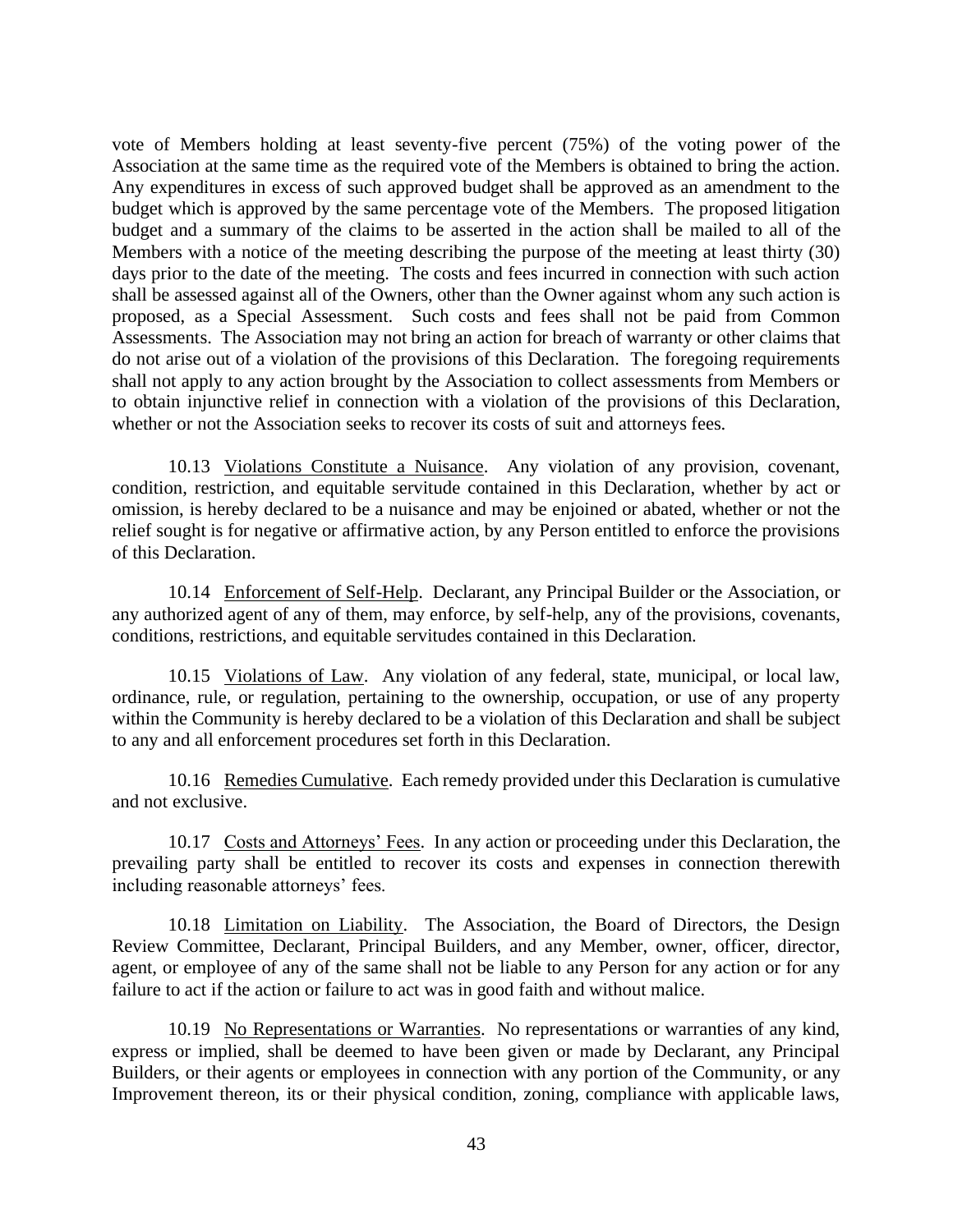fitness for intended use, or in connection with the subdivision, sale, operation, maintenance, cost of maintenance, taxes or regulation thereof, unless and except as shall be specifically set forth in writing.

<span id="page-50-0"></span>10.20 Liberal Interpretation. The provisions of this Declaration shall be liberally construed as a whole to effectuate the purpose of this Declaration.

<span id="page-50-1"></span>10.21 Governing Law. This Declaration shall be construed and governed under the laws of the State of Colorado.

<span id="page-50-2"></span>10.22 Severability. Each of the provisions of this Declaration shall be deemed independent and severable, and the invalidity or unenforceability or partial validity or partial enforceability of the provisions or portion thereof shall not affect the validity or enforceability of any other provision.

<span id="page-50-3"></span>10.23 Number and Gender. Unless the context requires a contrary construction, the singular shall include the plural and the plural the singular, and the masculine, feminine, or neuter genders shall each include the masculine, feminine, and neuter genders.

<span id="page-50-4"></span>10.24 Captions for Convenience. The titles, headings, and captions used in this Declaration are intended solely for convenience of reference and shall not be construed in construing any of the provisions of this Declaration.

<span id="page-50-5"></span>10.25 Mergers or Consolidations. Upon a merger or consolidation of the Association with another association, its properties, rights, and obligations may, by operation of law, be transferred to another surviving or consolidated association or, alternatively, the properties, rights, and obligations of another association may, by operation of law, be added to the properties, rights, and obligations of the Association as a surviving corporation pursuant to a merger. The surviving consolidated association may administer and enforce the covenants, conditions, and restrictions established by this Declaration governing the Property, together with the covenants and restrictions established upon any other property as one plan.

<span id="page-50-6"></span>10.26 Disclaimer Regarding Safety. DECLARANT AND PRINCIPAL BUILDERS HEREBY DISCLAIM ANY OBLIGATION REGARDING THE SECURITY OF ANY PERSONS OR PROPERTY WITHIN THE COMMUNITY. ANY OWNER OF PROPERTY WITHIN THE COMMUNITY ACKNOWLEDGES THAT DECLARANT AND PRINCIPAL BUILDERS ARE ONLY OBLIGATED TO DO THOSE ACTS SPECIFICALLY ENUMERATED HEREIN, OR IN THE ARTICLES OF INCORPORATION AND BYLAWS, AND ARE NOT OBLIGATED TO DO ANY OTHER ACTS WITH RESPECT TO THE SAFETY OR PROTECTION OF PERSONS OR PROPERTY WITHIN THE COMMUNITY.

<span id="page-50-7"></span>10.27 Recorded Easements. In addition to all easements and rights-of-way of record at or before recordation of this Declaration, the Community, and all portions thereof, shall be subject to the easements shown on any Recorded plat or map of the Community, or any portion thereof. Further, the Community, or portions thereof, is now or may hereafter be subject to the easements, licenses, and other recorded documents, or any of them, set forth on Exhibit C attached hereto and incorporated herein by this reference.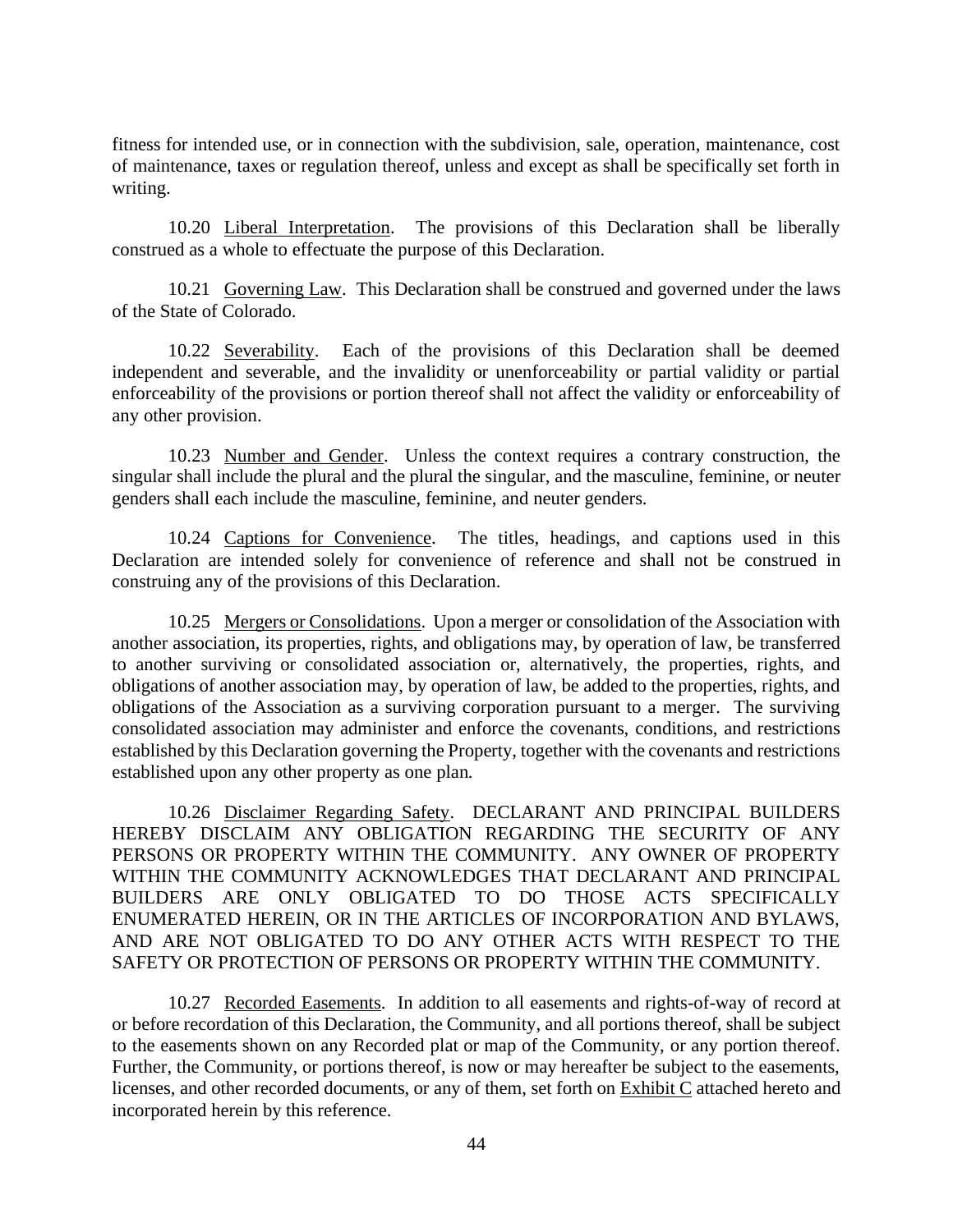<span id="page-51-0"></span>10.28 Association Books and Records. The Association shall make available to Owners, First Mortgagees of Sites, and insurers or guarantors of any such First Mortgage, current copies of this Declaration, and the Articles of Incorporation, By-Laws, Rules and Regulations, books, records, and financial statements of the Association, copies of which shall be maintained by the Association. The Association shall make available to prospective purchasers of Sites current copies of this Declaration, and the Articles of Incorporation, By-Laws, Rules and Regulations, and the most recent annual financial statement, if such is prepared, of the Association. The Association shall not be required to prepare audited financial statements. However, if there is no audited financial statement available, any First Mortgagee shall be allowed to have an audited financial statement prepared, at its expense, three (3) copies of which shall be provided to the Association. "Available" shall mean available for inspection, upon request, during normal weekday business hours or under other reasonable circumstances. The Association may charge a fee for the reasonable copying costs of any materials provided pursuant to this Section.

<span id="page-51-1"></span>10.29 Statement of Unpaid Assessments. The Association shall provide to an Owner or its designee or to a holder of a security interest or its designee, upon written request, a statement setting forth the amount of unpaid assessments currently levied against such Owner's Site, as provided in Section 9.17 above.

#### **ARTICLE 11**

#### **ARBITRATION**

<span id="page-51-3"></span><span id="page-51-2"></span>11.1 Selection of an Alternative Dispute Resolution Process and Rejection of Litigation as a Remedy. By an Owner's purchase of a Site and by the Association's receipt of title to any Common Area, the Owner and the Association (which, together with the Declarant or other Development Party (as defined below), will be referred to in this Declaration as "Party" and "Parties") acknowledge that he/it is expressly agreeing to submit all disputes concerning a "Construction Defect Claim," (as defined herein below) within the Planned Community to the Dispute Resolution Process set forth in this Article 11 and further that he/it is waiving certain rights, including (1) waiving the right to proceed in any action against any Development Party (as defined below) or any Development Party's representatives or its respective former and present employees, agents, officers, directors, partners, successors assigns, sub-contractors and affiliates in any court; (2) waiving right to a trial by jury; and (3) waiving certain types of damages, including punitive or exemplary damages, treble damages, consequential damages, and damages for emotional distress and pain and suffering, subject to applicable law. The Parties expressly recognize the many benefits of electing alternative dispute resolution, including potentially reduced costs, and faster resolution of disputes. The Dispute Resolution Process consists of the following three phases including 1) Notification, Inspection, and Neutral Evaluation, 2) Mediation, and 3) Binding Arbitration. Notwithstanding any other provision contained in this Article 11, prior to the Association commencing the alternative dispute resolution process described in this Article 11, the Association shall obtain the informed consent thereto of at least sixty-seven percent (67%) of the Owners.

(a) For purposes of this Article 11, "Construction Defect Claim" shall mean a civil action or arbitration proceeding for damages, indemnity or contribution brought against a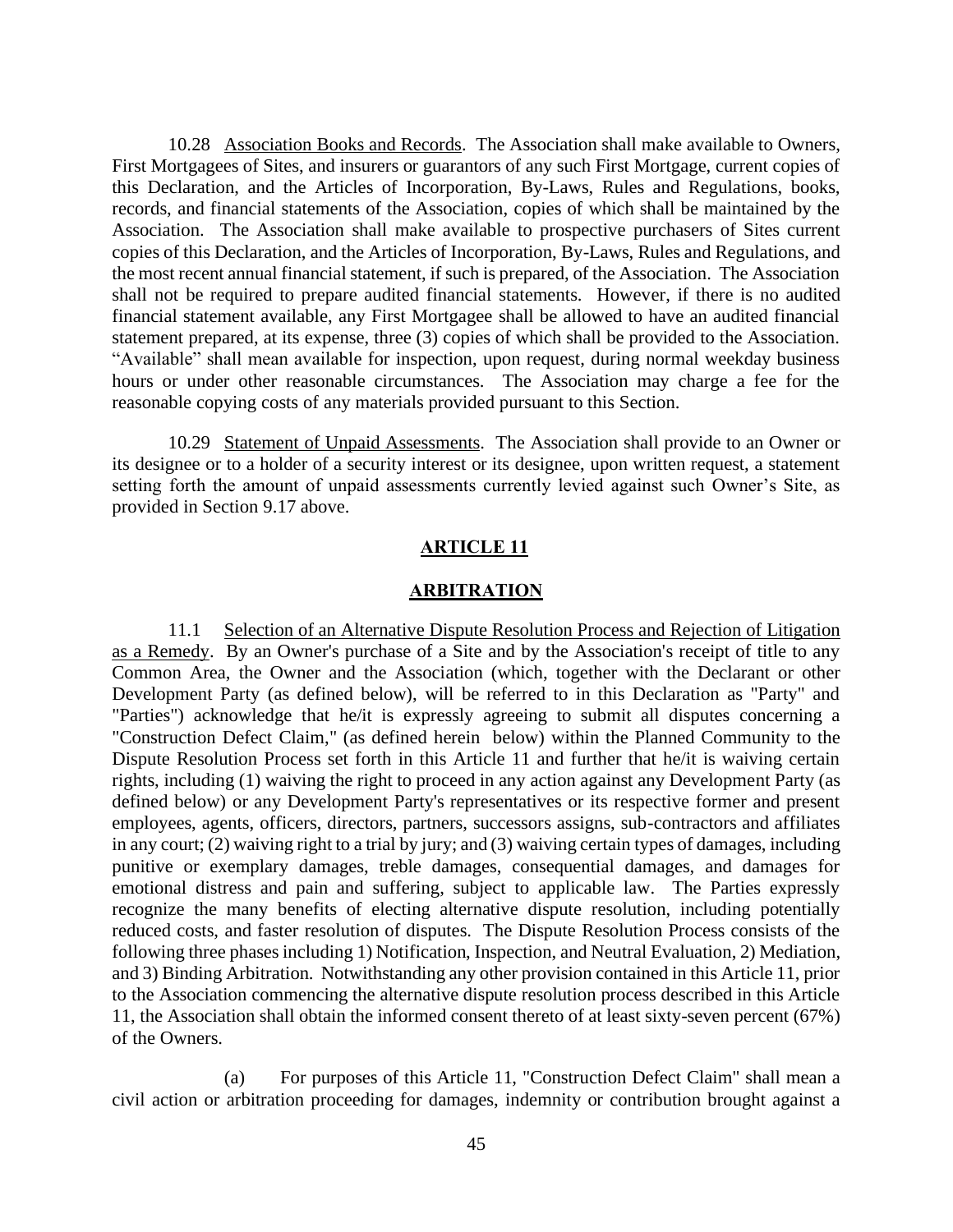"Development Party" to assert a claim, counterclaim, cross-claim or third-party claim for damages or loss to, or the loss of use of, real or personal property or personal injury caused by a defect in the design or construction of an Improvement to real property that is part of the Planned Community. "Development Party" means any architect, contractor, subcontractor, developer, Declarant or affiliate of Declarant, Principal Builder, builder, builder vendor, engineer, inspector, manufacturer or supplier of materials or any of such Development Party's affiliates, officers, directors, shareholders, members, managers, employers or servants performing or furnishing the design, supervision, inspection, construction or observation of the construction of any Improvement that is part of the Planned Community.

(b) First Phase: Notification, Inspection, and Neutral Evaluation. Notification, Inspection and Neutral Evaluation are condition precedents to mediation and arbitration.

(i) Notification. Any Party claiming to have suffered an injury, or claiming to have discovered a defect in the construction of any portion of his Site or the Improvements thereon, or a Common Area, shall deliver to Declarant (at the address provided in Section 12.8 hereof) a written notice as provided in this Section. The Notice shall contain the following:

A. The name and address of the claimant and the name and address of his attorney, if any;

B. A concise statement of the factual basis of the claim, including the date, time, place, and circumstances of the act, omission, or event complained of;

C. The name and address of any person responsible, if known;

D. A concise statement of the nature and the extent of the injury claimed to have been suffered or defect claimed; and

E. A statement of the amount of monetary damages that is being requested, and other remedy sought.

Notice shall be sent to the Declarant in one of the following manners: by registered mail or upon personal service by an uninterested third party upon the Declarant as provided in the Colorado Rules of Civil Procedure Rule 4.

(ii) Inspection. Within ten (10) days of receipt by Declarant of the above Notice, as set out in Section, the Declarant shall contact the complaining Party to set up an inspection of the Site and applicable Improvement(s) or Common Area. After said inspection, the Declarant and the complaining Party(ies) shall meet to determine whether they can agree to a course of action to address the concerns in a manner agreeable to all Parties. If the Parties cannot agree on a course of action, the Parties shall proceed to obtain a "Neutral Evaluation," as described in Section 11.1b.iii below.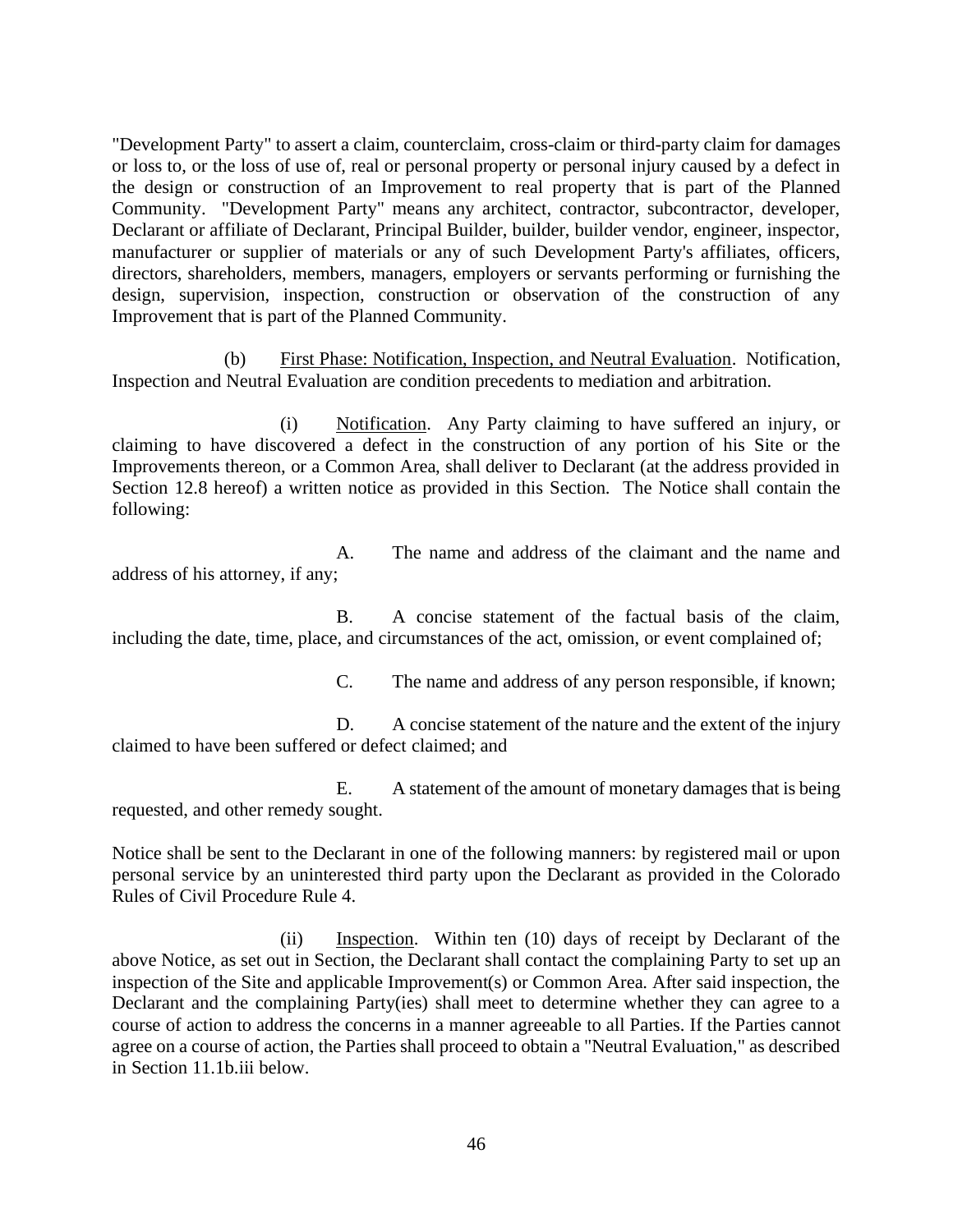(iii) Neutral Evaluation. The Parties shall select a neutral third party "evaluator" with expertise in the area in question to come to the Site and applicable Improvement(s) or Common Area and inspect and evaluate the claimed defects. If the Parties are unable to agree upon a single "evaluator" each Party shall select one evaluator, and the two evaluators shall select a third. The Parties shall share equally in the evaluator(s)' fees and expenses. After selecting the evaluator(s), the evaluator(s) shall conduct an inspection and make an initial determination including (a) whether there is a defect and (b) the most appropriate remedy for the defect. The Parties shall then meet to determine whether they can agree to a course of action to address the concerns. If the dispute is not resolved, the Parties shall proceed to mediation as provided in Section 11.1 c. below.

(c) Second Stage; Mediation. If the dispute cannot be resolved pursuant to the proceeding set forth in Section 11.1 b. above, mediation is a condition precedent to any further action. The Parties shall agree upon a neutral mediator, and attend a mediation with said person. If the Parties cannot agree upon a mediator, either Party may file an action, exclusively to cause the Adams District Court to appoint a neutral mediator. The Parties shall share equally in the mediator's fees and expenses, and all costs related thereto.

(d) Final Stage; Binding Arbitration. If mediation is not successful, and either Party wishes to pursue the dispute further, the Parties shall proceed to binding arbitration under the Uniform Arbitrator Act Part 2 of Article 22, of Title 13, C.R.S. The Parties shall select a neutral arbiter. If the Parties are unable to agree upon a single arbiter, each Party shall select one arbiter, and the two arbitrators shall select a third. The Parties shall share equally in the arbiter(s)' fees and expenses. If the two arbiters are unable to select a third arbiter, either Party may file suit for the sole purpose of asking a Court of competent jurisdiction to select the third arbiter. The Court shall be given a list of three arbiters by each Party. Arbitration shall be valid and binding pursuant to the Uniform Arbitration Act, C.R.S. § 13-22-203. In matters of construction standards, arbitrators will render a decision based upon whether the Declarant has met the NAHB Residential Construction Performance Guidelines. The arbitrator's decision will be final and binding upon the Parties who are subject to this Declaration and result in final resolution of the disputed items between the Parties. Judgment upon any award rendered by the arbitrator may be entered by any state or federal court, as appropriate. The decision of the arbitrator shall be final, and not appealable, except as provided under C.R.S. §13-22-201, et seq.

(d) Limitation of Remedies. OWNER AND ASSOCIATION HEREBY DISCLAIMS AND WAIVES ANY CLAIMS FOR THE FOLLOWING REMEDIES AND DAMAGES FOR ANY MATTERS RELATED TO A DISPUTE ARISING OUT OF ANY ALLEGED CONSTRUCTION DEFECT WITHIN THE PLANNED COMMUNITY, SITE OR IMPROVEMENT, WHETHER A CLAIM IS MADE ON THE BASIS OF CONTRACT, TORT OR ANY OTHER THEORY OR BASIS AT LAW OR IN EQUITY, EXCEPT AS OTHERWISE PROVIDED BY APPLICABLE LAW: (I) PUNITIVE, EXEMPLARY OR TREBLE DAMAGES, (III) CLAIMS FOR EMOTIONAL DISTRESS OR PAIN AND SUFFERING AND (III) CLAIMS FOR CONSEQUENTIAL DAMAGES.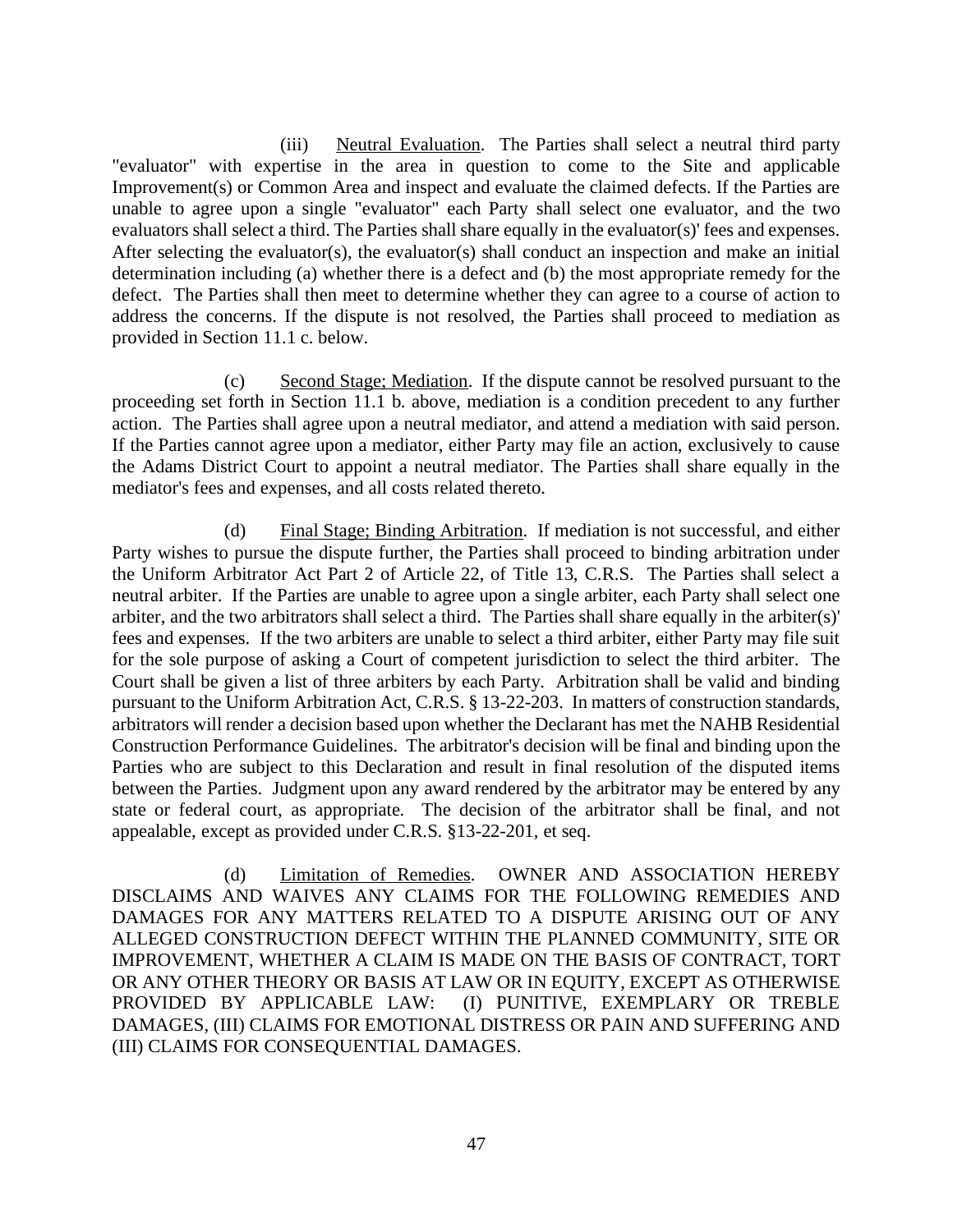(e) Attorney's Fees and Costs. If it becomes necessary for any Party to enforce this Article 11 or to obtain redress for the violation of any provision of this Article 11, whether by litigation, arbitration or other proceedings, the Party who substantially prevails in such matter shall be entitled to recover from the other Party reasonable attorney's fees, court costs, or other legal fees incurred in such litigation, arbitration or other proceedings.

<span id="page-54-0"></span>11.2 No Amendment Without Declarant's Consent. This Article 11 may not be amended without the prior written consent of Declarant, until ten (10) years has elapsed after the conveyance of a substantially completed residential Improvement on the last Site That May Be Included to the first Owner thereof other than a Declarant or a Principal Builder.

IN WITNESS WHEREOF, Declarant has executed this Declaration the day and year first above written.

> DUSTY HILLS, INC., a Colorado corporation

> > By:

\_\_\_\_\_\_\_\_\_\_\_\_\_\_\_\_\_\_\_\_\_\_\_\_\_\_

\_\_\_\_\_\_\_\_\_\_\_\_\_\_\_\_\_\_\_\_\_\_\_\_\_\_\_\_\_\_\_\_\_\_\_

Its: \_\_\_\_\_\_\_\_\_\_\_\_\_\_\_\_\_\_\_\_\_\_\_\_\_\_

STATE OF COLORADO ) )SS. COUNTY OF \_\_\_\_\_\_\_\_\_\_\_\_)

The foregoing instrument was acknowledged before me this \_\_\_ of \_\_\_\_\_, 2016, by \_\_\_\_\_\_\_\_\_\_\_\_\_\_\_\_\_\_\_\_\_\_\_ as \_\_\_\_\_\_\_\_\_\_\_\_\_ of DUSTY HILLS, INC., a Colorado corporation. WITNESS my hand and official seal.

My commission expires: \_\_\_\_\_\_\_\_\_\_\_\_\_\_\_

Notary Public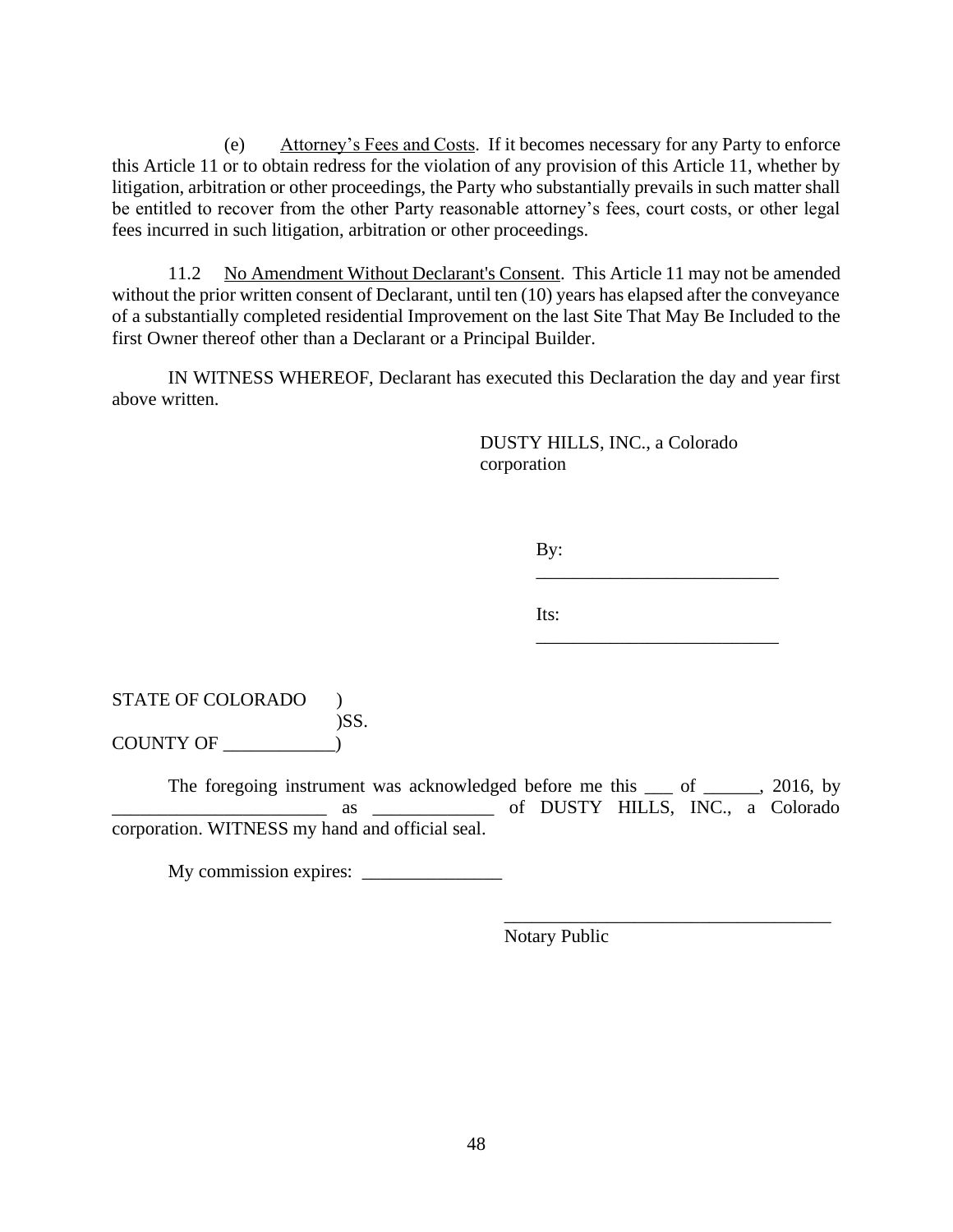# **EXHIBIT A**

# **LEGAL DESCRIPTION**

# **OF**

# **COMMUNITY**

TO BE COMPLETED PRIOR TO RECORDING.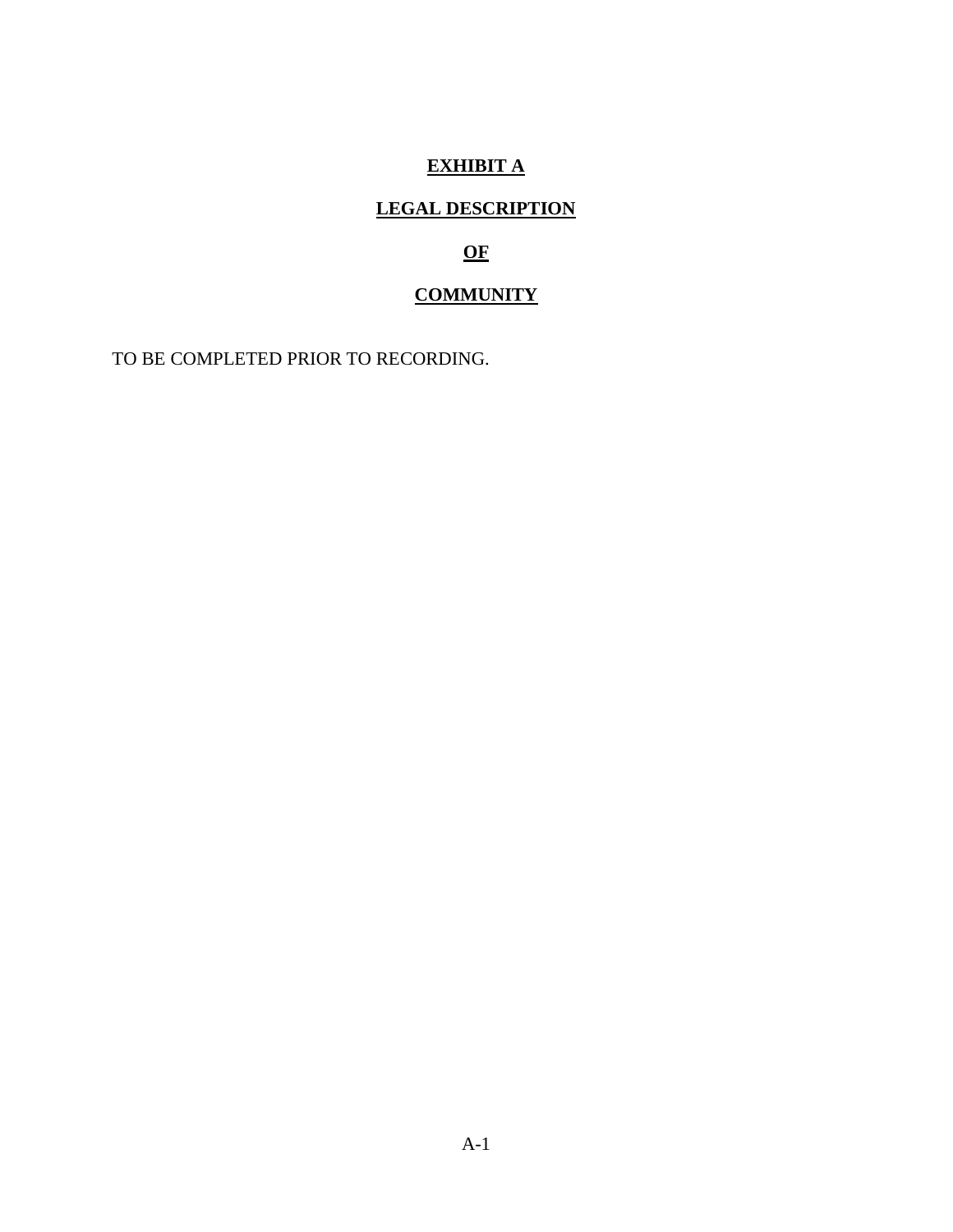# **EXHIBIT B**

### **LEGAL DESCRIPTION**

# **OF**

### **POTENTIAL FUTURE ANNEXED PROPERTY**

**TO BE COMPLETED PRIOR TO RECORDING**